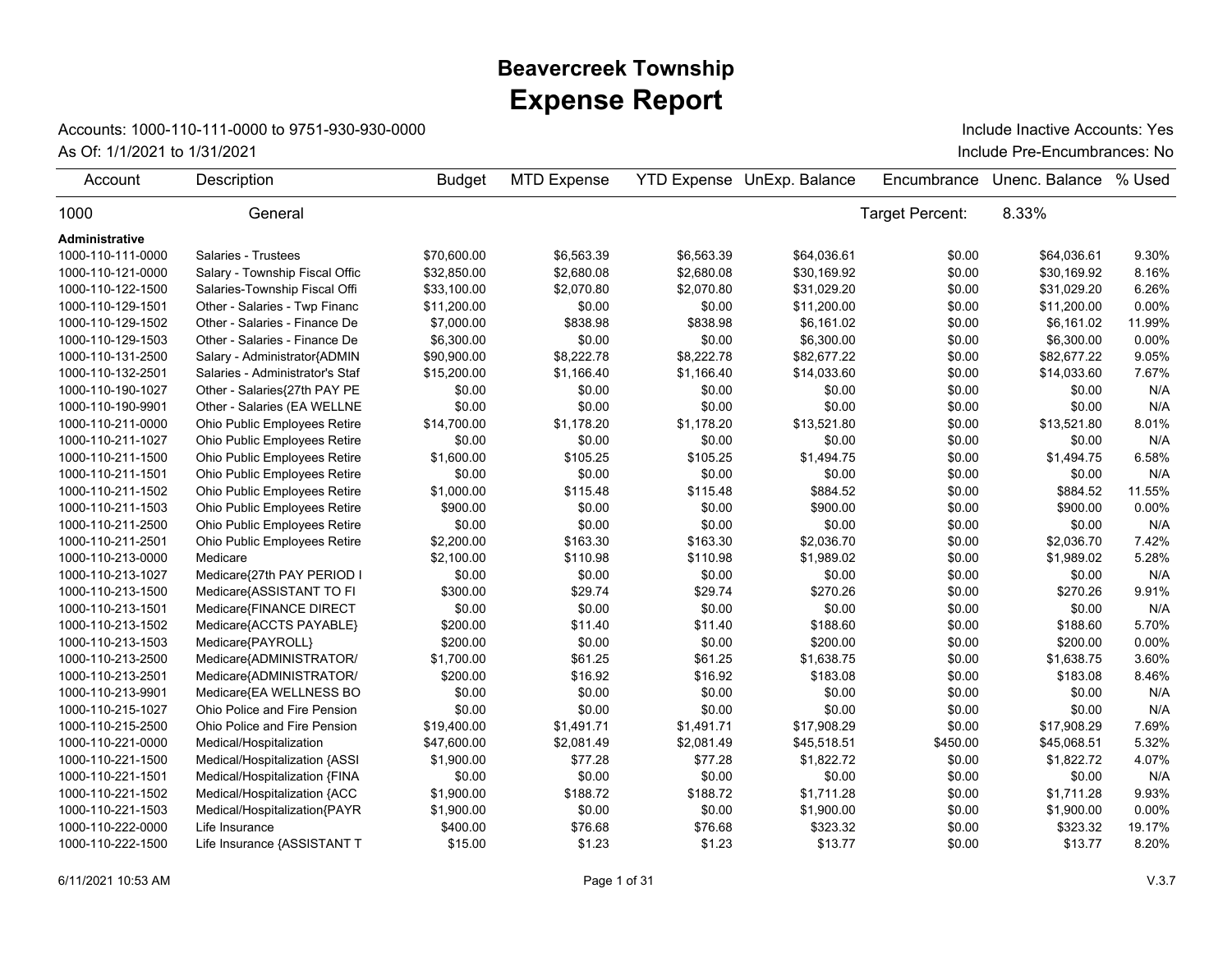| <b>Expense Report</b> |                                   |               |                    |            |                                   |             |                |          |  |  |
|-----------------------|-----------------------------------|---------------|--------------------|------------|-----------------------------------|-------------|----------------|----------|--|--|
|                       | As Of: 1/1/2021 to 1/31/2021      |               |                    |            |                                   |             |                |          |  |  |
| Account               | Description                       | <b>Budget</b> | <b>MTD Expense</b> |            | <b>YTD Expense UnExp. Balance</b> | Encumbrance | Unenc. Balance | % Used   |  |  |
| 1000-110-222-1501     | Life Insurance {FINANCE DIR       | \$0.00        | \$0.00             | \$0.00     | \$0.00                            | \$0.00      | \$0.00         | N/A      |  |  |
| 1000-110-222-1502     | Life Insurance {ACCTS PAYA        | \$15.00       | \$5.04             | \$5.04     | \$9.96                            | \$0.00      | \$9.96         | 33.60%   |  |  |
| 1000-110-222-1503     | Life Insurance{PAYROLL}           | \$15.00       | \$0.00             | \$0.00     | \$15.00                           | \$0.00      | \$15.00        | 0.00%    |  |  |
| 1000-110-222-2500     | Life Insurance{ADMINISTRAT        | \$100.00      | \$35.00            | \$35.00    | \$65.00                           | \$0.00      | \$65.00        | 35.00%   |  |  |
| 1000-110-222-2501     | Life Insurance (ADMINISTRA        | \$50.00       | \$0.00             | \$0.00     | \$50.00                           | \$0.00      | \$50.00        | 0.00%    |  |  |
| 1000-110-223-0000     | Dental Insurance                  | \$2,800.00    | \$136.26           | \$136.26   | \$2,663.74                        | \$0.00      | \$2,663.74     | 4.87%    |  |  |
| 1000-110-223-1500     | Dental Insurance {ASSISTAN        | \$113.00      | \$2.72             | \$2.72     | \$110.28                          | \$0.00      | \$110.28       | 2.41%    |  |  |
| 1000-110-223-1501     | Dental Insurance {FINANCE         | \$0.00        | \$0.00             | \$0.00     | \$0.00                            | \$0.00      | \$0.00         | N/A      |  |  |
| 1000-110-223-1502     | Dental Insurance {ACCTS PA        | \$113.00      | \$9.91             | \$9.91     | \$103.09                          | \$0.00      | \$103.09       | 8.77%    |  |  |
| 1000-110-223-1503     | Dental Insurance{PAYROLL}         | \$113.00      | \$0.00             | \$0.00     | \$113.00                          | \$0.00      | \$113.00       | 0.00%    |  |  |
| 1000-110-223-2500     | Dental Insurance                  | \$0.00        | \$0.00             | \$0.00     | \$0.00                            | \$0.00      | \$0.00         | N/A      |  |  |
| 1000-110-230-0000     | <b>Workers' Compensation</b>      | \$8,000.00    | \$0.00             | \$0.00     | \$8,000.00                        | \$0.00      | \$8,000.00     | 0.00%    |  |  |
| 1000-110-230-1503     | Workers' Compensation{FINA        | \$1,000.00    | \$0.00             | \$0.00     | \$1,000.00                        | \$0.00      | \$1,000.00     | 0.00%    |  |  |
| 1000-110-240-1500     | Unemployment Compensatio          | \$13,000.00   | \$0.00             | \$0.00     | \$13,000.00                       | \$0.00      | \$13,000.00    | 0.00%    |  |  |
| 1000-110-240-1501     | Unemployment Compensatio          | \$0.00        | \$0.00             | \$0.00     | \$0.00                            | \$0.00      | \$0.00         | N/A      |  |  |
| 1000-110-240-1502     | Unemployment Compensatio          | \$0.00        | \$0.00             | \$0.00     | \$0.00                            | \$0.00      | \$0.00         | N/A      |  |  |
| 1000-110-240-1503     | Unemployment Compensatio          | \$0.00        | \$0.00             | \$0.00     | \$0.00                            | \$0.00      | \$0.00         | N/A      |  |  |
| 1000-110-251-2500     | Uniform, Tool and Equipment       | \$20,000.00   | \$384.61           | \$384.61   | \$19,615.39                       | \$0.00      | \$19,615.39    | 1.92%    |  |  |
| 1000-110-290-1016     | Other - Employee Fringe Ben       | \$53,000.00   | \$9,053.66         | \$9,053.66 | \$43,946.34                       | \$1,740.00  | \$42,206.34    | 20.37%   |  |  |
| 1000-110-311-0000     | Accounting and Legal Fees         | \$58,000.00   | \$5,729.00         | \$5,729.00 | \$52,271.00                       | \$0.00      | \$52,271.00    | 9.88%    |  |  |
| 1000-110-311-1503     | Accounting and Legal Fees {F      | \$11,000.00   | \$0.00             | \$0.00     | \$11,000.00                       | \$6,000.00  | \$5,000.00     | 54.55%   |  |  |
| 1000-110-312-0000     | <b>Auditing Services</b>          | \$22,000.00   | \$0.00             | \$0.00     | \$22,000.00                       | \$8,000.00  | \$14,000.00    | 36.36%   |  |  |
| 1000-110-313-0000     | <b>Uniform Accounting Network</b> | (\$4,200.00)  | \$0.00             | \$0.00     | (\$4,200.00)                      | \$0.00      | (\$4,200.00)   | 0.00%    |  |  |
| 1000-110-314-0000     | <b>Tax Collection Fees</b>        | \$10,000.00   | \$0.00             | \$0.00     | \$10,000.00                       | \$0.00      | \$10,000.00    | 0.00%    |  |  |
| 1000-110-315-0000     | <b>Election Expenses</b>          | \$9,000.00    | \$0.00             | \$0.00     | \$9,000.00                        | \$0.00      | \$9,000.00     | 0.00%    |  |  |
| 1000-110-316-0000     | <b>Engineering Services</b>       | \$204,562.50  | \$912.50           | \$912.50   | \$203,650.00                      | \$9,712.50  | \$193,937.50   | 5.19%    |  |  |
| 1000-110-319-2500     | Other - Professional and Tech     | \$4,000.00    | \$0.00             | \$0.00     | \$4,000.00                        | \$0.00      | \$4,000.00     | 0.00%    |  |  |
| 1000-110-321-0000     | Rents and Leases                  | \$484.69      | \$33.58            | \$33.58    | \$451.11                          | \$355.11    | \$96.00        | 80.19%   |  |  |
| 1000-110-321-1503     | Rents and Leases {FINANCE         | \$1,801.37    | \$59.81            | \$59.81    | \$1,741.56                        | \$661.56    | \$1,080.00     | 40.05%   |  |  |
| 1000-110-322-0000     | Garbage and Trash Removal         | \$3,765.57    | \$565.57           | \$565.57   | \$3,200.00                        | \$3,600.00  | (\$400.00)     | 110.62%  |  |  |
| 1000-110-323-1009     | Repairs and Maintenance{RE        | \$3,000.00    | \$0.00             | \$0.00     | \$3,000.00                        | \$0.00      | \$3,000.00     | 0.00%    |  |  |
| 1000-110-330-0000     | <b>Travel and Meeting Expense</b> | \$2,477.00    | \$39.94            | \$39.94    | \$2,437.06                        | \$0.00      | \$2,437.06     | 1.61%    |  |  |
| 1000-110-330-1503     | Travel and Meeting Expense {      | \$2,750.95    | \$60.95            | \$60.95    | \$2,690.00                        | \$1,000.00  | \$1,690.00     | 38.57%   |  |  |
| 1000-110-330-2500     | Travel and Meeting Expense{       | \$5,130.00    | \$0.00             | \$0.00     | \$5,130.00                        | \$130.00    | \$5,000.00     | 2.53%    |  |  |
| 1000-110-341-0000     | Telephone                         | \$5,016.95    | \$0.00             | \$0.00     | \$5,016.95                        | \$1,516.95  | \$3,500.00     | 30.24%   |  |  |
| 1000-110-341-2500     | Telephone{ADMINISTRATOR           | \$2,020.00    | \$0.00             | \$0.00     | \$2,020.00                        | \$0.00      | \$2,020.00     | 0.00%    |  |  |
| 1000-110-342-0000     | Postage                           | \$1,000.00    | \$0.00             | \$0.00     | \$1,000.00                        | \$1,000.00  | \$0.00         | 100.00%  |  |  |
| 1000-110-343-0000     | Postage Machine Rental            | \$500.00      | \$0.00             | \$0.00     | \$500.00                          | \$0.00      | \$500.00       | 0.00%    |  |  |
| 1000-110-344-0000     | Printing                          | \$3,000.00    | \$685.54           | \$685.54   | \$2,314.46                        | \$2,252.88  | \$61.58        | 97.95%   |  |  |
| 1000-110-345-1005     | Advertising{TOWNSHIP LEG          | \$450.00      | \$1,263.68         | \$1,263.68 | (\$813.68)                        | \$8,736.32  | (\$9,550.00)   | 2222.22% |  |  |
| 1000-110-345-1503     | Advertising {FINANCE DEPA         | \$860.00      | \$0.00             | \$0.00     | \$860.00                          | \$0.00      | \$860.00       | 0.00%    |  |  |
| 1000-110-351-0000     | Electricity                       | \$5,325.55    | \$421.61           | \$421.61   | \$4,903.94                        | \$2,333.49  | \$2,570.45     | 51.73%   |  |  |
| 1000-110-351-1006     | Electricity{LIGHTING TUNNE        | \$0.00        | \$0.00             | \$0.00     | \$0.00                            | \$0.00      | \$0.00         | N/A      |  |  |
| 1000-110-360-0000     | <b>Contracted Services</b>        | \$85,186.96   | \$1,073.21         | \$1,073.21 | \$84,113.75                       | \$10,228.75 | \$73,885.00    | 13.27%   |  |  |
| 1000-110-360-1503     | Contracted Services {FINANC       | \$14,500.00   | \$3,236.46         | \$3,236.46 | \$11,263.54                       | \$0.00      | \$11,263.54    | 22.32%   |  |  |
| 1000-110-370-1007     | Payment to Another Political      | \$1,200.00    | \$0.00             | \$0.00     | \$1,200.00                        | \$0.00      | \$1,200.00     | 0.00%    |  |  |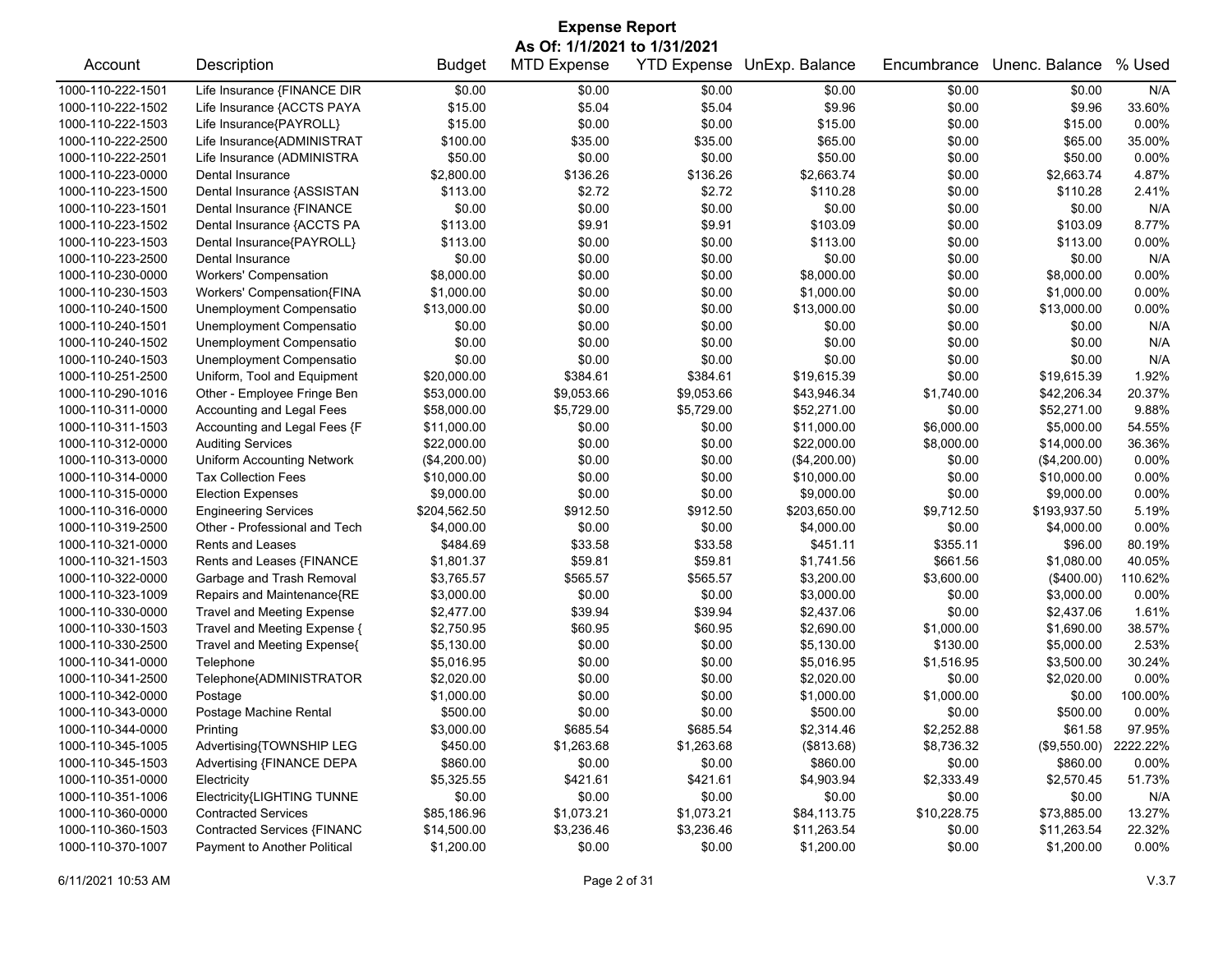| <b>Expense Report</b>                   |                                    |                |                              |             |                            |             |                |         |
|-----------------------------------------|------------------------------------|----------------|------------------------------|-------------|----------------------------|-------------|----------------|---------|
|                                         |                                    |                | As Of: 1/1/2021 to 1/31/2021 |             |                            |             |                |         |
| Account                                 | Description                        | <b>Budget</b>  | <b>MTD Expense</b>           |             | YTD Expense UnExp. Balance | Encumbrance | Unenc. Balance | % Used  |
| 1000-110-370-1008                       | Payment to Another Political       | \$12,000.00    | \$2,881.00                   | \$2,881.00  | \$9,119.00                 | \$8,643.00  | \$476.00       | 96.03%  |
| 1000-110-370-1009                       | Payment to Another Political       | \$3,000.00     | \$0.00                       | \$0.00      | \$3,000.00                 | \$0.00      | \$3,000.00     | 0.00%   |
| 1000-110-389-0000                       | Other - Insurance and Bondin       | \$30,000.00    | \$31,136.97                  | \$31,136.97 | (\$1,136.97)               | \$0.00      | (\$1,136.97)   | 103.79% |
| 1000-110-410-0000                       | <b>Office Supplies</b>             | \$2,513.96     | \$1,093.32                   | \$1,093.32  | \$1,420.64                 | \$840.21    | \$580.43       | 76.91%  |
| 1000-110-410-1503                       | Office Supplies {FINANCE DE        | \$5,057.47     | \$404.63                     | \$404.63    | \$4,652.84                 | \$1,356.77  | \$3,296.07     | 34.83%  |
| 1000-110-420-1010                       | <b>Operating Supplies{JANITORI</b> | \$144.00       | \$0.00                       | \$0.00      | \$144.00                   | \$0.00      | \$144.00       | 0.00%   |
| 1000-110-420-6002                       | Operating Supplies{FUEL}           | \$1,600.00     | \$131.63                     | \$131.63    | \$1,468.37                 | \$1,400.00  | \$68.37        | 95.73%  |
| 1000-110-519-0000                       | Other - Dues and Fees              | \$7,030.00     | \$200.00                     | \$200.00    | \$6,830.00                 | \$2,680.52  | \$4,149.48     | 40.97%  |
| 1000-110-519-1503                       | Other - Dues and Fees {FINA        | \$400.00       | \$0.00                       | \$0.00      | \$400.00                   | \$0.00      | \$400.00       | 0.00%   |
| 1000-110-520-0000                       | <b>Compensation and Damages</b>    | \$3,400.00     | \$0.00                       | \$0.00      | \$3,400.00                 | \$0.00      | \$3,400.00     | 0.00%   |
| 1000-110-599-0000                       | Other - Other Expenses             | \$10,000.00    | \$0.00                       | \$0.00      | \$10,000.00                | \$0.00      | \$10,000.00    | 0.00%   |
| 1000-110-740-1503                       | Machinery, Equipment and Fu        | \$4,420.56     | \$112.50                     | \$112.50    | \$4,308.06                 | \$2,008.06  | \$2,300.00     | 47.97%  |
| 1000-110-740-2500                       | Machinery, Equipment and Fu        | \$1,000.00     | \$0.00                       | \$0.00      | \$1,000.00                 | \$0.00      | \$1,000.00     | 0.00%   |
| 1000-110-750-0000                       | <b>Motor Vehicles</b>              | \$20,000.00    | \$3,362.02                   | \$3,362.02  | \$16,637.98                | \$20,000.00 | (\$3,362.02)   | 116.81% |
|                                         | <b>Administrative Totals:</b>      | \$1,017,081.53 | \$90,283.18                  | \$90,283.18 | \$926,798.35               | \$94,646.12 | \$832,152.23   | 18.18%  |
| <b>Townhalls</b>                        |                                    |                |                              |             |                            |             |                |         |
| 1000-120-190-0000                       | Other-Salaries                     | \$0.00         | \$0.00                       | \$0.00      | \$0.00                     | \$0.00      | \$0.00         | N/A     |
| 1000-120-211-0000                       | Ohio Public Employees Retire       | \$0.00         | \$0.00                       | \$0.00      | \$0.00                     | \$0.00      | \$0.00         | N/A     |
| 1000-120-213-0000                       | Medicare                           | \$0.00         | \$0.00                       | \$0.00      | \$0.00                     | \$0.00      | \$0.00         | N/A     |
| 1000-120-221-0000                       | Medical/Hospitalization            | \$0.00         | \$0.00                       | \$0.00      | \$0.00                     | \$0.00      | \$0.00         | N/A     |
| 1000-120-222-0000                       | Life Insurance                     | \$0.00         | \$0.00                       | \$0.00      | \$0.00                     | \$0.00      | \$0.00         | N/A     |
| 1000-120-223-0000                       | Dental Insurance                   | \$0.00         | \$0.00                       | \$0.00      | \$0.00                     | \$0.00      | \$0.00         | N/A     |
| 1000-120-323-0000                       | Repairs and Maintenance            | \$300.00       | \$0.00                       | \$0.00      | \$300.00                   | \$0.00      | \$300.00       | 0.00%   |
| 1000-120-352-0000                       | Water and Sewage                   | \$658.76       | \$39.69                      | \$39.69     | \$619.07                   | \$719.07    | (\$100.00)     | 115.18% |
| 1000-120-359-0000                       | Other - Utilities                  | \$2,500.00     | \$1,559.77                   | \$1,559.77  | \$940.23                   | \$4,381.62  | (\$3,441.39)   | 237.66% |
| 1000-120-420-0000                       | <b>Operating Supplies</b>          | \$900.00       | \$34.17                      | \$34.17     | \$865.83                   | \$113.71    | \$752.12       | 16.43%  |
| 1000-120-599-1015                       | Other - Other Expenses{TOW         | \$3,400.00     | \$698.50                     | \$698.50    | \$2,701.50                 | \$4,625.50  | (\$1,924.00)   | 156.59% |
| 1000-120-740-0000                       | Machinery, Equipment and Fu        | \$86,070.23    | \$9,780.06                   | \$9,780.06  | \$76,290.17                | \$34,884.32 | \$41,405.85    | 51.89%  |
|                                         | <b>Townhalls Totals:</b>           | \$93,828.99    | \$12,112.19                  | \$12,112.19 | \$81,716.80                | \$44,724.22 | \$36,992.58    | 60.57%  |
| <b>Community Development &amp; Risk</b> |                                    |                |                              |             |                            |             |                |         |
| 1000-130-190-6000                       | Other - Salaries{CD&R}             | \$211,820.00   | \$15,253.17                  | \$15,253.17 | \$196,566.83               | \$0.00      | \$196,566.83   | 7.20%   |
| 1000-130-211-6000                       | Ohio Public Employees Retire       | \$29,655.00    | \$2,106.48                   | \$2,106.48  | \$27,548.52                | \$0.00      | \$27,548.52    | 7.10%   |
| 1000-130-213-6000                       | Medicare{CD&R}                     | \$4,236.00     | \$209.03                     | \$209.03    | \$4,026.97                 | \$0.00      | \$4,026.97     | 4.93%   |
| 1000-130-221-6000                       | Medical/Hospitalization{CD&R       | \$44,000.00    | \$2,759.14                   | \$2,759.14  | \$41,240.86                | \$0.00      | \$41,240.86    | 6.27%   |
| 1000-130-222-6000                       | Life Insurance{CD&R}               | \$200.00       | \$52.50                      | \$52.50     | \$147.50                   | \$0.00      | \$147.50       | 26.25%  |
| 1000-130-223-6000                       | Dental Insurance{CD&R}             | \$1,600.00     | \$97.20                      | \$97.20     | \$1,502.80                 | \$0.00      | \$1,502.80     | 6.08%   |
| 1000-130-251-6000                       | Uniform, Tool and Equipment        | \$0.00         | \$0.00                       | \$0.00      | \$0.00                     | \$0.00      | \$0.00         | N/A     |
| 1000-130-311-6000                       | Accounting and Legal Fees{Z        | \$15,000.00    | \$753.00                     | \$753.00    | \$14,247.00                | \$0.00      | \$14,247.00    | 5.02%   |
| 1000-130-318-6000                       | Training Services{CD&R}            | \$2,000.00     | \$0.00                       | \$0.00      | \$2,000.00                 | \$0.00      | \$2,000.00     | 0.00%   |
| 1000-130-323-6000                       | Repairs and Maintenance{CD         | \$100.00       | \$0.00                       | \$0.00      | \$100.00                   | \$0.00      | \$100.00       | 0.00%   |
| 1000-130-330-6000                       | Travel and Meeting Expense{        | \$525.00       | \$0.00                       | \$0.00      | \$525.00                   | \$25.00     | \$500.00       | 4.76%   |
| 1000-130-341-6000                       | Telephone {CD&R}                   | \$0.00         | \$0.00                       | \$0.00      | \$0.00                     | \$0.00      | \$0.00         | N/A     |
| 1000-130-342-6000                       | Postage{CD&R}                      | \$500.00       | \$0.00                       | \$0.00      | \$500.00                   | \$0.00      | \$500.00       | 0.00%   |
| 1000-130-344-6000                       | Printing{CD&R}                     | \$300.00       | \$0.00                       | \$0.00      | \$300.00                   | \$0.00      | \$300.00       | 0.00%   |
| 1000-130-345-6000                       | Advertising{CD&R}                  | \$3,895.20     | \$395.20                     | \$395.20    | \$3,500.00                 | \$0.00      | \$3,500.00     | 10.15%  |
| 1000-130-360-6000                       | Contracted Services{CD&R}          | \$10,000.00    | \$0.00                       | \$0.00      | \$10,000.00                | \$0.00      | \$10,000.00    | 0.00%   |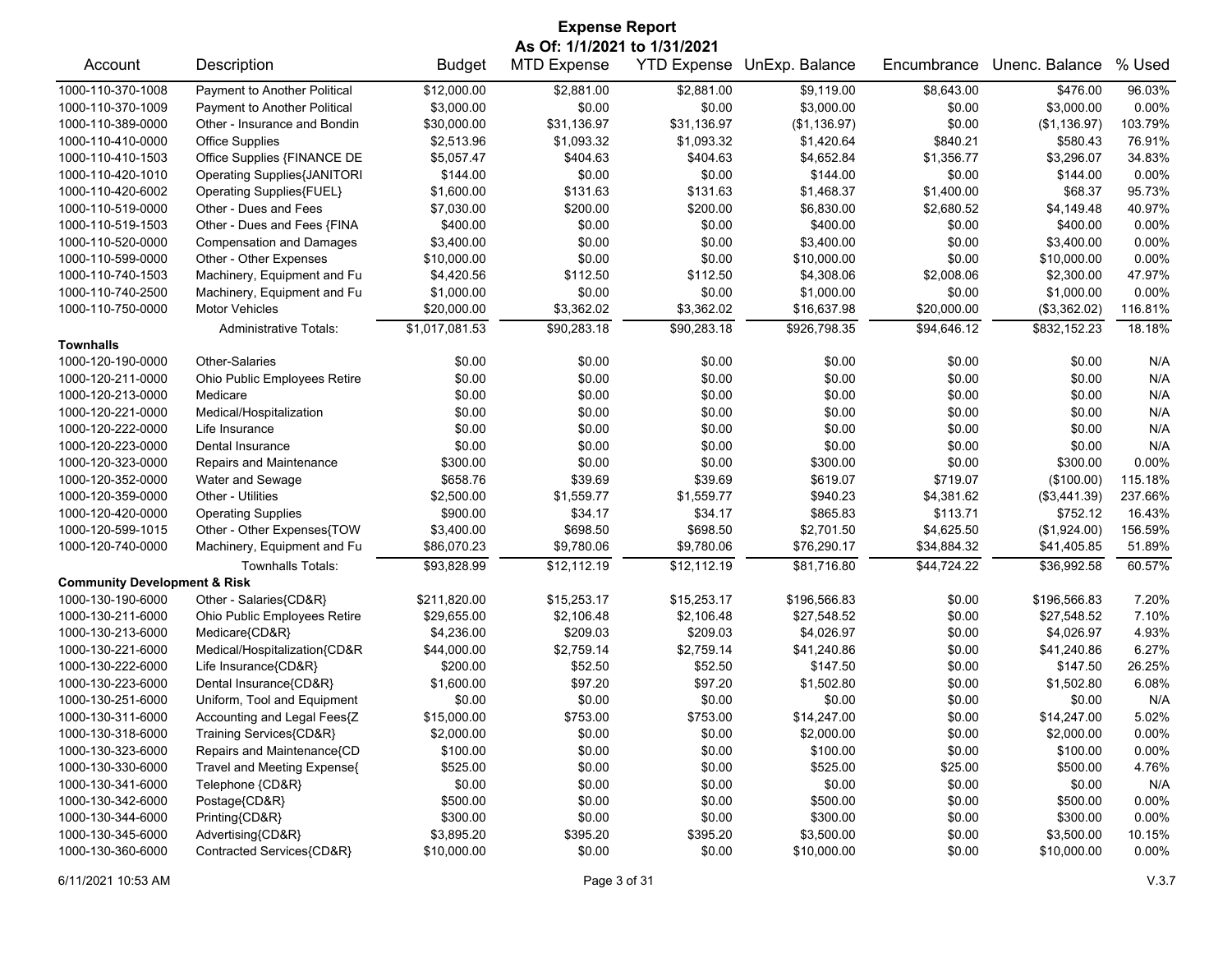| <b>Expense Report</b>       |                                      |               |                              |                    |                |             |                |          |  |
|-----------------------------|--------------------------------------|---------------|------------------------------|--------------------|----------------|-------------|----------------|----------|--|
|                             |                                      |               | As Of: 1/1/2021 to 1/31/2021 |                    |                |             |                |          |  |
| Account                     | Description                          | <b>Budget</b> | <b>MTD Expense</b>           | <b>YTD Expense</b> | UnExp. Balance | Encumbrance | Unenc. Balance | % Used   |  |
| 1000-130-389-6000           | Other - Insurance and Bondin         | \$450.00      | \$0.00                       | \$0.00             | \$450.00       | \$0.00      | \$450.00       | 0.00%    |  |
| 1000-130-410-6000           | Office Supplies{CD&R}                | \$877.28      | \$0.00                       | \$0.00             | \$877.28       | \$352.28    | \$525.00       | 40.16%   |  |
| 1000-130-420-6000           | Operating Supplies{CD&R}             | \$167.98      | \$0.00                       | \$0.00             | \$167.98       | \$17.98     | \$150.00       | 10.70%   |  |
| 1000-130-420-6002           | Operating Supplies{FUEL CD           | \$500.00      | \$0.00                       | \$0.00             | \$500.00       | \$0.00      | \$500.00       | 0.00%    |  |
| 1000-130-430-3000           | Small Tools and Minor Equip          | \$1,000.00    | \$0.00                       | \$0.00             | \$1,000.00     | \$0.00      | \$1,000.00     | 0.00%    |  |
| 1000-130-430-6000           | Small Tools and Minor Equip          | \$380.78      | \$0.00                       | \$0.00             | \$380.78       | \$141.07    | \$239.71       | 37.05%   |  |
| 1000-130-519-6000           | Other - Dues and Fees{CD&R           | \$150.00      | \$0.00                       | \$0.00             | \$150.00       | \$0.00      | \$150.00       | 0.00%    |  |
| 1000-130-599-6000           | Other - Other Expenses{CD&           | \$1,000.00    | \$0.00                       | \$0.00             | \$1,000.00     | \$0.00      | \$1,000.00     | 0.00%    |  |
| 1000-130-740-6000           | Machinery, Equipment and Fu          | \$2,000.00    | \$0.00                       | \$0.00             | \$2,000.00     | \$0.00      | \$2,000.00     | 0.00%    |  |
|                             | Community Development & Risk Totals: | \$330,357.24  | \$21,625.72                  | \$21,625.72        | \$308,731.52   | \$536.33    | \$308,195.19   | 6.71%    |  |
| <b>Human Resources</b>      |                                      |               |                              |                    |                |             |                |          |  |
| 1000-190-190-2000           | Other - Salaries{HUMAN RES           | \$11,700.00   | \$127.40                     | \$127.40           | \$11,572.60    | \$0.00      | \$11,572.60    | 1.09%    |  |
| 1000-190-211-2000           | Ohio Public Employees Retire         | \$1,700.00    | \$17.64                      | \$17.64            | \$1,682.36     | \$0.00      | \$1,682.36     | 1.04%    |  |
| 1000-190-213-2000           | Medicare{HUMAN RESOURC               | \$300.00      | \$1.72                       | \$1.72             | \$298.28       | \$0.00      | \$298.28       | 0.57%    |  |
| 1000-190-221-2000           | Medical/Hospitalization{HUM          | \$1,900.00    | \$19.44                      | \$19.44            | \$1,880.56     | \$0.00      | \$1,880.56     | 1.02%    |  |
| 1000-190-222-2000           | Life Insurance{HUMAN RESO            | \$15.00       | \$1.89                       | \$1.89             | \$13.11        | \$0.00      | \$13.11        | 12.60%   |  |
| 1000-190-223-2000           | Dental Insurance{HUMAN RE            | \$113.00      | \$1.12                       | \$1.12             | \$111.88       | \$0.00      | \$111.88       | 0.99%    |  |
| 1000-190-318-2000           | Training Services{HUMAN RE           | \$1,173.00    | \$0.00                       | \$0.00             | \$1,173.00     | \$500.00    | \$673.00       | 42.63%   |  |
| 1000-190-319-2000           | Other - Professional and Tech        | \$259.00      | \$0.00                       | \$0.00             | \$259.00       | \$0.00      | \$259.00       | 0.00%    |  |
| 1000-190-330-2000           | Travel and Meeting Expense{          | \$1,500.00    | \$0.00                       | \$0.00             | \$1,500.00     | \$0.00      | \$1,500.00     | 0.00%    |  |
| 1000-190-360-2000           | Contracted Services{HUMAN            | \$7,500.00    | \$0.00                       | \$0.00             | \$7,500.00     | \$0.00      | \$7,500.00     | 0.00%    |  |
| 1000-190-410-2000           | Office Supplies{HUMAN RES            | \$408.98      | \$0.00                       | \$0.00             | \$408.98       | \$108.98    | \$300.00       | 26.65%   |  |
| 1000-190-510-2000           | Dues and Fees{HUMAN RES              | \$615.67      | \$0.00                       | \$0.00             | \$615.67       | \$315.67    | \$300.00       | 51.27%   |  |
| 1000-190-740-2000           | Machinery, Equipment and Fu          | \$1,000.00    | \$0.00                       | \$0.00             | \$1,000.00     | \$0.00      | \$1,000.00     | 0.00%    |  |
|                             | <b>Human Resources Totals:</b>       | \$28,184.65   | \$169.21                     | \$169.21           | \$28,015.44    | \$924.65    | \$27,090.79    | 3.88%    |  |
| <b>Highways</b>             |                                      |               |                              |                    |                |             |                |          |  |
| 1000-330-190-4000           | Other - Salaries{GENERAL R           | \$0.00        | \$35.52                      | \$35.52            | (\$35.52)      | \$0.00      | (\$35.52)      | N/A      |  |
| 1000-330-211-4000           | Ohio Public Employees Retire         | \$0.00        | \$0.00                       | \$0.00             | \$0.00         | \$0.00      | \$0.00         | N/A      |  |
| 1000-330-213-4000           | Medicare{GENERAL ROAD}               | \$0.00        | \$0.00                       | \$0.00             | \$0.00         | \$0.00      | \$0.00         | N/A      |  |
| 1000-330-221-4000           | Medical/Hospitalization{GENE         | \$0.00        | \$137.24                     | \$137.24           | (\$137.24)     | \$0.00      | (\$137.24)     | N/A      |  |
| 1000-330-222-4000           | Life Insurance{GENERAL RO            | \$0.00        | \$4.27                       | \$4.27             | (\$4.27)       | \$0.00      | (\$4.27)       | N/A      |  |
| 1000-330-223-4000           | Dental Insurance{GENERAL             | \$0.00        | \$4.84                       | \$4.84             | (\$4.84)       | \$0.00      | (\$4.84)       | N/A      |  |
| 1000-330-360-4999           | <b>Internal Billing</b>              | \$25,000.00   | \$0.00                       | \$0.00             | \$25,000.00    | \$25,000.00 | \$0.00         | 100.00%  |  |
|                             | <b>Highways Totals:</b>              | \$25,000.00   | \$181.87                     | \$181.87           | \$24,818.13    | \$25,000.00 | (\$181.87)     | 100.73%  |  |
| <b>Health Districts</b>     |                                      |               |                              |                    |                |             |                |          |  |
| 1000-420-370-0000           | Payment to Another Political         | \$25,500.00   | \$0.00                       | \$0.00             | \$25,500.00    | \$0.00      | \$25,500.00    | $0.00\%$ |  |
|                             | <b>Health Districts Totals:</b>      | \$25,500.00   | \$0.00                       | \$0.00             | \$25,500.00    | \$0.00      | \$25,500.00    | 0.00%    |  |
| <b>Parks and Recreation</b> |                                      |               |                              |                    |                |             |                |          |  |
| 1000-610-190-0000           | Other - Salaries                     | \$0.00        | \$0.00                       | \$0.00             | \$0.00         | \$0.00      | \$0.00         | N/A      |  |
| 1000-610-190-8010           | Other - Salaries {PARKS: FU          | \$0.00        | \$0.00                       | \$0.00             | \$0.00         | \$0.00      | \$0.00         | N/A      |  |
| 1000-610-190-8011           | Other - Salaries {PARKS: PA          | \$0.00        | \$0.00                       | \$0.00             | \$0.00         | \$0.00      | \$0.00         | N/A      |  |
| 1000-610-211-0000           | Ohio Public Employees Retire         | \$0.00        | \$0.00                       | \$0.00             | \$0.00         | \$0.00      | \$0.00         | N/A      |  |
| 1000-610-211-8010           | Ohio Public Employees Retire         | \$0.00        | \$0.00                       | \$0.00             | \$0.00         | \$0.00      | \$0.00         | N/A      |  |
| 1000-610-211-8011           | Ohio Public Employees Retire         | \$0.00        | \$0.00                       | \$0.00             | \$0.00         | \$0.00      | \$0.00         | N/A      |  |
| 1000-610-213-0000           | Medicare                             | \$0.00        | \$0.00                       | \$0.00             | \$0.00         | \$0.00      | \$0.00         | N/A      |  |
| 1000-610-213-8010           | Medicare{PARKS: FULL-TIM             | \$0.00        | \$0.00                       | \$0.00             | \$0.00         | \$0.00      | \$0.00         | N/A      |  |
| 6/11/2021 10:53 AM          |                                      |               | Page 4 of 31                 |                    |                |             |                | V.3.7    |  |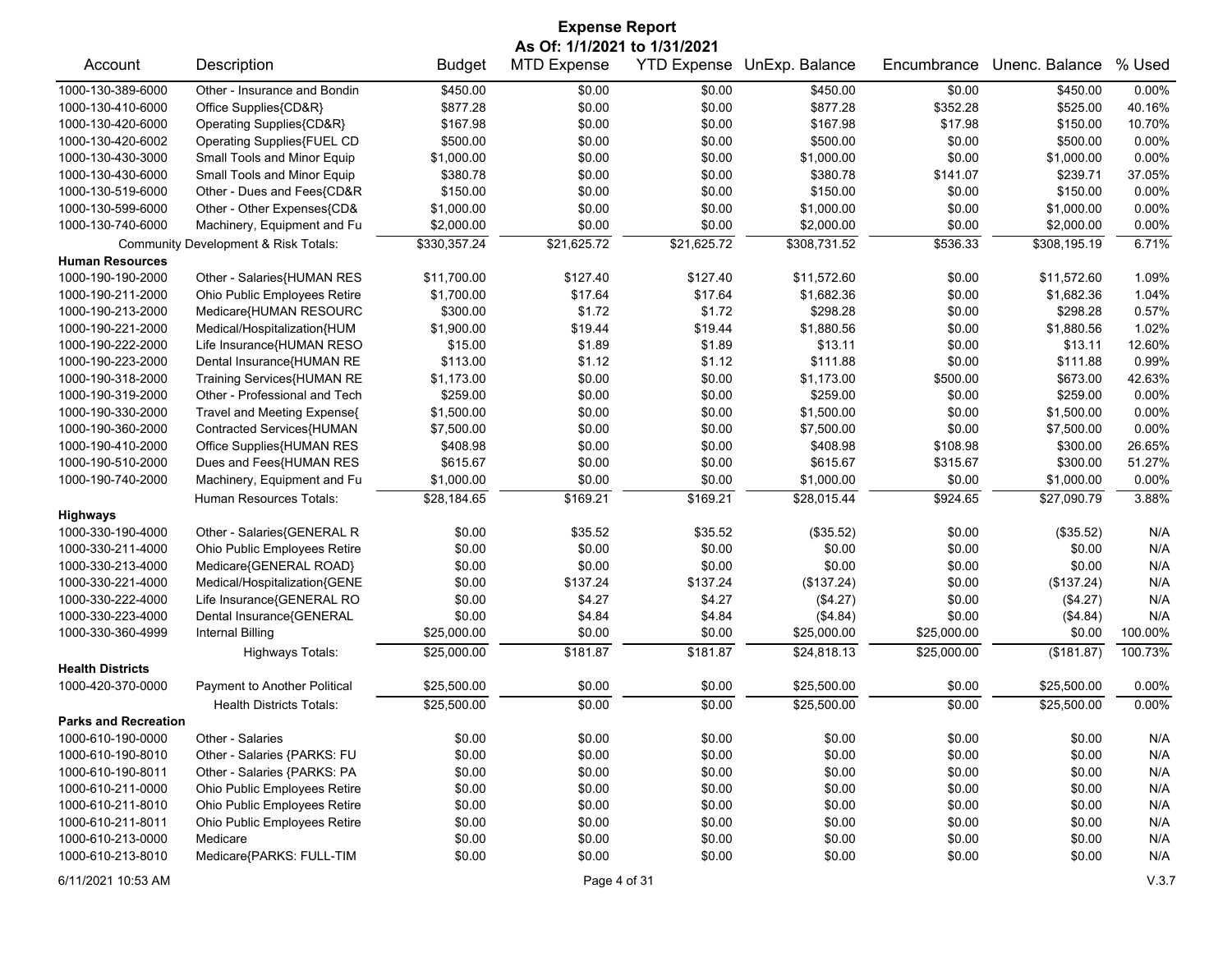| <b>Expense Report</b>         |                                    |               |                    |             |                            |             |                |         |  |
|-------------------------------|------------------------------------|---------------|--------------------|-------------|----------------------------|-------------|----------------|---------|--|
| As Of: 1/1/2021 to 1/31/2021  |                                    |               |                    |             |                            |             |                |         |  |
| Account                       | Description                        | <b>Budget</b> | <b>MTD Expense</b> |             | YTD Expense UnExp. Balance | Encumbrance | Unenc. Balance | % Used  |  |
| 1000-610-213-8011             | Medicare{PARKS: PART-TIM           | \$0.00        | \$0.00             | \$0.00      | \$0.00                     | \$0.00      | \$0.00         | N/A     |  |
| 1000-610-323-0000             | Repairs and Maintenance            | \$0.00        | \$0.00             | \$0.00      | \$0.00                     | \$0.00      | \$0.00         | N/A     |  |
| 1000-610-323-8000             | Repairs and Maintenance {PA        | \$1,831.25    | \$0.00             | \$0.00      | \$1,831.25                 | \$1,831.25  | \$0.00         | 100.00% |  |
| 1000-610-351-0000             | Electricity                        | \$0.00        | \$0.00             | \$0.00      | \$0.00                     | \$0.00      | \$0.00         | N/A     |  |
| 1000-610-351-8000             | Electricity {PARKS}                | \$2,569.19    | \$112.88           | \$112.88    | \$2,456.31                 | \$2,056.31  | \$400.00       | 84.43%  |  |
| 1000-610-352-0000             | Water and Sewage                   | \$0.00        | \$0.00             | \$0.00      | \$0.00                     | \$0.00      | \$0.00         | N/A     |  |
| 1000-610-352-8000             | Water and Sewage (PARKS)           | \$500.00      | \$0.00             | \$0.00      | \$500.00                   | \$0.00      | \$500.00       | 0.00%   |  |
| 1000-610-360-4999             | <b>Internal Billing</b>            | \$12,000.00   | \$0.00             | \$0.00      | \$12,000.00                | \$12,000.00 | \$0.00         | 100.00% |  |
| 1000-610-370-8000             | Payment to Another Political       | \$0.00        | \$0.00             | \$0.00      | \$0.00                     | \$0.00      | \$0.00         | N/A     |  |
| 1000-610-370-8001             | Payment to Another Political       | \$0.00        | \$0.00             | \$0.00      | \$0.00                     | \$0.00      | \$0.00         | N/A     |  |
| 1000-610-420-0000             | <b>Operating Supplies</b>          | \$0.00        | \$0.00             | \$0.00      | \$0.00                     | \$0.00      | \$0.00         | N/A     |  |
| 1000-610-420-8000             | <b>Operating Supplies {PARKS}</b>  | \$1,000.00    | \$0.00             | \$0.00      | \$1,000.00                 | \$1,000.00  | \$0.00         | 100.00% |  |
| 1000-610-730-0000             | Improvement of Sites               | \$0.00        | \$0.00             | \$0.00      | \$0.00                     | \$0.00      | \$0.00         | N/A     |  |
| 1000-610-730-3000             | Improvement of Sites               | \$0.00        | \$0.00             | \$0.00      | \$0.00                     | \$0.00      | \$0.00         | N/A     |  |
| 1000-610-730-8000             | Improvement of Sites {PARK         | \$75,800.00   | \$0.00             | \$0.00      | \$75,800.00                | \$75,800.00 | \$0.00         | 100.00% |  |
|                               | Parks and Recreation Totals:       | \$93,700.44   | \$112.88           | \$112.88    | \$93,587.56                | \$92,687.56 | \$900.00       | 99.04%  |  |
| Library                       |                                    |               |                    |             |                            |             |                |         |  |
| 1000-690-190-1600             | Other - Salaries{LIBRARY}          | \$0.00        | \$0.00             | \$0.00      | \$0.00                     | \$0.00      | \$0.00         | N/A     |  |
| 1000-690-190-1610             | Other - Salaries{LIBRARY: F        | \$0.00        | \$0.00             | \$0.00      | \$0.00                     | \$0.00      | \$0.00         | N/A     |  |
| 1000-690-190-1611             | Other - Salaries{LIBRARY: P        | \$0.00        | \$0.00             | \$0.00      | \$0.00                     | \$0.00      | \$0.00         | N/A     |  |
| 1000-690-211-1600             | Ohio Public Employees Retire       | \$0.00        | \$0.00             | \$0.00      | \$0.00                     | \$0.00      | \$0.00         | N/A     |  |
| 1000-690-211-1610             | Ohio Public Employees Retire       | \$0.00        | \$0.00             | \$0.00      | \$0.00                     | \$0.00      | \$0.00         | N/A     |  |
| 1000-690-211-1611             | Ohio Public Employees Retire       | \$0.00        | \$0.00             | \$0.00      | \$0.00                     | \$0.00      | \$0.00         | N/A     |  |
| 1000-690-213-1600             | Medicare{LIBRARY}                  | \$0.00        | \$0.00             | \$0.00      | \$0.00                     | \$0.00      | \$0.00         | N/A     |  |
| 1000-690-213-1610             | Medicare{LIBRARY: FULL-TI          | \$0.00        | \$0.00             | \$0.00      | \$0.00                     | \$0.00      | \$0.00         | N/A     |  |
| 1000-690-213-1611             | Medicare{LIBRARY: PART-TI          | \$0.00        | \$0.00             | \$0.00      | \$0.00                     | \$0.00      | \$0.00         | N/A     |  |
| 1000-690-323-1600             | Repairs and Maintenance{LIB        | \$8,506.25    | \$1,620.45         | \$1,620.45  | \$6,885.80                 | \$6,885.80  | \$0.00         | 100.00% |  |
| 1000-690-360-1600             | <b>Contracted Services (LIBRAR</b> | \$1,500.00    | \$0.00             | \$0.00      | \$1,500.00                 | \$0.00      | \$1,500.00     | 0.00%   |  |
| 1000-690-360-4999             | <b>Internal Billing</b>            | \$8,500.00    | \$0.00             | \$0.00      | \$8,500.00                 | \$8,500.00  | \$0.00         | 100.00% |  |
| 1000-690-420-1600             | <b>Operating Supplies{LIBRARY</b>  | \$500.00      | \$90.58            | \$90.58     | \$409.42                   | \$500.00    | (\$90.58)      | 118.12% |  |
| 1000-690-730-1600             | Improvement of Sites{LIBRAR        | \$10,000.00   | \$0.00             | \$0.00      | \$10,000.00                | \$0.00      | \$10,000.00    | 0.00%   |  |
|                               | Library Totals:                    | \$29,006.25   | \$1,711.03         | \$1,711.03  | \$27,295.22                | \$15,885.80 | \$11,409.42    | 60.67%  |  |
| <b>Information Technology</b> |                                    |               |                    |             |                            |             |                |         |  |
| 1000-710-190-3000             | Other - Salaries{INFORMATI         | \$0.00        | \$0.00             | \$0.00      | \$0.00                     | \$0.00      | \$0.00         | N/A     |  |
| 1000-710-211-3000             | Ohio Public Employees Retire       | \$0.00        | \$0.00             | \$0.00      | \$0.00                     | \$0.00      | \$0.00         | N/A     |  |
| 1000-710-213-3000             | Medicare{INFORMATION TE            | \$0.00        | \$0.00             | \$0.00      | \$0.00                     | \$0.00      | \$0.00         | N/A     |  |
| 1000-710-221-3000             | Medical/Hospitalization{INFO       | \$0.00        | \$0.00             | \$0.00      | \$0.00                     | \$0.00      | \$0.00         | N/A     |  |
| 1000-710-222-3000             | Life Insurance{INFORMATIO          | \$0.00        | \$0.00             | \$0.00      | \$0.00                     | \$0.00      | \$0.00         | N/A     |  |
| 1000-710-223-3000             | Dental Insurance{INFORMATI         | \$0.00        | \$0.00             | \$0.00      | \$0.00                     | \$0.00      | \$0.00         | N/A     |  |
| 1000-710-240-3000             | Unemployment Compensatio           | \$600.00      | \$0.00             | \$0.00      | \$600.00                   | \$0.00      | \$600.00       | 0.00%   |  |
| 1000-710-318-3000             | Training Services{INFORMAT         | \$3,500.00    | \$0.00             | \$0.00      | \$3,500.00                 | \$0.00      | \$3,500.00     | 0.00%   |  |
| 1000-710-323-3000             | Repairs and Maintenance{INF        | \$6,000.00    | \$0.00             | \$0.00      | \$6,000.00                 | \$0.00      | \$6,000.00     | 0.00%   |  |
| 1000-710-360-3000             | Contracted Services{INFORM         | \$97,686.16   | \$54,208.34        | \$54,208.34 | \$43,477.82                | \$15,597.61 | \$27,880.21    | 71.46%  |  |
| 1000-710-420-3000             | <b>Operating Supplies{INFORM</b>   | \$4,000.00    | \$0.00             | \$0.00      | \$4,000.00                 | \$0.00      | \$4,000.00     | 0.00%   |  |
| 1000-710-430-3000             | Small Tools and Minor Equip        | \$10,000.00   | \$0.00             | \$0.00      | \$10,000.00                | \$0.00      | \$10,000.00    | 0.00%   |  |
| 1000-710-740-3000             | Machinery, Equipment and Fu        | \$31,784.68   | \$0.00             | \$0.00      | \$31,784.68                | \$4,784.68  | \$27,000.00    | 15.05%  |  |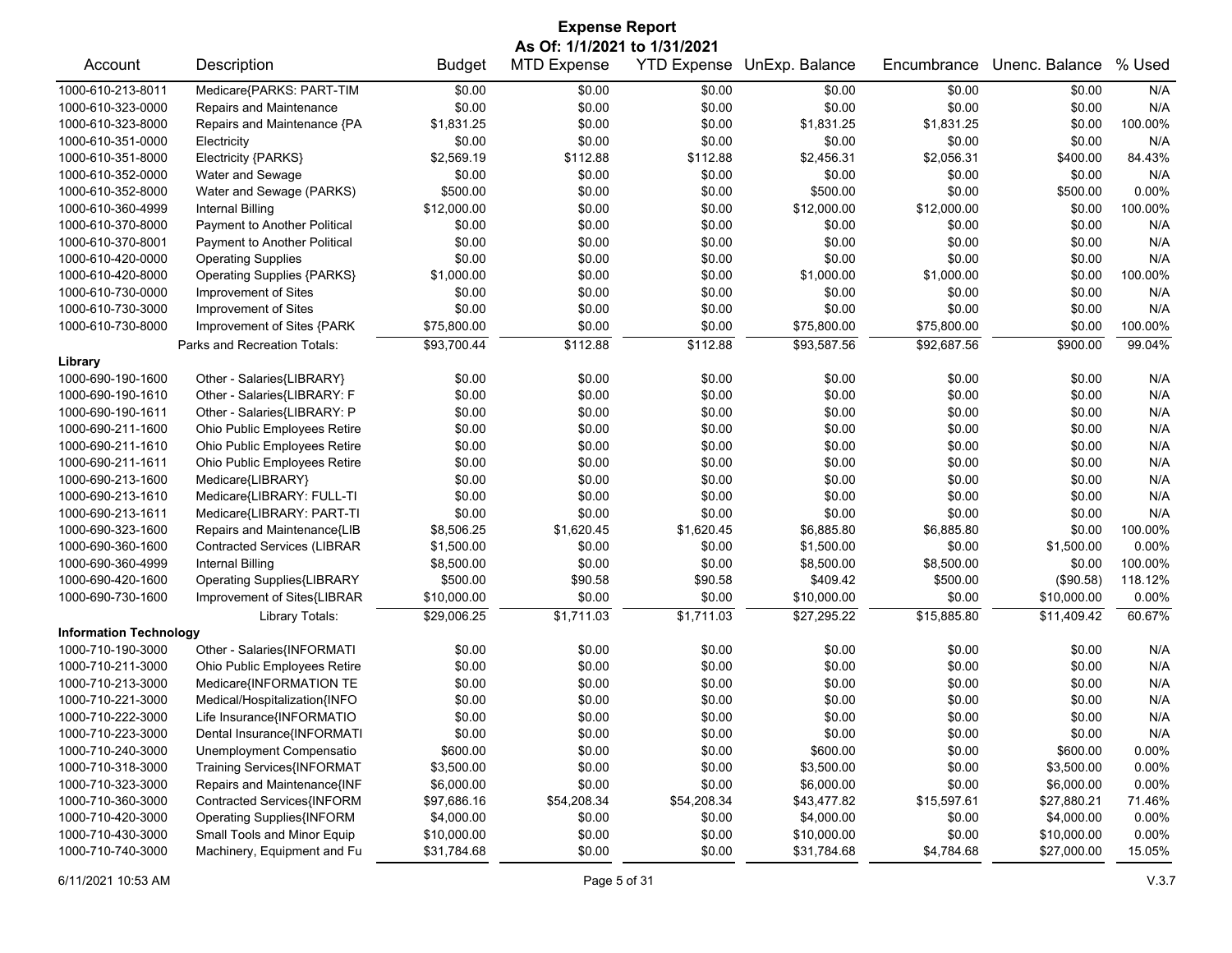| <b>Expense Report</b>                     |                                    |                |                              |                    |                |                 |                |          |  |  |
|-------------------------------------------|------------------------------------|----------------|------------------------------|--------------------|----------------|-----------------|----------------|----------|--|--|
|                                           |                                    |                | As Of: 1/1/2021 to 1/31/2021 |                    |                |                 |                |          |  |  |
| Account                                   | Description                        | <b>Budget</b>  | <b>MTD Expense</b>           | <b>YTD Expense</b> | UnExp. Balance | Encumbrance     | Unenc. Balance | % Used   |  |  |
|                                           | Information Technology Totals:     | \$153,570.84   | \$54,208.34                  | \$54,208.34        | \$99,362.50    | \$20,382.29     | \$78,980.21    | 48.57%   |  |  |
| <b>Capital Outlay</b>                     |                                    |                |                              |                    |                |                 |                |          |  |  |
| 1000-760-720-0000                         | <b>Buildings</b>                   | \$7,600.00     | \$0.00                       | \$0.00             | \$7,600.00     | \$0.00          | \$7,600.00     | 0.00%    |  |  |
| 1000-760-730-0000                         | Improvement of Sites               | \$226,836.64   | \$67.29                      | \$67.29            | \$226,769.35   | \$47,469.35     | \$179,300.00   | 20.96%   |  |  |
| 1000-760-790-1001                         | Other - Capital Outlay{SENIO       | \$0.00         | \$0.00                       | \$0.00             | \$0.00         | \$0.00          | \$0.00         | N/A      |  |  |
| 1000-760-790-1851                         | Other - Capital Outlay{PROJE       | \$0.00         | \$0.00                       | \$0.00             | \$0.00         | \$0.00          | \$0.00         | N/A      |  |  |
| 1000-760-790-1852                         | <b>Traffic Lights</b>              | \$400,000.00   | \$0.00                       | \$0.00             | \$400,000.00   | \$0.00          | \$400,000.00   | 0.00%    |  |  |
|                                           | Capital Outlay Totals:             | \$634,436.64   | \$67.29                      | \$67.29            | \$634,369.35   | \$47,469.35     | \$586,900.00   | 7.49%    |  |  |
| <b>Transfers</b>                          |                                    |                |                              |                    |                |                 |                |          |  |  |
| 1000-910-910-0000                         | Transfers - Out                    | \$0.00         | \$0.00                       | \$0.00             | \$0.00         | \$0.00          | \$0.00         | N/A      |  |  |
|                                           | <b>Transfers Totals:</b>           | \$0.00         | \$0.00                       | \$0.00             | \$0.00         | \$0.00          | \$0.00         | N/A      |  |  |
| <b>Advances</b>                           |                                    |                |                              |                    |                |                 |                |          |  |  |
| 1000-920-920-0000                         | Advances - Out                     | \$0.00         | \$0.00                       | \$0.00             | \$0.00         | \$0.00          | \$0.00         | N/A      |  |  |
|                                           | <b>Advances Totals:</b>            | \$0.00         | \$0.00                       | \$0.00             | \$0.00         | \$0.00          | \$0.00         | N/A      |  |  |
| <b>Contingencies</b><br>1000-930-930-0000 | Contingencies                      | \$0.00         | \$0.00                       | \$0.00             | \$0.00         | \$0.00          | \$0.00         | N/A      |  |  |
|                                           | <b>Contingencies Totals:</b>       | \$0.00         | \$0.00                       | \$0.00             | \$0.00         | \$0.00          | \$0.00         | N/A      |  |  |
| <b>Other Financing Uses</b>               |                                    |                |                              |                    |                |                 |                |          |  |  |
| 1000-990-990-0000                         | <b>Budget Stabilization</b>        | \$0.00         | \$0.00                       | \$0.00             | \$0.00         | \$0.00          | \$0.00         | N/A      |  |  |
|                                           | Other Financing Uses Totals:       | \$0.00         | \$0.00                       | \$0.00             | \$0.00         | \$0.00          | \$0.00         | N/A      |  |  |
| 1000 Total:                               |                                    | \$2,430,666.58 | \$180,471.71                 | \$180,471.71       | \$2,250,194.87 | \$342,256.32    | \$1,907,938.55 | 21.51%   |  |  |
|                                           |                                    |                |                              |                    |                |                 |                |          |  |  |
| 2011                                      | <b>Motor Vehicle License</b>       |                |                              |                    |                | Target Percent: | 8.33%          |          |  |  |
| <b>Highways</b>                           |                                    |                |                              |                    |                |                 |                |          |  |  |
| 2011-330-360-4800                         | Contracted Services{PAVING         | \$15,000.00    | \$0.00                       | \$0.00             | \$15,000.00    | \$0.00          | \$15,000.00    | 0.00%    |  |  |
| 2011-330-420-4400                         | <b>Operating Supplies (EQUIPM</b>  | \$0.00         | \$0.00                       | \$0.00             | \$0.00         | \$0.00          | \$0.00         | N/A      |  |  |
| 2011-330-420-4600                         | Operating Supplies (ROAD M         | \$0.00         | \$0.00                       | \$0.00             | \$0.00         | \$0.00          | \$0.00         | N/A      |  |  |
|                                           | <b>Highways Totals:</b>            | \$15,000.00    | \$0.00                       | \$0.00             | \$15,000.00    | \$0.00          | \$15,000.00    | 0.00%    |  |  |
| <b>Contingencies</b>                      |                                    |                |                              |                    |                |                 |                |          |  |  |
| 2011-930-930-0000                         | Contingencies                      | \$0.00         | \$0.00                       | \$0.00             | \$0.00         | \$0.00          | \$0.00         | N/A      |  |  |
|                                           | <b>Contingencies Totals:</b>       | \$0.00         | \$0.00                       | \$0.00             | \$0.00         | \$0.00          | \$0.00         | N/A      |  |  |
| <b>Other Financing Uses</b>               |                                    |                |                              |                    |                |                 |                |          |  |  |
| 2011-990-990-0000                         | Other - Other Financing Uses       | \$0.00         | \$0.00                       | \$0.00             | \$0.00         | \$0.00          | \$0.00         | N/A      |  |  |
|                                           | Other Financing Uses Totals:       | \$0.00         | \$0.00                       | \$0.00             | \$0.00         | \$0.00          | \$0.00         | N/A      |  |  |
| 2011 Total:                               |                                    | \$15,000.00    | \$0.00                       | \$0.00             | \$15,000.00    | \$0.00          | \$15,000.00    | $0.00\%$ |  |  |
| 2021                                      | Gasoline                           |                |                              |                    |                | Target Percent: | 8.33%          |          |  |  |
| <b>Highways</b>                           |                                    |                |                              |                    |                |                 |                |          |  |  |
| 2021-330-360-4800                         | Contracted Services{PAVING         | \$50,000.00    | \$0.00                       | \$0.00             | \$50,000.00    | \$0.00          | \$50,000.00    | 0.00%    |  |  |
| 2021-330-360-4802                         | <b>Contracted Services (STRIPI</b> | \$0.00         | \$0.00                       | \$0.00             | \$0.00         | \$0.00          | \$0.00         | N/A      |  |  |
| 2021-330-420-4400                         | <b>Operating Supplies (EQUIPM</b>  | \$0.00         | \$0.00                       | \$0.00             | \$0.00         | \$0.00          | \$0.00         | N/A      |  |  |
| 2021-330-420-4402                         | Operating Supplies (ROAD F         | \$0.00         | \$0.00                       | \$0.00             | \$0.00         | \$0.00          | \$0.00         | N/A      |  |  |
| 2021-330-420-4600                         | Operating Supplies{ROAD M          | \$74,890.34    | \$0.00                       | \$0.00             | \$74,890.34    | \$9,890.34      | \$65,000.00    | 13.21%   |  |  |
|                                           | Highways Totals:                   | \$124,890.34   | \$0.00                       | \$0.00             | \$124,890.34   | \$9,890.34      | \$115,000.00   | 7.92%    |  |  |
|                                           |                                    |                |                              |                    |                |                 |                |          |  |  |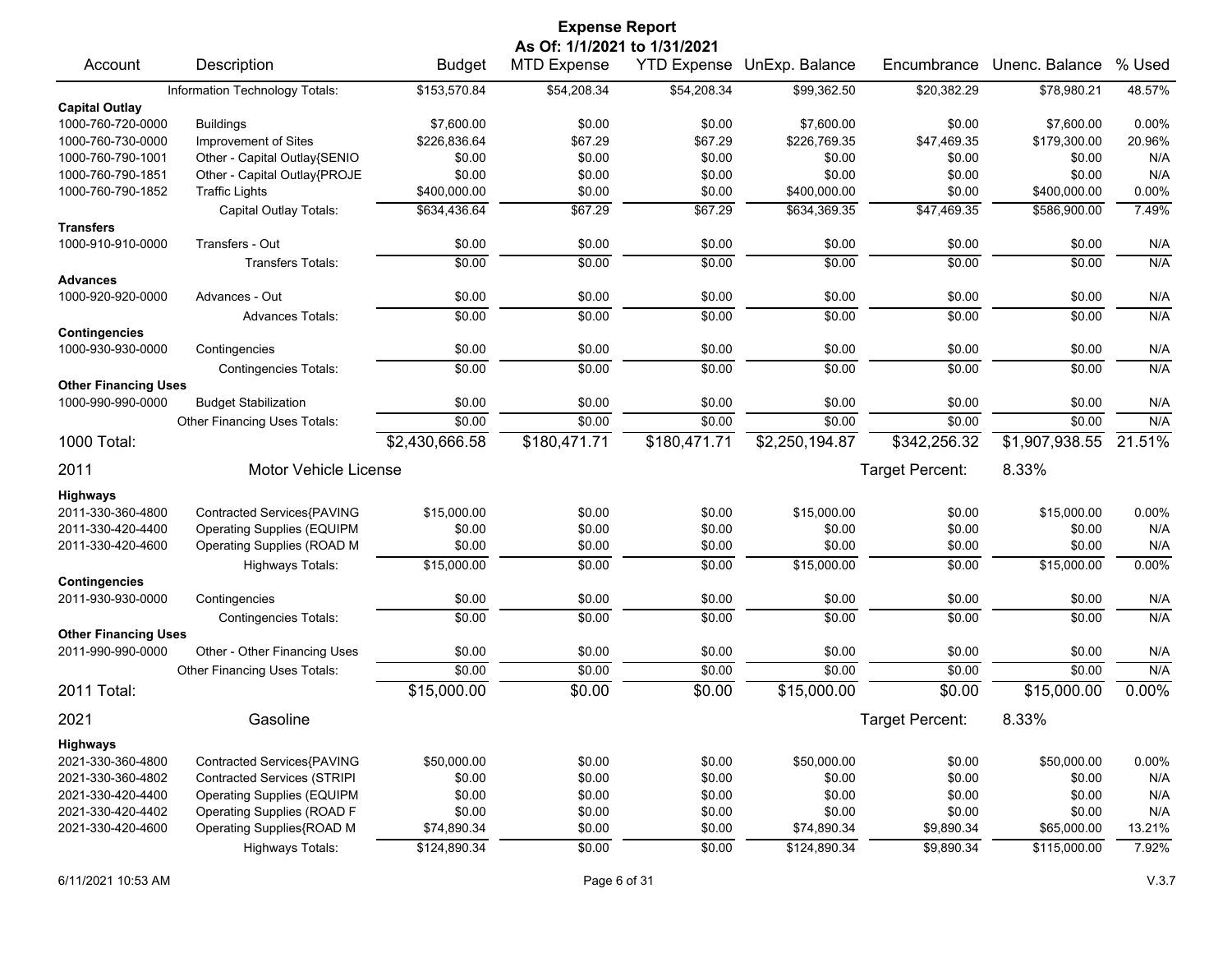|                             |                              |               | <b>Expense Report</b>        |             |                            |                 |                |              |
|-----------------------------|------------------------------|---------------|------------------------------|-------------|----------------------------|-----------------|----------------|--------------|
|                             |                              |               | As Of: 1/1/2021 to 1/31/2021 |             |                            |                 |                |              |
| Account                     | Description                  | <b>Budget</b> | <b>MTD Expense</b>           |             | YTD Expense UnExp. Balance | Encumbrance     | Unenc. Balance | % Used       |
| <b>Contingencies</b>        |                              |               |                              |             |                            |                 |                |              |
| 2021-930-930-0000           | Contingencies                | \$0.00        | \$0.00                       | \$0.00      | \$0.00                     | \$0.00          | \$0.00         | N/A          |
|                             | <b>Contingencies Totals:</b> | \$0.00        | \$0.00                       | \$0.00      | \$0.00                     | \$0.00          | \$0.00         | N/A          |
| <b>Other Financing Uses</b> |                              |               |                              |             |                            |                 |                |              |
| 2021-990-990-0000           | Other - Other Financing Uses | \$0.00        | \$0.00                       | \$0.00      | \$0.00                     | \$0.00          | \$0.00         | N/A          |
|                             | Other Financing Uses Totals: | \$0.00        | \$0.00                       | \$0.00      | \$0.00                     | \$0.00          | \$0.00         | N/A          |
| 2021 Total:                 |                              | \$124,890.34  | \$0.00                       | \$0.00      | \$124,890.34               | \$9,890.34      | \$115,000.00   | 7.92%        |
| 2031                        | Road and Bridge              |               |                              |             |                            | Target Percent: | 8.33%          |              |
| Fire                        |                              |               |                              |             |                            |                 |                |              |
| 2031-220-420-4600           | Operating Supplies (Road Ma  | \$0.00        | \$0.00                       | \$0.00      | \$0.00                     | \$0.00          | \$0.00         | N/A          |
|                             | Fire Totals:                 | \$0.00        | \$0.00                       | \$0.00      | \$0.00                     | \$0.00          | \$0.00         | N/A          |
| <b>Highways</b>             |                              |               |                              |             |                            |                 |                |              |
| 2031-330-190-4100           | Other - Salaries{EMPLOYLEE   | \$0.00        | \$0.00                       | \$0.00      | \$0.00                     | \$0.00          | \$0.00         | N/A          |
| 2031-330-190-4110           | Other - Salaries{ROAD: FULL  | \$641,021.00  | \$45,091.67                  | \$45,091.67 | \$595,929.33               | \$0.00          | \$595,929.33   | 7.03%        |
| 2031-330-190-4111           | Other - Salaries{ROAD: PAR   | \$36,830.00   | \$725.18                     | \$725.18    | \$36,104.82                | \$0.00          | \$36,104.82    | 1.97%        |
| 2031-330-190-4999           | Other - Salaries{ROAD: COS   | \$24,000.00   | \$3,343.96                   | \$3,343.96  | \$20,656.04                | \$0.00          | \$20,656.04    | 13.93%       |
| 2031-330-211-4100           | Ohio Public Employees Retire | \$0.00        | \$0.00                       | \$0.00      | \$0.00                     | \$0.00          | \$0.00         | N/A          |
| 2031-330-211-4110           | Ohio Public Employees Retire | \$87,533.00   | \$6,014.37                   | \$6,014.37  | \$81,518.63                | \$0.00          | \$81,518.63    | 6.87%        |
| 2031-330-211-4111           | Ohio Public Employees Retire | \$5,156.00    | \$101.53                     | \$101.53    | \$5,054.47                 | \$0.00          | \$5,054.47     | 1.97%        |
| 2031-330-211-4999           | Ohio Public Employees Retire | \$3,248.00    | \$347.81                     | \$347.81    | \$2,900.19                 | \$0.00          | \$2,900.19     | 10.71%       |
| 2031-330-213-4100           | Medicare{EMPLOYLEE COS       | \$0.00        | \$0.00                       | \$0.00      | \$0.00                     | \$0.00          | \$0.00         | N/A          |
| 2031-330-213-4110           | Medicare{ROAD: FULL-TIME     | \$9,066.00    | \$623.20                     | \$623.20    | \$8,442.80                 | \$0.00          | \$8,442.80     | 6.87%        |
| 2031-330-213-4111           | Medicare{ROAD: PART-TIME     | \$534.00      | \$10.52                      | \$10.52     | \$523.48                   | \$0.00          | \$523.48       | 1.97%        |
| 2031-330-213-4999           | Medicare{ROAD: COST ALL      | \$315.00      | \$46.91                      | \$46.91     | \$268.09                   | \$0.00          | \$268.09       | 14.89%       |
|                             |                              |               |                              |             |                            |                 |                |              |
| 2031-330-221-4100           | Medical/Hospitalization{EMPL | \$0.00        | \$0.00                       | \$0.00      | \$0.00                     | \$0.00          | \$0.00         | N/A          |
| 2031-330-221-4110           | Medical/Hospitalization{ROA  | \$148,986.00  | \$7,772.00                   | \$7,772.00  | \$141,214.00               | \$0.00          | \$141,214.00   | 5.22%        |
| 2031-330-221-4999           | Medical/Hospitalization{ROA  | \$3,550.00    | \$318.23                     | \$318.23    | \$3,231.77                 | \$0.00          | \$3,231.77     | 8.96%<br>N/A |
| 2031-330-222-4100           | Life Insurance{EMPLOYEE C    | \$0.00        | \$0.00                       | \$0.00      | \$0.00                     | \$0.00          | \$0.00         |              |
| 2031-330-222-4110           | Life Insurance{ROAD: FULL-   | \$840.00      | \$179.83                     | \$179.83    | \$660.17                   | \$0.00          | \$660.17       | 21.41%       |
| 2031-330-222-4999           | Life Insurance{ROAD: COST    | \$36.00       | \$19.70                      | \$19.70     | \$16.30                    | \$0.00          | \$16.30        | 54.72%       |
| 2031-330-223-4100           | Dental Insurance{EMPLOYEE    | \$0.00        | \$0.00                       | \$0.00      | \$0.00                     | \$0.00          | \$0.00         | N/A          |
| 2031-330-223-4110           | Dental Insurance{ROAD: FUL   | \$5,559.00    | \$310.74                     | \$310.74    | \$5,248.26                 | \$0.00          | \$5,248.26     | 5.59%        |
| 2031-330-223-4999           | Dental Insurance{ROAD: CO    | \$300.00      | \$15.75                      | \$15.75     | \$284.25                   | \$0.00          | \$284.25       | 5.25%        |
| 2031-330-230-4200           | Workers' Compensation{ADM    | \$10,000.00   | \$0.00                       | \$0.00      | \$10,000.00                | \$0.00          | \$10,000.00    | 0.00%        |
| 2031-330-240-4111           | Unemployment Compensatio     | \$0.00        | \$0.00                       | \$0.00      | \$0.00                     | \$0.00          | \$0.00         | N/A          |
| 2031-330-240-4999           | Unemployment Compensatio     | \$400.00      | \$0.00                       | \$0.00      | \$400.00                   | \$0.00          | \$400.00       | 0.00%        |
| 2031-330-251-4100           | Uniform, Tool and Equipment  | \$10,968.61   | \$3,581.88                   | \$3,581.88  | \$7,386.73                 | \$7,263.41      | \$123.32       | 98.88%       |
| 2031-330-311-4200           | Accounting and Legal Fees{A  | \$1,000.00    | \$0.00                       | \$0.00      | \$1,000.00                 | \$1,000.00      | \$0.00         | 100.00%      |
| 2031-330-314-4200           | Tax Collection Fees{ADMINIS  | \$12,000.00   | \$0.00                       | \$0.00      | \$12,000.00                | \$0.00          | \$12,000.00    | 0.00%        |
| 2031-330-315-4200           | Election Expenses{ADMINIST   | \$1,000.00    | \$0.00                       | \$0.00      | \$1,000.00                 | \$0.00          | \$1,000.00     | 0.00%        |
| 2031-330-318-4300           | Training Services{TRAINING}  | \$2,000.00    | \$0.00                       | \$0.00      | \$2,000.00                 | \$2,000.00      | \$0.00         | 100.00%      |
| 2031-330-321-4600           | Rents and Leases{ROAD MA     | \$6,000.00    | \$25.19                      | \$25.19     | \$5,974.81                 | \$5,974.81      | \$0.00         | 100.00%      |
| 2031-330-323-4400           | Repairs and Maintenance{EQ   | \$15,000.00   | \$0.00                       | \$0.00      | \$15,000.00                | \$12,000.00     | \$3,000.00     | 80.00%       |
| 2031-330-323-4500           | Repairs and Maintenance{BUI  | \$16,252.74   | \$595.97                     | \$595.97    | \$15,656.77                | \$13,486.09     | \$2,170.68     | 86.64%       |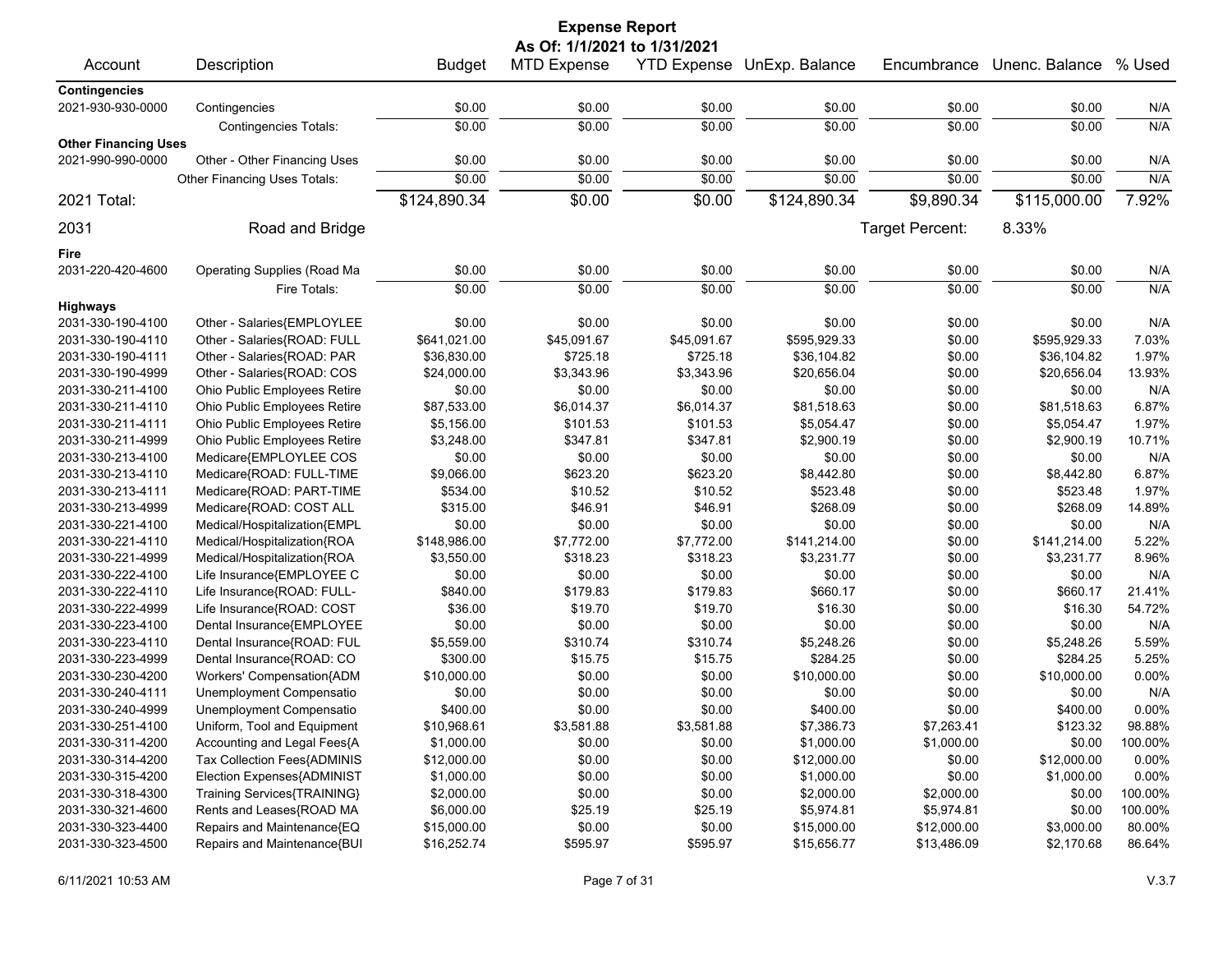|                             |                                   |                | <b>Expense Report</b>        |              |                            |                 |                |         |
|-----------------------------|-----------------------------------|----------------|------------------------------|--------------|----------------------------|-----------------|----------------|---------|
|                             |                                   |                | As Of: 1/1/2021 to 1/31/2021 |              |                            |                 |                |         |
| Account                     | Description                       | <b>Budget</b>  | <b>MTD Expense</b>           |              | YTD Expense UnExp. Balance | Encumbrance     | Unenc. Balance | % Used  |
| 2031-330-323-4600           | Repairs and Maintenance{RO        | \$4,100.00     | \$0.00                       | \$0.00       | \$4,100.00                 | \$4,100.00      | \$0.00         | 100.00% |
| 2031-330-341-4500           | Telephone{BUILDINGS}              | \$5,000.00     | \$140.00                     | \$140.00     | \$4,860.00                 | \$1,058.00      | \$3,802.00     | 23.96%  |
| 2031-330-349-4400           | Other-Communications, Printi      | \$5,244.50     | \$0.00                       | \$0.00       | \$5,244.50                 | \$244.50        | \$5,000.00     | 4.66%   |
| 2031-330-349-4700           | Other-Communications, Printi      | \$1,500.00     | \$35.59                      | \$35.59      | \$1,464.41                 | \$1,504.41      | (\$40.00)      | 102.67% |
| 2031-330-351-1006           | Electricity{LIGHTING TUNNE        | \$1,390.19     | \$100.56                     | \$100.56     | \$1,289.63                 | \$3,720.00      | (\$2,430.37)   | 274.82% |
| 2031-330-351-4500           | Electricity{BUILDINGS}            | \$5,374.88     | \$427.34                     | \$427.34     | \$4,947.54                 | \$4,500.00      | \$447.54       | 91.67%  |
| 2031-330-352-4500           | Water and Sewage{BUILDIN          | \$4,765.10     | \$271.17                     | \$271.17     | \$4,493.93                 | \$3,060.00      | \$1,433.93     | 69.91%  |
| 2031-330-353-4500           | Natural Gas{BUILDINGS}            | \$8,500.00     | \$1,632.66                   | \$1,632.66   | \$6,867.34                 | \$10,000.00     | (\$3,132.66)   | 136.85% |
| 2031-330-360-0000           | <b>Contracted Services</b>        | \$4,530.98     | \$0.00                       | \$0.00       | \$4,530.98                 | \$1,602.60      | \$2,928.38     | 35.37%  |
| 2031-330-360-4800           | Contracted Services{PAVING        | \$125,000.00   | \$0.00                       | \$0.00       | \$125,000.00               | \$0.00          | \$125,000.00   | 0.00%   |
| 2031-330-360-4802           | Contracted Services{STRIPIN       | \$9,000.00     | \$0.00                       | \$0.00       | \$9,000.00                 | \$0.00          | \$9,000.00     | 0.00%   |
| 2031-330-360-4999           | Contracted Services{ROAD:         | \$56,966.31    | \$33,232.36                  | \$33,232.36  | \$23,733.95                | \$6,992.63      | \$16,741.32    | 70.61%  |
| 2031-330-389-4200           | Other - Insurance and Bondin      | \$15,000.00    | \$15,165.49                  | \$15,165.49  | (\$165.49)                 | \$0.00          | (\$165.49)     | 101.10% |
| 2031-330-390-4200           | Other - Purchased Services{A      | \$2,071.50     | \$250.00                     | \$250.00     | \$1,821.50                 | \$1,821.50      | \$0.00         | 100.00% |
| 2031-330-410-4200           | Office Supplies{ADMINISTRA        | \$1,430.49     | \$233.29                     | \$233.29     | \$1,197.20                 | \$1,197.20      | \$0.00         | 100.00% |
| 2031-330-420-4400           | Operating Supplies{EQUIPM         | \$30,115.66    | \$486.70                     | \$486.70     | \$29,628.96                | \$26,735.00     | \$2,893.96     | 90.39%  |
| 2031-330-420-4402           | Operating Supplies{ROAD FU        | \$30,000.00    | \$1,279.68                   | \$1,279.68   | \$28,720.32                | \$25,000.00     | \$3,720.32     | 87.60%  |
| 2031-330-420-4500           | <b>Operating Supplies{BUILDIN</b> | \$5,204.46     | \$9.49                       | \$9.49       | \$5,194.97                 | \$4,694.97      | \$500.00       | 90.39%  |
| 2031-330-420-4600           | Operating Supplies{ROAD M         | \$63,652.34    | \$52.09                      | \$52.09      | \$63,600.25                | \$41,626.25     | \$21,974.00    | 65.48%  |
| 2031-330-420-4999           | <b>Township Supplies</b>          | \$25,000.00    | \$3,898.61                   | \$3,898.61   | \$21,101.39                | \$22,479.99     | (\$1,378.60)   | 105.51% |
| 2031-330-430-0000           | Small Tools and Minor Equip       | \$10,000.00    | \$1,500.00                   | \$1,500.00   | \$8,500.00                 | \$8,500.00      | \$0.00         | 100.00% |
| 2031-330-430-4700           | Small Tools and Minor Equip       | \$3,500.00     | \$0.00                       | \$0.00       | \$3,500.00                 | \$3,500.00      | \$0.00         | 100.00% |
| 2031-330-519-0000           | Other - Dues and Fees             | \$825.00       | \$95.00                      | \$95.00      | \$730.00                   | \$730.00        | \$0.00         | 100.00% |
| 2031-330-599-0000           | Other - Other Expenses            | \$750.00       | \$0.00                       | \$0.00       | \$750.00                   | \$750.00        | \$0.00         | 100.00% |
| 2031-330-730-0000           | Improvement of Sites              | \$0.00         | \$0.00                       | \$0.00       | \$0.00                     | \$0.00          | \$0.00         | N/A     |
| 2031-330-740-0000           | Machinery, Equipment and Fu       | \$26,000.00    | \$0.00                       | \$0.00       | \$26,000.00                | \$25,900.00     | \$100.00       | 99.62%  |
| 2031-330-750-0000           | <b>Motor Vehicles</b>             | \$22,000.00    | \$3,875.87                   | \$3,875.87   | \$18,124.13                | \$22,000.00     | (\$3,875.87)   | 117.62% |
|                             |                                   |                |                              | \$131,810.34 | \$1,376,706.42             | \$263,441.36    |                | 26.20%  |
|                             | <b>Highways Totals:</b>           | \$1,508,516.76 | \$131,810.34                 |              |                            |                 | \$1,113,265.06 |         |
| <b>Capital Outlay</b>       |                                   |                |                              |              |                            |                 |                |         |
| 2031-760-720-0000           | <b>Buildings</b>                  | \$7,100.00     | \$0.00                       | \$0.00       | \$7,100.00                 | \$0.00          | \$7,100.00     | 0.00%   |
| 2031-760-790-4800           | Other - Capital Outlay{PAVIN      | \$0.00         | \$0.00                       | \$0.00       | \$0.00<br>\$0.00           | \$0.00          | \$0.00         | N/A     |
| 2031-760-790-4803           | Other - Capital Outlay (RIGHT     | \$0.00         | \$0.00                       | \$0.00       |                            | \$0.00          | \$0.00         | N/A     |
|                             | Capital Outlay Totals:            | \$7,100.00     | \$0.00                       | \$0.00       | \$7,100.00                 | \$0.00          | \$7,100.00     | 0.00%   |
| <b>Transfers</b>            |                                   |                |                              |              |                            |                 |                |         |
| 2031-910-910-0000           | Transfers - Out                   | \$0.00         | \$0.00                       | \$0.00       | \$0.00                     | \$0.00          | \$0.00         | N/A     |
|                             | <b>Transfers Totals:</b>          | \$0.00         | \$0.00                       | \$0.00       | \$0.00                     | \$0.00          | \$0.00         | N/A     |
| <b>Contingencies</b>        |                                   |                |                              |              |                            |                 |                |         |
| 2031-930-930-0000           | Contingencies                     | \$0.00         | \$0.00                       | \$0.00       | \$0.00                     | \$0.00          | \$0.00         | N/A     |
|                             | <b>Contingencies Totals:</b>      | \$0.00         | \$0.00                       | \$0.00       | \$0.00                     | \$0.00          | \$0.00         | N/A     |
| <b>Other Financing Uses</b> |                                   |                |                              |              |                            |                 |                |         |
| 2031-990-990-0000           | Other - Other Financing Uses      | \$0.00         | \$0.00                       | \$0.00       | \$0.00                     | \$0.00          | \$0.00         | N/A     |
|                             | Other Financing Uses Totals:      | \$0.00         | \$0.00                       | \$0.00       | \$0.00                     | \$0.00          | \$0.00         | N/A     |
| 2031 Total:                 |                                   | \$1,515,616.76 | \$131,810.34                 | \$131,810.34 | \$1,383,806.42             | \$263,441.36    | \$1,120,365.06 | 26.08%  |
| 2041                        | Cemetery                          |                |                              |              |                            | Target Percent: | 8.33%          |         |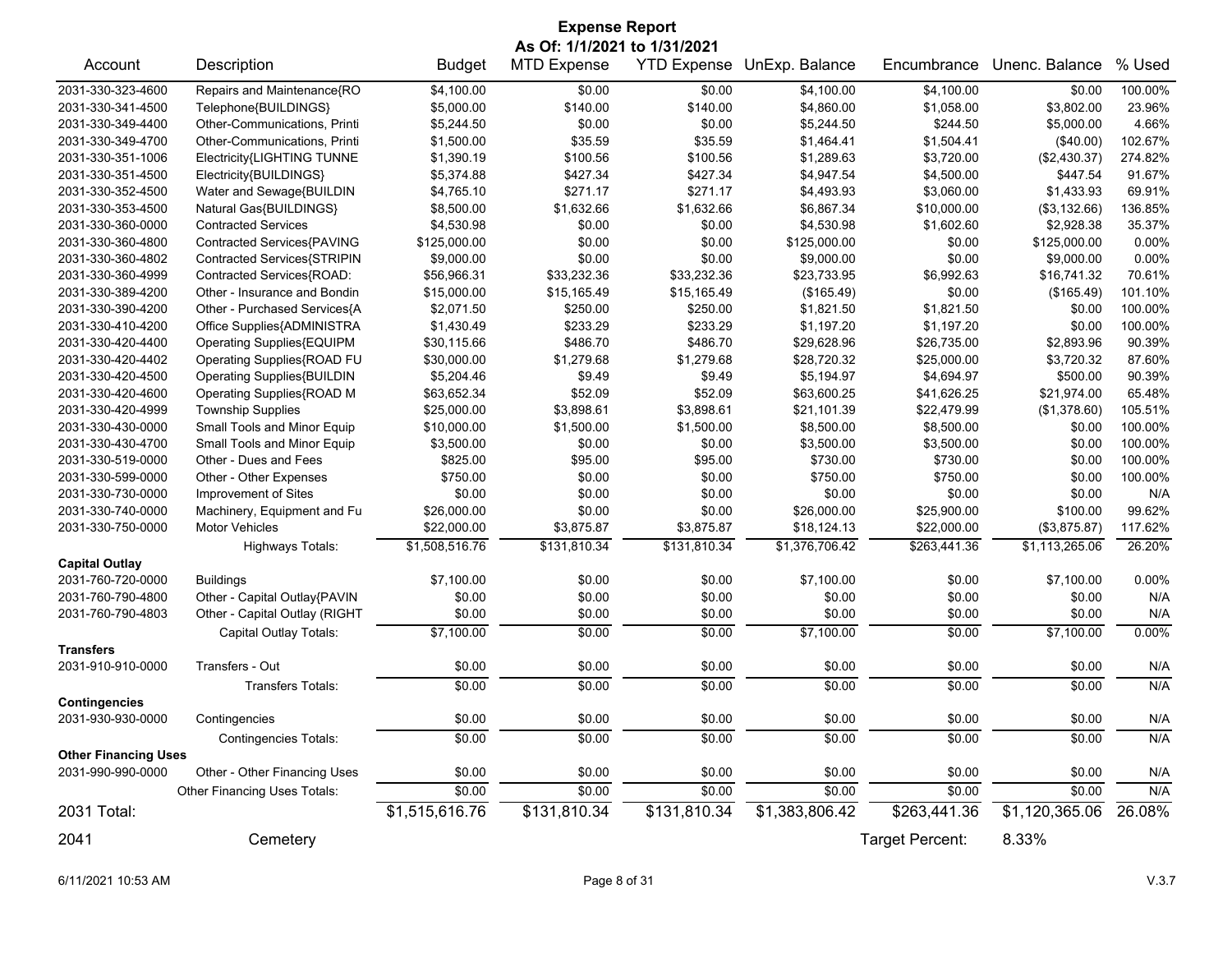| <b>Expense Report</b>       |                              |               |                    |          |                            |                 |                |          |
|-----------------------------|------------------------------|---------------|--------------------|----------|----------------------------|-----------------|----------------|----------|
|                             | As Of: 1/1/2021 to 1/31/2021 |               |                    |          |                            |                 |                |          |
| Account                     | Description                  | <b>Budget</b> | <b>MTD Expense</b> |          | YTD Expense UnExp. Balance | Encumbrance     | Unenc. Balance | % Used   |
| <b>Cemeteries</b>           |                              |               |                    |          |                            |                 |                |          |
| 2041-410-190-0000           | Other - Salaries             | \$0.00        | \$0.00             | \$0.00   | \$0.00                     | \$0.00          | \$0.00         | N/A      |
| 2041-410-190-9010           | Other - Salaries{CEMETERY:   | \$0.00        | \$0.00             | \$0.00   | \$0.00                     | \$0.00          | \$0.00         | N/A      |
| 2041-410-190-9011           | Other - Salaries{CEMETERY:   | \$0.00        | \$0.00             | \$0.00   | \$0.00                     | \$0.00          | \$0.00         | N/A      |
| 2041-410-211-0000           | Ohio Public Employees Retire | \$0.00        | \$0.00             | \$0.00   | \$0.00                     | \$0.00          | \$0.00         | N/A      |
| 2041-410-211-9010           | Ohio Public Employees Retire | \$0.00        | \$0.00             | \$0.00   | \$0.00                     | \$0.00          | \$0.00         | N/A      |
| 2041-410-211-9011           | Ohio Public Employees Retire | \$0.00        | \$0.00             | \$0.00   | \$0.00                     | \$0.00          | \$0.00         | N/A      |
| 2041-410-213-0000           | Medicare                     | \$0.00        | \$0.00             | \$0.00   | \$0.00                     | \$0.00          | \$0.00         | N/A      |
| 2041-410-213-9010           | Medicare{CEMETERY: FULL-     | \$0.00        | \$0.00             | \$0.00   | \$0.00                     | \$0.00          | \$0.00         | N/A      |
| 2041-410-213-9011           | Medicare{CEMETERY: PART      | \$0.00        | \$0.00             | \$0.00   | \$0.00                     | \$0.00          | \$0.00         | N/A      |
| 2041-410-230-0000           | <b>Workers' Compensation</b> | \$400.00      | \$0.00             | \$0.00   | \$400.00                   | \$0.00          | \$400.00       | 0.00%    |
| 2041-410-311-0000           | Accounting and Legal Fees    | \$100.00      | \$0.00             | \$0.00   | \$100.00                   | \$100.00        | \$0.00         | 100.00%  |
| 2041-410-321-0000           | Rents and Leases             | \$200.00      | \$0.00             | \$0.00   | \$200.00                   | \$200.00        | \$0.00         | 100.00%  |
| 2041-410-323-0000           | Repairs and Maintenance      | \$1,250.00    | \$0.00             | \$0.00   | \$1,250.00                 | \$1,250.00      | \$0.00         | 100.00%  |
| 2041-410-323-4400           | Repairs and Maintenance{EQ   | \$100.00      | \$0.00             | \$0.00   | \$100.00                   | \$100.00        | \$0.00         | 100.00%  |
| 2041-410-351-0000           | Electricity                  | \$407.55      | \$12.40            | \$12.40  | \$395.15                   | \$235.15        | \$160.00       | 60.74%   |
| 2041-410-360-0000           | <b>Contracted Services</b>   | \$800.00      | \$0.00             | \$0.00   | \$800.00                   | \$0.00          | \$800.00       | 0.00%    |
| 2041-410-360-4999           | <b>Internal Billing</b>      | \$30,525.00   | \$0.00             | \$0.00   | \$30,525.00                | \$30,000.00     | \$525.00       | 98.28%   |
| 2041-410-380-0000           | Insurance and Bonding        | \$250.00      | \$212.11           | \$212.11 | \$37.89                    | \$0.00          | \$37.89        | 84.84%   |
| 2041-410-420-0000           | <b>Operating Supplies</b>    | \$3,000.00    | \$0.00             | \$0.00   | \$3,000.00                 | \$3,000.00      | \$0.00         | 100.00%  |
| 2041-410-420-4400           | Operating Supplies{EQUIPM    | \$1,000.00    | \$0.00             | \$0.00   | \$1,000.00                 | \$1,000.00      | \$0.00         | 100.00%  |
| 2041-410-430-0000           | Small Tools and Minor Equip  | \$1,500.00    | \$0.00             | \$0.00   | \$1,500.00                 | \$1,500.00      | \$0.00         | 100.00%  |
| 2041-410-510-0000           | Dues and Fees                | \$150.00      | \$0.00             | \$0.00   | \$150.00                   | \$55.00         | \$95.00        | 36.67%   |
| 2041-410-710-0000           | Land                         | \$700.00      | \$0.00             | \$0.00   | \$700.00                   | \$700.00        | \$0.00         | 100.00%  |
| 2041-410-730-0000           | Improvement of Sites         | \$1,600.00    | \$0.00             | \$0.00   | \$1,600.00                 | \$1,600.00      | \$0.00         | 100.00%  |
|                             | Cemeteries Totals:           | \$41,982.55   | \$224.51           | \$224.51 | \$41,758.04                | \$39,740.15     | \$2,017.89     | 95.19%   |
| <b>Capital Outlay</b>       |                              |               |                    |          |                            |                 |                |          |
| 2041-760-740-0000           | Machinery, Equipment and Fu  | \$10,000.00   | \$0.00             | \$0.00   | \$10,000.00                | \$0.00          | \$10,000.00    | 0.00%    |
|                             |                              |               |                    |          |                            |                 |                |          |
|                             | Capital Outlay Totals:       | \$10,000.00   | \$0.00             | \$0.00   | \$10,000.00                | \$0.00          | \$10,000.00    | 0.00%    |
| <b>Contingencies</b>        |                              |               |                    |          |                            |                 |                |          |
| 2041-930-930-0000           | Contingencies                | \$0.00        | \$0.00             | \$0.00   | \$0.00                     | \$0.00          | \$0.00         | N/A      |
|                             | <b>Contingencies Totals:</b> | \$0.00        | \$0.00             | \$0.00   | \$0.00                     | \$0.00          | \$0.00         | N/A      |
| <b>Other Financing Uses</b> |                              |               |                    |          |                            |                 |                |          |
| 2041-990-990-0000           | Other - Other Financing Uses | \$0.00        | \$0.00             | \$0.00   | \$0.00                     | \$0.00          | \$0.00         | N/A      |
|                             | Other Financing Uses Totals: | \$0.00        | \$0.00             | \$0.00   | \$0.00                     | \$0.00          | \$0.00         | N/A      |
| 2041 Total:                 |                              | \$51,982.55   | \$224.51           | \$224.51 | \$51,758.04                | \$39,740.15     | \$12,017.89    | 76.88%   |
| 2191                        | Police                       |               |                    |          |                            | Target Percent: | 8.33%          |          |
| <b>Police</b>               |                              |               |                    |          |                            |                 |                |          |
|                             |                              |               |                    |          |                            |                 |                |          |
| 2191-210-190-4091           | Other - Salaries{POLICE APP  | \$0.00        | \$162.42           | \$162.42 | (\$162.42)                 | \$0.00          | (\$162.42)     | N/A      |
| 2191-210-211-4091           | Ohio Public Employees Retire | \$0.00        | \$23.98            | \$23.98  | (\$23.98)                  | \$0.00          | (\$23.98)      | N/A      |
| 2191-210-213-4091           | Medicare{POLICE APPARAT      | \$0.00        | \$2.35             | \$2.35   | (\$2.35)                   | \$0.00          | (\$2.35)       | N/A      |
| 2191-210-230-4091           | Workers' Compensation{POLI   | \$100.00      | \$0.00             | \$0.00   | \$100.00                   | \$0.00          | \$100.00       | 0.00%    |
| 2191-210-314-0000           | <b>Tax Collection Fees</b>   | \$7,000.00    | \$0.00             | \$0.00   | \$7,000.00                 | \$0.00          | \$7,000.00     | $0.00\%$ |
| 2191-210-315-0000           | <b>Election Expenses</b>     | \$0.00        | \$0.00             | \$0.00   | \$0.00                     | \$0.00          | \$0.00         | N/A      |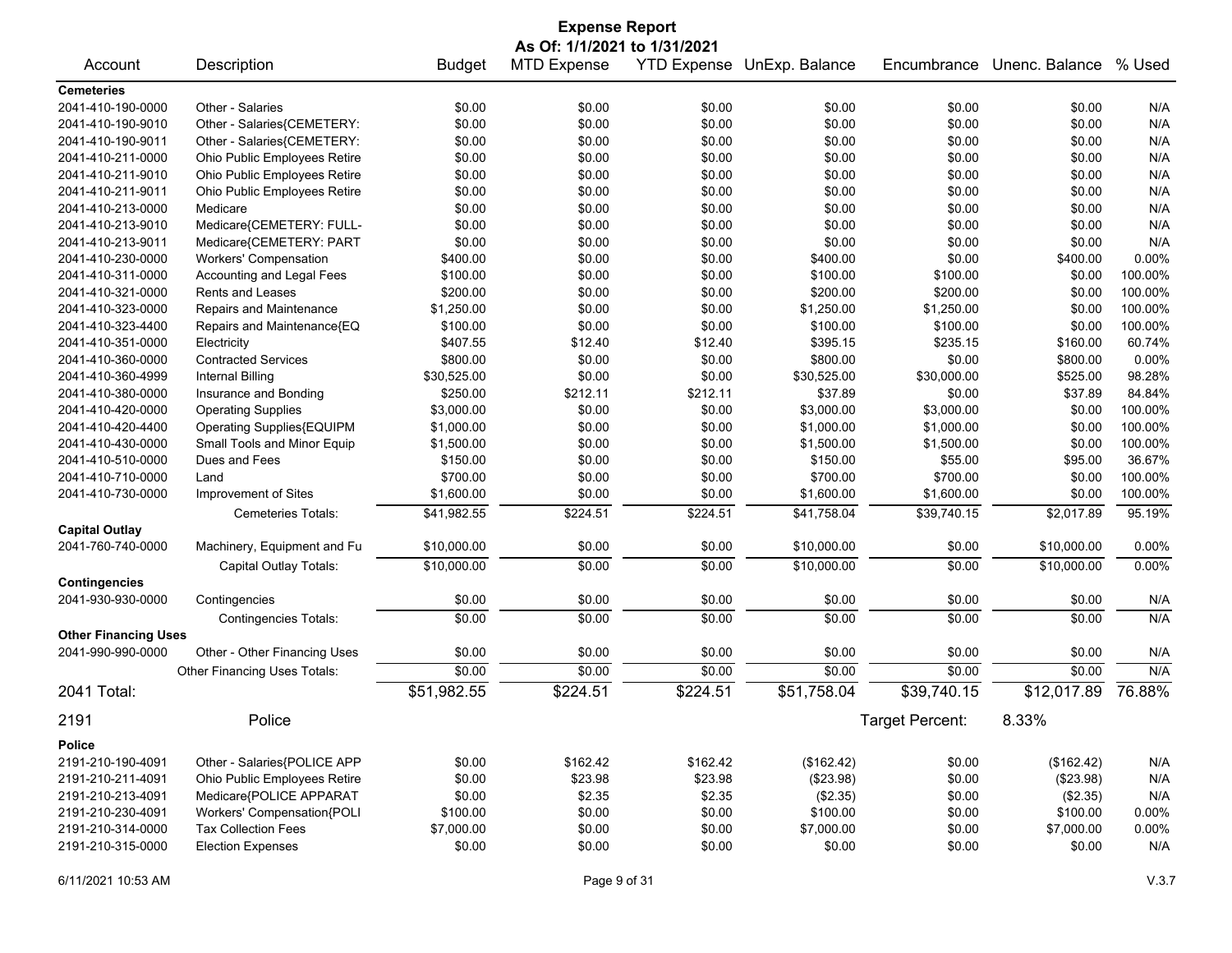| <b>Expense Report</b>       |                              |                |                              |                    |                |                 |                |         |
|-----------------------------|------------------------------|----------------|------------------------------|--------------------|----------------|-----------------|----------------|---------|
|                             |                              |                | As Of: 1/1/2021 to 1/31/2021 |                    |                |                 |                |         |
| Account                     | Description                  | <b>Budget</b>  | <b>MTD Expense</b>           | <b>YTD Expense</b> | UnExp. Balance | Encumbrance     | Unenc. Balance | % Used  |
| 2191-210-318-0000           | <b>Training Services</b>     | \$250.00       | \$0.00                       | \$0.00             | \$250.00       | \$0.00          | \$250.00       | 0.00%   |
| 2191-210-323-0000           | Repairs and Maintenance      | \$0.00         | \$0.00                       | \$0.00             | \$0.00         | \$0.00          | \$0.00         | N/A     |
| 2191-210-323-4400           | Repairs and Maintenance{EQ   | \$3,600.00     | \$169.00                     | \$169.00           | \$3,431.00     | \$3,000.00      | \$431.00       | 88.03%  |
| 2191-210-323-4500           | Repairs and Maintenance{BUI  | \$3,931.25     | \$0.00                       | \$0.00             | \$3,931.25     | \$3,431.25      | \$500.00       | 87.28%  |
| 2191-210-341-0000           | Telephone                    | \$5,000.00     | \$0.00                       | \$0.00             | \$5,000.00     | \$1,200.00      | \$3,800.00     | 24.00%  |
| 2191-210-360-0000           | <b>Contracted Services</b>   | \$646,811.00   | \$58,749.08                  | \$58,749.08        | \$588,061.92   | \$578,217.50    | \$9,844.42     | 98.48%  |
| 2191-210-360-4051           | Contracted Services[POLICE:  | \$10,000.00    | \$0.00                       | \$0.00             | \$10,000.00    | \$10,000.00     | \$0.00         | 100.00% |
| 2191-210-360-4999           | Internal Billing             | \$5,000.00     | \$0.00                       | \$0.00             | \$5,000.00     | \$5,000.00      | \$0.00         | 100.00% |
| 2191-210-389-0000           | Other - Insurance and Bondin | \$4,000.00     | \$3,181.57                   | \$3,181.57         | \$818.43       | \$0.00          | \$818.43       | 79.54%  |
| 2191-210-410-0000           | <b>Office Supplies</b>       | \$2,000.00     | \$0.00                       | \$0.00             | \$2,000.00     | \$2,000.00      | \$0.00         | 100.00% |
| 2191-210-420-4400           | Operating Supplies{EQUIPM    | \$3,000.00     | \$48.80                      | \$48.80            | \$2,951.20     | \$2,000.00      | \$951.20       | 68.29%  |
| 2191-210-420-6002           | Operating Supplies{FUEL}     | \$25,000.00    | \$892.50                     | \$892.50           | \$24,107.50    | \$20,000.00     | \$4,107.50     | 83.57%  |
| 2191-210-519-0000           | Other - Dues and Fees        | \$12,000.00    | \$0.00                       | \$0.00             | \$12,000.00    | \$12,000.00     | \$0.00         | 100.00% |
| 2191-210-599-0000           | Other - Other Expenses       | \$0.00         | \$0.00                       | \$0.00             | \$0.00         | \$0.00          | \$0.00         | N/A     |
|                             | Police Totals:               | \$727,692.25   | \$63,229.70                  | \$63,229.70        | \$664,462.55   | \$636,848.75    | \$27,613.80    | 96.21%  |
| <b>Capital Outlay</b>       |                              |                |                              |                    |                |                 |                |         |
| 2191-760-740-0000           | Machinery, Equipment and Fu  | \$10,000.00    | \$0.00                       | \$0.00             | \$10,000.00    | \$10,000.00     | \$0.00         | 100.00% |
| 2191-760-750-0000           | <b>Motor Vehicles</b>        | \$0.00         | \$0.00                       | \$0.00             | \$0.00         | \$0.00          | \$0.00         | N/A     |
|                             | Capital Outlay Totals:       | \$10,000.00    | \$0.00                       | \$0.00             | \$10.000.00    | \$10.000.00     | \$0.00         | 100.00% |
| <b>Transfers</b>            |                              |                |                              |                    |                |                 |                |         |
| 2191-910-910-0000           | Transfers - Out              | \$0.00         | \$0.00                       | \$0.00             | \$0.00         | \$0.00          | \$0.00         | N/A     |
|                             | <b>Transfers Totals:</b>     | \$0.00         | \$0.00                       | \$0.00             | \$0.00         | \$0.00          | \$0.00         | N/A     |
| <b>Contingencies</b>        |                              |                |                              |                    |                |                 |                |         |
| 2191-930-930-0000           | Contingencies                | \$0.00         | \$0.00                       | \$0.00             | \$0.00         | \$0.00          | \$0.00         | N/A     |
|                             | <b>Contingencies Totals:</b> | $\sqrt{$0.00}$ | \$0.00                       | \$0.00             | \$0.00         | \$0.00          | \$0.00         | N/A     |
| <b>Other Financing Uses</b> |                              |                |                              |                    |                |                 |                |         |
| 2191-990-990-0000           | Other - Other Financing Uses | \$0.00         | \$0.00                       | \$0.00             | \$0.00         | \$0.00          | \$0.00         | N/A     |
|                             | Other Financing Uses Totals: | \$0.00         | \$0.00                       | \$0.00             | \$0.00         | \$0.00          | \$0.00         | N/A     |
| 2191 Total:                 |                              | \$737,692.25   | \$63,229.70                  | \$63,229.70        | \$674,462.55   | \$646,848.75    | \$27,613.80    | 96.26%  |
| 2192                        | Fire                         |                |                              |                    |                | Target Percent: | 8.33%          |         |
|                             |                              |                |                              |                    |                |                 |                |         |
| Fire                        |                              |                |                              |                    |                |                 |                |         |
| 2192-220-190-5112           | Other - Salaries{WAGES & B   | \$9,521,556.00 | \$507,024.66                 | \$507,024.66       | \$9,014,531.34 | \$0.00          | \$9,014,531.34 | 5.33%   |
| 2192-220-190-5221           | Other - Salaries (PUBLIC ED  | \$0.00         | \$0.00                       | \$0.00             | \$0.00         | \$0.00          | \$0.00         | N/A     |
| 2192-220-190-5350           | Other - Salaries (DISPATCH/  | \$0.00         | \$0.00                       | \$0.00             | \$0.00         | \$0.00          | \$0.00         | N/A     |
| 2192-220-190-5401           | Other - Salaries (ADMINISTR  | \$0.00         | \$0.00                       | \$0.00             | \$0.00         | \$0.00          | \$0.00         | N/A     |
| 2192-220-190-5500           | Other - Salaries{FIRE FACILI | \$0.00         | \$0.00                       | \$0.00             | \$0.00         | \$0.00          | \$0.00         | N/A     |
| 2192-220-190-5560           | Other - Salaries{FIRE ADMINI | \$0.00         | \$0.00                       | \$0.00             | \$0.00         | \$0.00          | \$0.00         | N/A     |
| 2192-220-190-5600           | Other - Salaries{FIRE APPAR  | \$0.00         | \$0.00                       | \$0.00             | \$0.00         | \$0.00          | \$0.00         | N/A     |
| 2192-220-190-5710           | Other - Salaries (FIRE OPER  | \$0.00         | \$0.00                       | \$0.00             | \$0.00         | \$0.00          | \$0.00         | N/A     |
| 2192-220-190-5717           | Other - Salaries (SAFETY & A | \$0.00         | \$0.00                       | \$0.00             | \$0.00         | \$0.00          | \$0.00         | N/A     |
| 2192-220-190-5999           | Other - Salaries(FIRE: COST  | \$545,808.00   | \$29,303.03                  | \$29,303.03        | \$516,504.97   | \$0.00          | \$516,504.97   | 5.37%   |
| 2192-220-211-5112           | Ohio Public Employees Retire | \$54,155.00    | \$2,849.90                   | \$2,849.90         | \$51,305.10    | \$0.00          | \$51,305.10    | 5.26%   |
| 2192-220-211-5221           | Ohio Public Employees Retire | \$0.00         | \$0.00                       | \$0.00             | \$0.00         | \$0.00          | \$0.00         | N/A     |
| 2192-220-211-5401           | Ohio Public Employees Retire | \$10,945.00    | \$0.00                       | \$0.00             | \$10,945.00    | \$0.00          | \$10,945.00    | 0.00%   |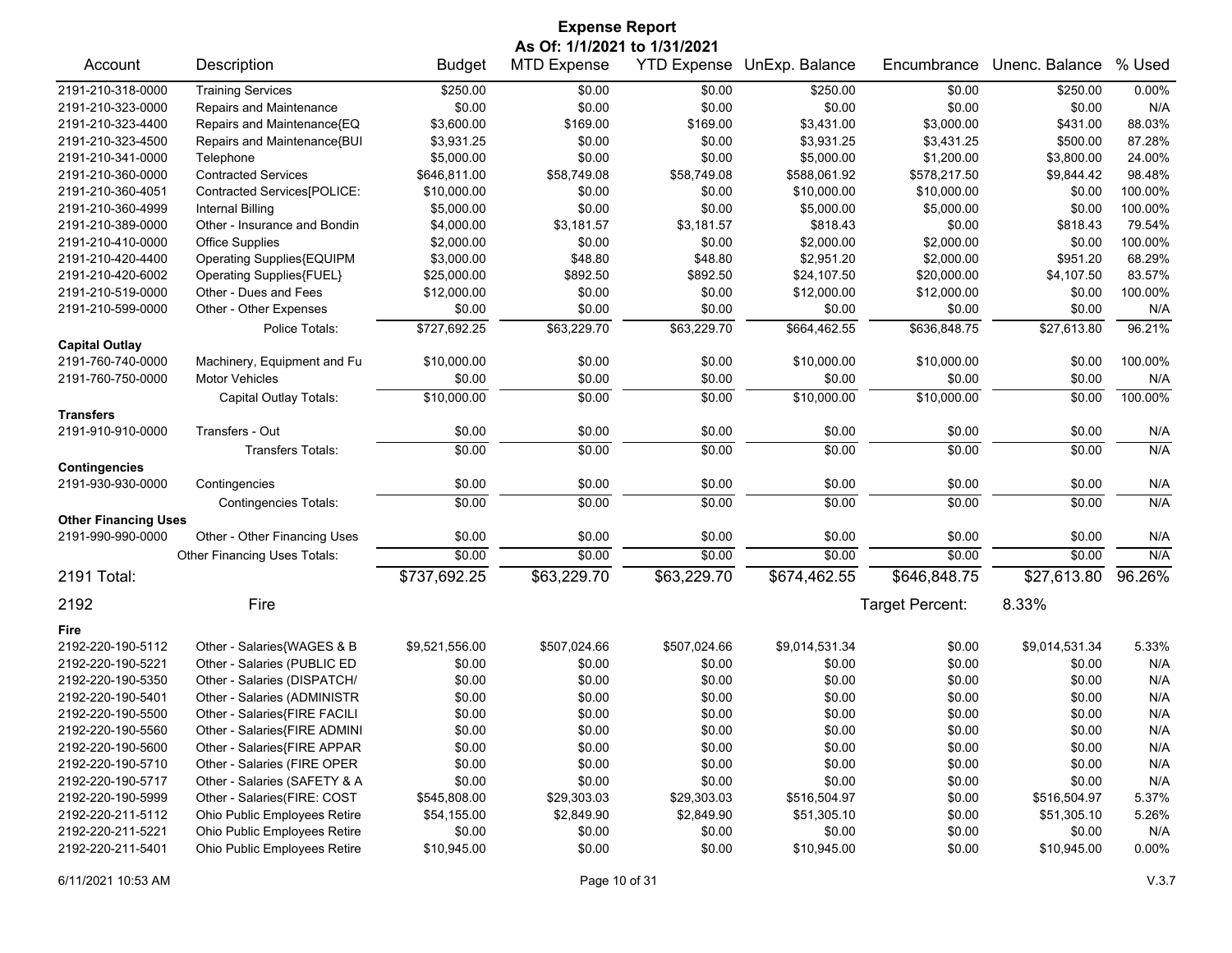| <b>Expense Report</b> |                               |                |                              |              |                                   |             |                |        |  |
|-----------------------|-------------------------------|----------------|------------------------------|--------------|-----------------------------------|-------------|----------------|--------|--|
|                       |                               |                | As Of: 1/1/2021 to 1/31/2021 |              |                                   |             |                |        |  |
| Account               | Description                   | <b>Budget</b>  | <b>MTD Expense</b>           |              | <b>YTD Expense UnExp. Balance</b> | Encumbrance | Unenc. Balance | % Used |  |
| 2192-220-211-5500     | Ohio Public Employees Retire  | \$0.00         | \$0.00                       | \$0.00       | \$0.00                            | \$0.00      | \$0.00         | N/A    |  |
| 2192-220-211-5560     | Ohio Public Employees Retire  | \$0.00         | \$0.00                       | \$0.00       | \$0.00                            | \$0.00      | \$0.00         | N/A    |  |
| 2192-220-211-5600     | Ohio Public Employees Retire  | \$0.00         | \$0.00                       | \$0.00       | \$0.00                            | \$0.00      | \$0.00         | N/A    |  |
| 2192-220-211-5999     | Ohio Public Employees Retire  | \$75,000.00    | \$3,017.40                   | \$3,017.40   | \$71,982.60                       | \$0.00      | \$71,982.60    | 4.02%  |  |
| 2192-220-212-5112     | Social Security{WAGES & BE    | \$0.00         | \$0.00                       | \$0.00       | \$0.00                            | \$0.00      | \$0.00         | N/A    |  |
| 2192-220-213-5112     | Medicare{WAGES & BENEFI       | \$95,000.00    | \$6,879.27                   | \$6,879.27   | \$88,120.73                       | \$0.00      | \$88,120.73    | 7.24%  |  |
| 2192-220-213-5221     | Medicare{PUBLIC EDUCATI       | \$0.00         | \$0.00                       | \$0.00       | \$0.00                            | \$0.00      | \$0.00         | N/A    |  |
| 2192-220-213-5401     | Medicare{ADMINISTRATION:      | \$0.00         | \$0.00                       | \$0.00       | \$0.00                            | \$0.00      | \$0.00         | N/A    |  |
| 2192-220-213-5500     | Medicare{FIRE FACILITIES}     | \$0.00         | \$0.00                       | \$0.00       | \$0.00                            | \$0.00      | \$0.00         | N/A    |  |
| 2192-220-213-5560     | Medicare{FIRE ADMINISTRA      | \$0.00         | \$0.00                       | \$0.00       | \$0.00                            | \$0.00      | \$0.00         | N/A    |  |
| 2192-220-213-5600     | Medicare{FIRE APPARATUS}      | \$0.00         | \$0.00                       | \$0.00       | \$0.00                            | \$0.00      | \$0.00         | N/A    |  |
| 2192-220-213-5999     | Medicare{FIRE: COST ALLO      | \$20,000.00    | \$404.06                     | \$404.06     | \$19,595.94                       | \$0.00      | \$19,595.94    | 2.02%  |  |
| 2192-220-214-5112     | Volunteer FiremenÆs Depen     | \$0.00         | \$0.00                       | \$0.00       | \$0.00                            | \$0.00      | \$0.00         | N/A    |  |
| 2192-220-215-5112     | Ohio Police and Fire Pension  | \$2,457,064.00 | \$107,195.87                 | \$107,195.87 | \$2,349,868.13                    | \$0.00      | \$2,349,868.13 | 4.36%  |  |
| 2192-220-215-5221     | Ohio Police and Fire Pension  | \$0.00         | \$0.00                       | \$0.00       | \$0.00                            | \$0.00      | \$0.00         | N/A    |  |
| 2192-220-221-5112     | Medical/Hospitalization{WAG   | \$1,580,000.00 | \$97,517.89                  | \$97,517.89  | \$1,482,482.11                    | \$0.00      | \$1,482,482.11 | 6.17%  |  |
| 2192-220-221-5221     | Medical/Hospitalization (PUB  | \$0.00         | \$0.00                       | \$0.00       | \$0.00                            | \$0.00      | \$0.00         | N/A    |  |
| 2192-220-221-5401     | Medical/Hospitalization (ADMI | \$0.00         | \$0.00                       | \$0.00       | \$0.00                            | \$0.00      | \$0.00         | N/A    |  |
| 2192-220-221-5600     | Medical/Hospitalization{FIRE  | \$0.00         | \$0.00                       | \$0.00       | \$0.00                            | \$0.00      | \$0.00         | N/A    |  |
| 2192-220-221-5999     | Medical/Hospitalization{FIRE: | \$100,000.00   | \$4,661.79                   | \$4,661.79   | \$95,338.21                       | \$0.00      | \$95,338.21    | 4.66%  |  |
| 2192-220-222-5112     | Life Insurance{WAGES & BE     | \$8,400.00     | \$1,544.58                   | \$1,544.58   | \$6,855.42                        | \$0.00      | \$6,855.42     | 18.39% |  |
| 2192-220-222-5221     | Life Insurance (PUBLIC EDU    | \$0.00         | \$0.00                       | \$0.00       | \$0.00                            | \$0.00      | \$0.00         | N/A    |  |
| 2192-220-222-5401     | Life Insurance (ADMINISTRA    | \$0.00         | \$0.00                       | \$0.00       | \$0.00                            | \$0.00      | \$0.00         | N/A    |  |
| 2192-220-222-5600     | Life Insurance{FIRE APPARA    | \$0.00         | \$0.00                       | \$0.00       | \$0.00                            | \$0.00      | \$0.00         | N/A    |  |
| 2192-220-222-5999     | Life Insurance{FIRE: COST A   | \$840.00       | \$87.32                      | \$87.32      | \$752.68                          | \$0.00      | \$752.68       | 10.40% |  |
| 2192-220-223-5112     | Dental Insurance{WAGES &      | \$70,157.00    | \$3,728.00                   | \$3,728.00   | \$66,429.00                       | \$0.00      | \$66,429.00    | 5.31%  |  |
| 2192-220-223-5221     | Dental Insurance (PUBLIC E    | \$0.00         | \$0.00                       | \$0.00       | \$0.00                            | \$0.00      | \$0.00         | N/A    |  |
| 2192-220-223-5401     | Dental Insurance (ADMINIST    | \$0.00         | \$0.00                       | \$0.00       | \$0.00                            | \$0.00      | \$0.00         | N/A    |  |
| 2192-220-223-5600     | Dental Insurance{FIRE APPA    | \$0.00         | \$0.00                       | \$0.00       | \$0.00                            | \$0.00      | \$0.00         | N/A    |  |
| 2192-220-223-5999     | Dental Insurance{FIRE: COS    | \$8,000.00     | \$202.91                     | \$202.91     | \$7,797.09                        | \$0.00      | \$7,797.09     | 2.54%  |  |
| 2192-220-230-5112     | Workers' Compensation{WAG     | \$133,261.00   | \$0.00                       | \$0.00       | \$133,261.00                      | \$100.00    | \$133,161.00   | 0.08%  |  |
| 2192-220-240-5112     | Unemployment Compensatio      | \$0.00         | \$0.00                       | \$0.00       | \$0.00                            | \$0.00      | \$0.00         | N/A    |  |
| 2192-220-240-5999     | Unemployment Compensatio      | \$3,606.00     | \$0.00                       | \$0.00       | \$3,606.00                        | \$0.00      | \$3,606.00     | 0.00%  |  |
| 2192-220-259-5400     | Other - Employee Reimburse    | \$0.00         | \$0.00                       | \$0.00       | \$0.00                            | \$0.00      | \$0.00         | N/A    |  |
| 2192-220-311-5400     | Accounting and Legal Fees     | \$0.00         | \$0.00                       | \$0.00       | \$0.00                            | \$0.00      | \$0.00         | N/A    |  |
| 2192-220-314-5400     | <b>Tax Collection Fees</b>    | \$0.00         | \$0.00                       | \$0.00       | \$0.00                            | \$0.00      | \$0.00         | N/A    |  |
| 2192-220-316-5500     | <b>Engineering Services</b>   | \$0.00         | \$0.00                       | \$0.00       | \$0.00                            | \$0.00      | \$0.00         | N/A    |  |
| 2192-220-318-5121     | Training Services (HEALTH A   | \$0.00         | \$0.00                       | \$0.00       | \$0.00                            | \$0.00      | \$0.00         | N/A    |  |
| 2192-220-322-5560     | Garbage and Trash Removal     | \$0.00         | \$0.00                       | \$0.00       | \$0.00                            | \$0.00      | \$0.00         | N/A    |  |
| 2192-220-322-5561     | Garbage and Trash Removal     | \$0.00         | \$0.00                       | \$0.00       | \$0.00                            | \$0.00      | \$0.00         | N/A    |  |
| 2192-220-322-5562     | Garbage and Trash Removal     | \$0.00         | \$0.00                       | \$0.00       | \$0.00                            | \$0.00      | \$0.00         | N/A    |  |
| 2192-220-322-5563     | Garbage and Trash Removal     | \$0.00         | \$0.00                       | \$0.00       | \$0.00                            | \$0.00      | \$0.00         | N/A    |  |
| 2192-220-322-5564     | Garbage and Trash Removal     | \$0.00         | \$0.00                       | \$0.00       | \$0.00                            | \$0.00      | \$0.00         | N/A    |  |
| 2192-220-323-5000     | Repairs and Maintenance (Op   | \$0.00         | \$0.00                       | \$0.00       | \$0.00                            | \$0.00      | \$0.00         | N/A    |  |
| 2192-220-323-5500     | Repairs and Maintenance       | \$0.00         | \$0.00                       | \$0.00       | \$0.00                            | \$0.00      | \$0.00         | N/A    |  |
| 2192-220-323-5560     | Repairs and Maintenance       | \$0.00         | \$0.00                       | \$0.00       | \$0.00                            | \$0.00      | \$0.00         | N/A    |  |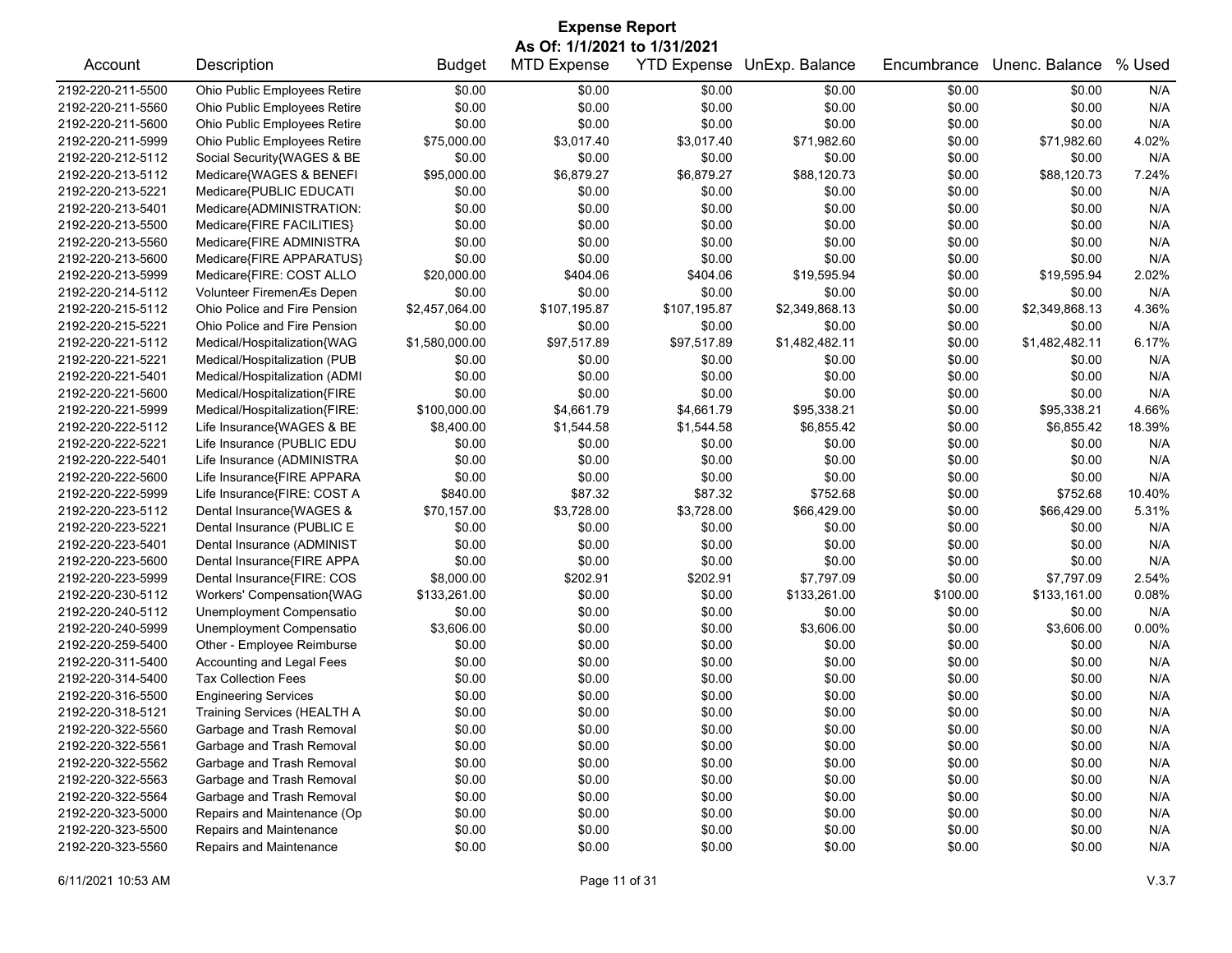| <b>Expense Report</b><br>As Of: 1/1/2021 to 1/31/2021 |                                     |               |                    |              |                            |             |                |         |
|-------------------------------------------------------|-------------------------------------|---------------|--------------------|--------------|----------------------------|-------------|----------------|---------|
| Account                                               | Description                         | <b>Budget</b> | <b>MTD Expense</b> |              | YTD Expense UnExp. Balance | Encumbrance | Unenc. Balance | % Used  |
| 2192-220-323-5561                                     | Repairs and Maintenance{ST          | \$0.00        | \$0.00             | \$0.00       | \$0.00                     | \$0.00      | \$0.00         | N/A     |
| 2192-220-323-5562                                     | Repairs and Maintenance (ST         | \$0.00        | \$0.00             | \$0.00       | \$0.00                     | \$0.00      | \$0.00         | N/A     |
| 2192-220-323-5563                                     | Repairs and Maintenance (ST         | \$0.00        | \$0.00             | \$0.00       | \$0.00                     | \$0.00      | \$0.00         | N/A     |
| 2192-220-323-5564                                     | Repairs and Maintenance{ST          | \$0.00        | \$0.00             | \$0.00       | \$0.00                     | \$0.00      | \$0.00         | N/A     |
| 2192-220-323-5600                                     | Repairs and Maintenance             | \$0.00        | \$0.00             | \$0.00       | \$0.00                     | \$0.00      | \$0.00         | N/A     |
| 2192-220-330-5400                                     | <b>Travel and Meeting Expenses</b>  | \$0.00        | \$0.00             | \$0.00       | \$0.00                     | \$0.00      | \$0.00         | N/A     |
| 2192-220-341-5350                                     | Telephone                           | \$0.00        | \$0.00             | \$0.00       | \$0.00                     | \$0.00      | \$0.00         | N/A     |
| 2192-220-341-5500                                     | Telephone                           | \$0.00        | \$0.00             | \$0.00       | \$0.00                     | \$0.00      | \$0.00         | N/A     |
| 2192-220-341-5501                                     | Telephone (Utilities discontinu     | \$0.00        | \$0.00             | \$0.00       | \$0.00                     | \$0.00      | \$0.00         | N/A     |
| 2192-220-342-5400                                     | Postage (ADMINISTRATION)            | \$0.00        | \$0.00             | \$0.00       | \$0.00                     | \$0.00      | \$0.00         | N/A     |
| 2192-220-343-5400                                     | Postage Machine Rental              | \$0.00        | \$0.00             | \$0.00       | \$0.00                     | \$0.00      | \$0.00         | N/A     |
| 2192-220-344-5400                                     | Printing (ADMINISTRATION)           | \$0.00        | \$0.00             | \$0.00       | \$0.00                     | \$0.00      | \$0.00         | N/A     |
| 2192-220-351-5560                                     | Electricity                         | \$0.00        | \$0.00             | \$0.00       | \$0.00                     | \$0.00      | \$0.00         | N/A     |
| 2192-220-351-5561                                     | Electricity                         | \$0.00        | \$0.00             | \$0.00       | \$0.00                     | \$0.00      | \$0.00         | N/A     |
| 2192-220-351-5562                                     | Electricity                         | \$0.00        | \$0.00             | \$0.00       | \$0.00                     | \$0.00      | \$0.00         | N/A     |
| 2192-220-351-5563                                     | Electricity                         | \$0.00        | \$0.00             | \$0.00       | \$0.00                     | \$0.00      | \$0.00         | N/A     |
| 2192-220-351-5564                                     | Electricity                         | \$0.00        | \$0.00             | \$0.00       | \$0.00                     | \$0.00      | \$0.00         | N/A     |
| 2192-220-352-5560                                     | Sewage                              | \$0.00        | \$0.00             | \$0.00       | \$0.00                     | \$0.00      | \$0.00         | N/A     |
| 2192-220-352-5561                                     | Sewage                              | \$0.00        | \$0.00             | \$0.00       | \$0.00                     | \$0.00      | \$0.00         | N/A     |
| 2192-220-352-5562                                     | Sewage                              | \$0.00        | \$0.00             | \$0.00       | \$0.00                     | \$0.00      | \$0.00         | N/A     |
| 2192-220-352-5563                                     | Sewage                              | \$0.00        | \$0.00             | \$0.00       | \$0.00                     | \$0.00      | \$0.00         | N/A     |
| 2192-220-352-5564                                     | Sewage                              | \$0.00        | \$0.00             | \$0.00       | \$0.00                     | \$0.00      | \$0.00         | N/A     |
| 2192-220-353-5560                                     | <b>Natural Gas</b>                  | \$0.00        | \$0.00             | \$0.00       | \$0.00                     | \$0.00      | \$0.00         | N/A     |
| 2192-220-353-5561                                     | <b>Natural Gas</b>                  | \$0.00        | \$0.00             | \$0.00       | \$0.00                     | \$0.00      | \$0.00         | N/A     |
| 2192-220-353-5562                                     | <b>Natural Gas</b>                  | \$0.00        | \$0.00             | \$0.00       | \$0.00                     | \$0.00      | \$0.00         | N/A     |
| 2192-220-353-5563                                     | <b>Natural Gas</b>                  | \$0.00        | \$0.00             | \$0.00       | \$0.00                     | \$0.00      | \$0.00         | N/A     |
| 2192-220-353-5564                                     | <b>Natural Gas</b>                  | \$0.00        | \$0.00             | \$0.00       | \$0.00                     | \$0.00      | \$0.00         | N/A     |
| 2192-220-360-5121                                     | Contracted Services (Health a       | \$0.00        | \$0.00             | \$0.00       | \$0.00                     | \$0.00      | \$0.00         | N/A     |
| 2192-220-360-5130                                     | <b>Contracted Services</b>          | \$0.00        | \$0.00             | \$0.00       | \$0.00                     | \$0.00      | \$0.00         | N/A     |
| 2192-220-360-5310                                     | <b>Contracted Services</b>          | \$1,750.00    | \$0.00             | \$0.00       | \$1,750.00                 | \$1,750.00  | \$0.00         | 100.00% |
| 2192-220-360-5320                                     | <b>Contracted Services</b>          | \$0.00        | \$0.00             | \$0.00       | \$0.00                     | \$0.00      | \$0.00         | N/A     |
| 2192-220-360-5340                                     | <b>Contracted Services</b>          | \$0.00        | \$0.00             | \$0.00       | \$0.00                     | \$0.00      | \$0.00         | N/A     |
| 2192-220-360-5350                                     | Contracted Services{DISPAT          | \$0.00        | \$0.00             | \$0.00       | \$0.00                     | \$0.00      | \$0.00         | N/A     |
| 2192-220-360-5400                                     | <b>Contracted Services</b>          | \$0.00        | \$0.00             | \$0.00       | \$0.00                     | \$0.00      | \$0.00         | N/A     |
| 2192-220-360-5500                                     | <b>Contracted Services</b>          | \$0.00        | \$0.00             | \$0.00       | \$0.00                     | \$0.00      | \$0.00         | N/A     |
| 2192-220-360-5561                                     | <b>Contracted Services</b>          | \$0.00        | \$0.00             | \$0.00       | \$0.00                     | \$0.00      | \$0.00         | N/A     |
| 2192-220-360-5562                                     | <b>Contracted Services</b>          | \$0.00        | \$0.00             | \$0.00       | \$0.00                     | \$0.00      | \$0.00         | N/A     |
| 2192-220-360-5564                                     | <b>Contracted Services</b>          | \$0.00        | \$0.00             | \$0.00       | \$0.00                     | \$0.00      | \$0.00         | N/A     |
| 2192-220-360-5720                                     | <b>Contracted Services</b>          | \$0.00        | \$0.00             | \$0.00       | \$0.00                     | \$0.00      | \$0.00         | N/A     |
| 2192-220-360-5999                                     | Contracted Services(FIRE: C         | \$408,948.00  | \$242,795.86       | \$242,795.86 | \$166,152.14               | \$3,696.00  | \$162,456.14   | 60.27%  |
| 2192-220-361-5999                                     | Software As A Service{FIRE:         | \$0.00        | \$0.00             | \$0.00       | \$0.00                     | \$0.00      | \$0.00         | N/A     |
| 2192-220-382-5400                                     | Liability Insurance Premiums        | \$0.00        | \$0.00             | \$0.00       | \$0.00                     | \$0.00      | \$0.00         | N/A     |
| 2192-220-410-5400                                     | Office Supplies (ADMINISTR          | \$0.00        | \$0.00             | \$0.00       | \$0.00                     | \$0.00      | \$0.00         | N/A     |
| 2192-220-420-5000                                     | <b>Operating Supplies (Operatio</b> | \$0.00        | \$0.00             | \$0.00       | \$0.00                     | \$0.00      | \$0.00         | N/A     |
| 2192-220-420-5400                                     | <b>Operating Supplies (ADMINIS</b>  | \$0.00        | \$0.00             | \$0.00       | \$0.00                     | \$0.00      | \$0.00         | N/A     |
| 2192-220-420-5500                                     | <b>Operating Supplies</b>           | \$0.00        | \$0.00             | \$0.00       | \$0.00                     | \$0.00      | \$0.00         | N/A     |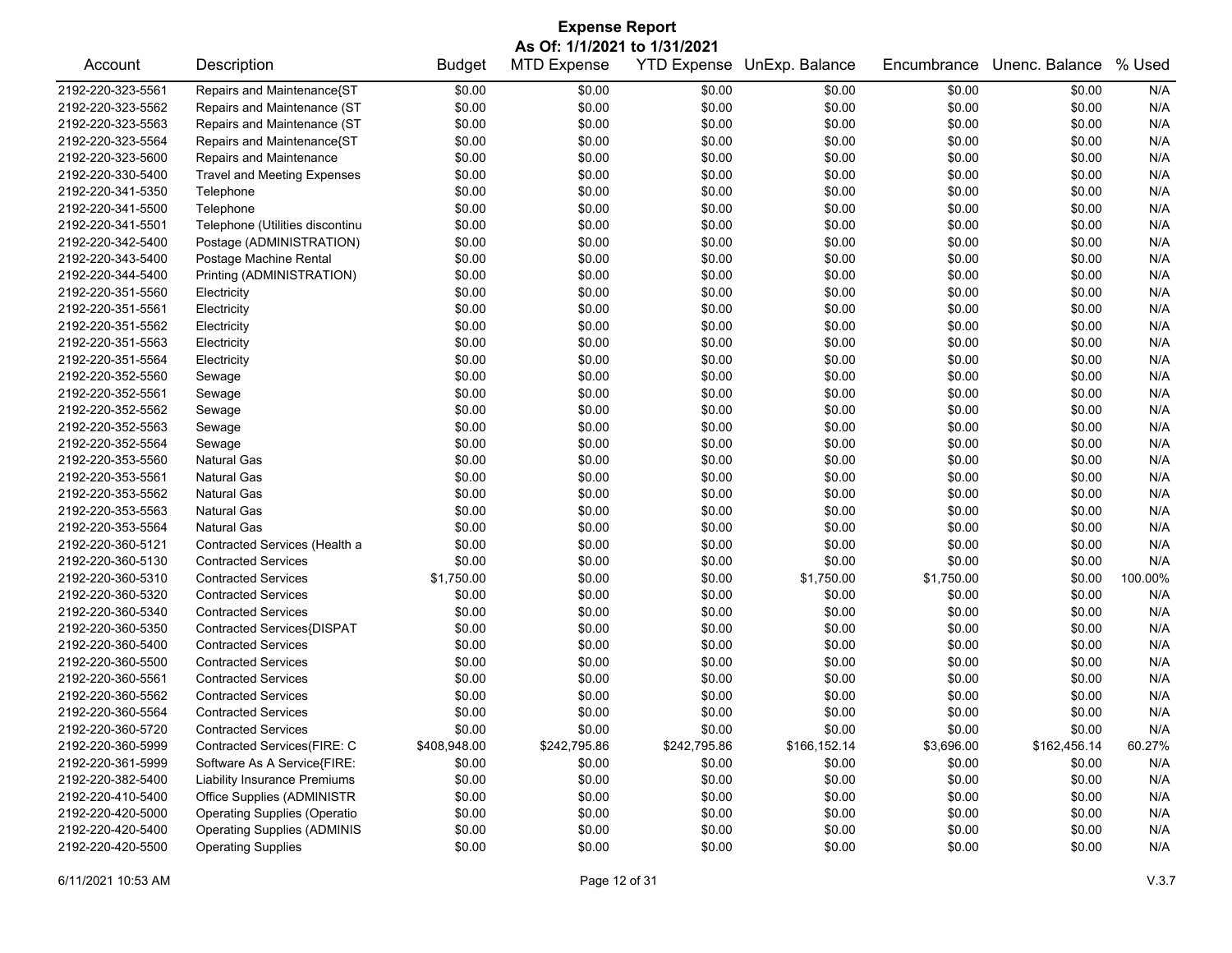| <b>Expense Report</b>                                                                                                       |                                                           |                 |                |                |                 |              |                 |         |  |
|-----------------------------------------------------------------------------------------------------------------------------|-----------------------------------------------------------|-----------------|----------------|----------------|-----------------|--------------|-----------------|---------|--|
| As Of: 1/1/2021 to 1/31/2021<br><b>MTD Expense</b><br>YTD Expense UnExp. Balance<br>Unenc. Balance<br>% Used<br>Description |                                                           |                 |                |                |                 |              |                 |         |  |
| Account                                                                                                                     |                                                           | <b>Budget</b>   |                |                |                 | Encumbrance  |                 |         |  |
| 2192-220-420-5600                                                                                                           | <b>Operating Supplies</b>                                 | \$0.00          | \$0.00         | \$0.00         | \$0.00          | \$0.00       | \$0.00          | N/A     |  |
| 2192-220-420-5710                                                                                                           | <b>Operating Supplies (Fire Oper</b>                      | \$0.00          | \$0.00         | \$0.00         | \$0.00          | \$0.00       | \$0.00          | N/A     |  |
| 2192-220-430-5710                                                                                                           | Small Tools and Minor Equip                               | \$0.00          | \$0.00         | \$0.00         | \$0.00          | \$0.00       | \$0.00          | N/A     |  |
| 2192-220-440-5999                                                                                                           | Software(FIRE: COST ALLO                                  | \$0.00          | \$0.00         | \$0.00         | \$0.00          | \$0.00       | \$0.00          | N/A     |  |
| 2192-220-599-5400                                                                                                           | Other - Other Expenses{ADMI                               | \$0.00          | \$0.00         | \$0.00         | \$0.00          | \$0.00       | \$0.00          | N/A     |  |
| 2192-220-720-5500                                                                                                           | Buildings{FIRE FACILITIES}                                | \$0.00          | \$0.00         | \$0.00         | \$0.00          | \$0.00       | \$0.00          | N/A     |  |
| 2192-220-720-5560                                                                                                           | Buildings{FIRE ADMINISTRA                                 | \$6,586.92      | \$0.00         | \$0.00         | \$6,586.92      | \$6,586.92   | \$0.00          | 100.00% |  |
| 2192-220-720-5561                                                                                                           | Buildings{STATION 61}                                     | \$4,247.39      | \$0.00         | \$0.00         | \$4,247.39      | \$4,247.39   | \$0.00          | 100.00% |  |
| 2192-220-720-5563                                                                                                           | Buildings{STATION 63}                                     | \$0.00          | \$0.00         | \$0.00         | \$0.00          | \$0.00       | \$0.00          | N/A     |  |
| 2192-220-730-5500                                                                                                           | Improvement of Sites{FIRE F                               | \$0.00          | \$0.00         | \$0.00         | \$0.00          | \$0.00       | \$0.00          | N/A     |  |
| 2192-220-730-5560                                                                                                           | Improvement of Sites{FIRE A                               | \$139,795.09    | \$8,752.56     | \$8,752.56     | \$131,042.53    | \$26,845.34  | \$104,197.19    | 25.46%  |  |
| 2192-220-730-5561                                                                                                           | Improvement of Sites{STATIO                               | \$638,944.72    | \$0.00         | \$0.00         | \$638,944.72    | \$27,444.72  | \$611,500.00    | 4.30%   |  |
| 2192-220-730-5562                                                                                                           | Improvement of Sites{STATIO                               | \$104,000.00    | \$8,271.00     | \$8,271.00     | \$95,729.00     | \$0.00       | \$95,729.00     | 7.95%   |  |
| 2192-220-730-5563                                                                                                           | Improvement of Sites{STATIO                               | \$427,144.71    | \$1,901.83     | \$1,901.83     | \$425,242.88    | \$50,644.71  | \$374,598.17    | 12.30%  |  |
| 2192-220-730-5564                                                                                                           | Improvement of Sites{STATIO                               | \$33,000.00     | \$0.00         | \$0.00         | \$33,000.00     | \$0.00       | \$33,000.00     | 0.00%   |  |
| 2192-220-740-5121                                                                                                           | Machinery, Equipment and Fu                               | \$0.00          | \$0.00         | \$0.00         | \$0.00          | \$0.00       | \$0.00          | N/A     |  |
| 2192-220-740-5160                                                                                                           | Machinery, Equipment and Fu                               | \$29,176.20     | \$0.00         | \$0.00         | \$29,176.20     | \$2,476.20   | \$26,700.00     | 8.49%   |  |
| 2192-220-740-5200                                                                                                           | Machinery, Equipment and Fu                               | \$9,127.00      | \$0.00         | \$0.00         | \$9,127.00      | \$3,627.00   | \$5,500.00      | 39.74%  |  |
| 2192-220-740-5310                                                                                                           | Machinery, Equipment and Fu                               | \$266,222.32    | \$0.00         | \$0.00         | \$266,222.32    | \$61,962.80  | \$204,259.52    | 23.27%  |  |
| 2192-220-740-5320                                                                                                           | Machinery, Equipment and Fu                               | \$71,911.20     | \$0.00         | \$0.00         | \$71,911.20     | \$12,268.94  | \$59,642.26     | 17.06%  |  |
| 2192-220-740-5340                                                                                                           | Machinery, Equipment and Fu                               | \$48,000.00     | \$0.00         | \$0.00         | \$48,000.00     | \$0.00       | \$48,000.00     | 0.00%   |  |
| 2192-220-740-5350                                                                                                           | Machinery, Equipment and Fu                               | \$0.00          | \$0.00         | \$0.00         | \$0.00          | \$0.00       | \$0.00          | N/A     |  |
| 2192-220-740-5400                                                                                                           | Machinery, Equipment and Fu                               | \$0.00          | \$0.00         | \$0.00         | \$0.00          | \$0.00       | \$0.00          | N/A     |  |
| 2192-220-740-5460                                                                                                           | Machinery, Equipment and Fu                               | \$0.00          | \$0.00         | \$0.00         | \$0.00          | \$0.00       | \$0.00          | N/A     |  |
| 2192-220-740-5561                                                                                                           | Machinery, Equipment and Fu                               | \$0.00          | \$0.00         | \$0.00         | \$0.00          | \$0.00       | \$0.00          | N/A     |  |
| 2192-220-740-5600                                                                                                           | Machinery, Equipment and Fu                               | \$437,744.03    | \$0.00         | \$0.00         | \$437,744.03    | \$37,744.03  | \$400,000.00    | 8.62%   |  |
| 2192-220-740-5710                                                                                                           | Machinery, Equipment and Fu                               | \$31,200.00     | \$0.00         | \$0.00         | \$31,200.00     | \$0.00       | \$31,200.00     | 0.00%   |  |
| 2192-220-740-5712                                                                                                           | Machinery, Equipment and Fu                               | \$30,000.00     | \$0.00         | \$0.00         | \$30,000.00     | \$0.00       | \$30,000.00     | 0.00%   |  |
| 2192-220-740-5714                                                                                                           | Machinery, Equipment and Fu                               | \$950,000.00    | \$0.00         | \$0.00         | \$950,000.00    | \$0.00       | \$950,000.00    | 0.00%   |  |
| 2192-220-740-5720                                                                                                           | Machinery, Equipment and Fu                               | \$403,249.15    | \$0.00         | \$0.00         | \$403,249.15    | \$9,749.15   | \$393,500.00    | 2.42%   |  |
| 2192-220-740-5730                                                                                                           | Machinery, Equipment and Fu                               | \$0.00          | \$0.00         | \$0.00         | \$0.00          | \$0.00       | \$0.00          | N/A     |  |
| 2192-220-740-5740                                                                                                           | Machinery, Equipment and Fu                               | \$23,330.77     | \$0.00         | \$0.00         | \$23,330.77     | \$3,530.77   | \$19,800.00     | 15.13%  |  |
| 2192-220-740-5750                                                                                                           | Machinery, Equipment and Fu                               | \$0.00          | \$0.00         | \$0.00         | \$0.00          | \$0.00       | \$0.00          | N/A     |  |
| 2192-220-740-5810                                                                                                           | Machinery, Equipment, and F                               | \$0.00          | \$0.00         | \$0.00         | \$0.00          | \$0.00       | \$0.00          | N/A     |  |
| 2192-220-740-5900                                                                                                           |                                                           | \$0.00          | \$0.00         | \$0.00         | \$0.00          | \$0.00       | \$0.00          | N/A     |  |
| 2192-220-750-5600                                                                                                           | Machinery, Equipment, and F<br>Motor Vehicles (FIRE APPAR | \$136,100.00    | \$0.00         | \$0.00         | \$136,100.00    | \$1,100.00   | \$135,000.00    | 0.81%   |  |
| 2192-220-750-5900                                                                                                           |                                                           | \$0.00          | \$0.00         | \$0.00         | \$0.00          | \$0.00       | \$0.00          | N/A     |  |
|                                                                                                                             | Motor Vehicles (Capital)                                  |                 |                |                |                 |              |                 |         |  |
| <b>Transfers</b>                                                                                                            | Fire Totals:                                              | \$18,884,269.50 | \$1,026,137.93 | \$1,026,137.93 | \$17,858,131.57 | \$253,773.97 | \$17,604,357.60 | 6.78%   |  |
| 2192-910-910-5000                                                                                                           | Transfers - Out{OPERATION                                 | \$1,269,200.00  | \$0.00         | \$0.00         | \$1,269,200.00  | \$0.00       | \$1,269,200.00  | 0.00%   |  |
|                                                                                                                             | <b>Transfers Totals:</b>                                  | \$1,269,200.00  | \$0.00         | \$0.00         | \$1,269,200.00  | \$0.00       | \$1,269,200.00  | 0.00%   |  |
| <b>Advances</b>                                                                                                             |                                                           |                 |                |                |                 |              |                 |         |  |
| 2192-920-920-0000                                                                                                           | Advances - Out                                            | \$0.00          | \$0.00         | \$0.00         | \$0.00          | \$0.00       | \$0.00          | N/A     |  |
|                                                                                                                             | Advances Totals:                                          | \$0.00          | \$0.00         | \$0.00         | \$0.00          | \$0.00       | \$0.00          | N/A     |  |
| <b>Contingencies</b>                                                                                                        |                                                           |                 |                |                |                 |              |                 |         |  |
| 2192-930-930-5999                                                                                                           | Contingencies (FIRE: COST                                 | \$0.00          | \$0.00         | \$0.00         | \$0.00          | \$0.00       | \$0.00          | N/A     |  |

6/11/2021 10:53 AM Page 13 of 31 V.3.7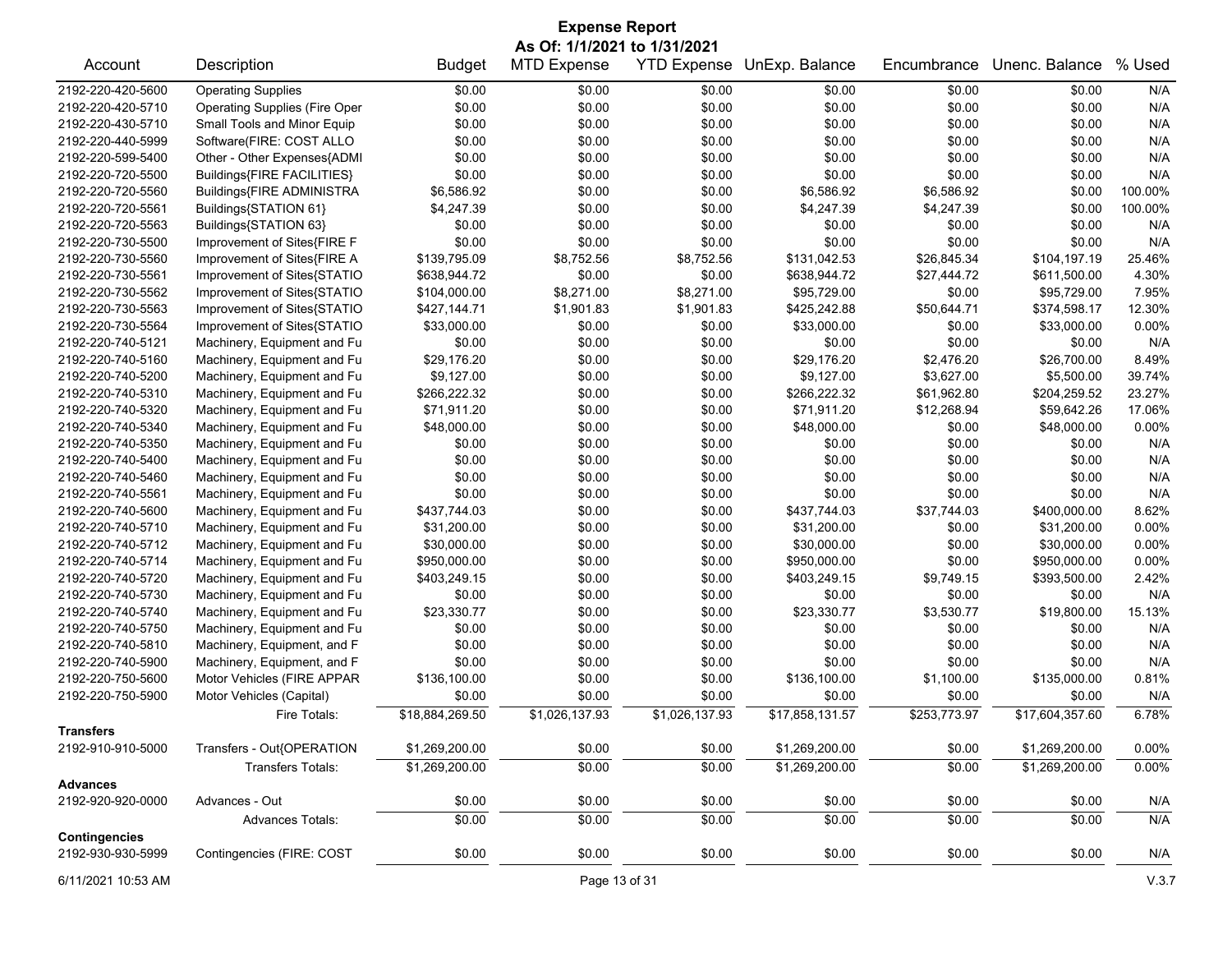|                                                  |                                    |                 | <b>Expense Report</b>        |                    |                 |                 |                 |        |
|--------------------------------------------------|------------------------------------|-----------------|------------------------------|--------------------|-----------------|-----------------|-----------------|--------|
|                                                  |                                    |                 | As Of: 1/1/2021 to 1/31/2021 |                    |                 |                 |                 |        |
| Account                                          | Description                        | <b>Budget</b>   | <b>MTD Expense</b>           | <b>YTD Expense</b> | UnExp. Balance  | Encumbrance     | Unenc. Balance  | % Used |
|                                                  | <b>Contingencies Totals:</b>       | \$0.00          | \$0.00                       | \$0.00             | \$0.00          | \$0.00          | \$0.00          | N/A    |
| <b>Other Financing Uses</b><br>2192-990-990-5999 | Other - Other Financing Uses       | \$0.00          | \$0.00                       | \$0.00             | \$0.00          | \$0.00          | \$0.00          | N/A    |
|                                                  | Other Financing Uses Totals:       | \$0.00          | \$0.00                       | \$0.00             | \$0.00          | \$0.00          | \$0.00          | N/A    |
| 2192 Total:                                      |                                    | \$20,153,469.50 | \$1,026,137.93               | \$1,026,137.93     | \$19,127,331.57 | \$253,773.97    | \$18,873,557.60 | 6.35%  |
| 2231                                             | <b>Permissive Motor Vehicle</b>    |                 |                              |                    |                 | Target Percent: | 8.33%           |        |
| <b>Highways</b>                                  |                                    |                 |                              |                    |                 |                 |                 |        |
| 2231-330-360-4800                                | Contracted Services{PAVING         | \$30,000.00     | \$0.00                       | \$0.00             | \$30,000.00     | \$0.00          | \$30,000.00     | 0.00%  |
| 2231-330-360-4851                                | Contracted Services (PROJE         | \$0.00          | \$0.00                       | \$0.00             | \$0.00          | \$0.00          | \$0.00          | N/A    |
| 2231-330-360-4852                                | Contracted Services{PROJEC         | \$78,000.00     | \$0.00                       | \$0.00             | \$78,000.00     | \$0.00          | \$78,000.00     | 0.00%  |
| 2231-330-420-4400                                | <b>Operating Supplies (EQUIPM</b>  | \$0.00          | \$0.00                       | \$0.00             | \$0.00          | \$0.00          | \$0.00          | N/A    |
| 2231-330-420-4600                                | Operating Supplies (ROAD M         | \$0.00          | \$0.00                       | \$0.00             | \$0.00          | \$0.00          | \$0.00          | N/A    |
|                                                  | Highways Totals:                   | \$108,000.00    | \$0.00                       | \$0.00             | \$108,000.00    | \$0.00          | \$108,000.00    | 0.00%  |
| <b>Contingencies</b>                             |                                    |                 |                              |                    |                 |                 |                 |        |
| 2231-930-930-0000                                | Contingencies                      | \$0.00          | \$0.00                       | \$0.00             | \$0.00          | \$0.00          | \$0.00          | N/A    |
| <b>Other Financing Uses</b>                      | <b>Contingencies Totals:</b>       | \$0.00          | \$0.00                       | \$0.00             | \$0.00          | \$0.00          | \$0.00          | N/A    |
| 2231-990-990-0000                                | Other - Other Financing Uses       | \$0.00          | \$0.00                       | \$0.00             | \$0.00          | \$0.00          | \$0.00          | N/A    |
|                                                  | Other Financing Uses Totals:       | \$0.00          | \$0.00                       | \$0.00             | \$0.00          | \$0.00          | \$0.00          | N/A    |
| 2231 Total:                                      |                                    | \$108,000.00    | \$0.00                       | \$0.00             | \$108,000.00    | \$0.00          | \$108,000.00    | 0.00%  |
| 2281                                             | <b>EMS</b>                         |                 |                              |                    |                 | Target Percent: | 8.33%           |        |
|                                                  |                                    |                 |                              |                    |                 |                 |                 |        |
| <b>EMS</b>                                       |                                    |                 |                              |                    |                 |                 |                 |        |
| 2281-230-259-5221                                | Other Employee Reimbursem          | \$0.00          | \$0.00                       | \$0.00             | \$0.00          | \$0.00          | \$0.00          | N/A    |
| 2281-230-259-5350                                | Other - Employee Reimburse         | \$500.00        | \$0.00                       | \$0.00             | \$500.00        | \$0.00          | \$500.00        | 0.00%  |
| 2281-230-259-5400                                | Other - Employee Reimburse         | \$273.12        | \$130.12                     | \$130.12           | \$143.00        | \$0.00          | \$143.00        | 47.64% |
| 2281-230-259-5401                                | Other - Employee Reimburse         | \$0.00          | \$0.00                       | \$0.00             | \$0.00          | \$0.00          | \$0.00          | N/A    |
| 2281-230-259-5460                                | Other - Employee Reimburse         | \$574.78        | \$0.00                       | \$0.00             | \$574.78        | \$351.78        | \$223.00        | 61.20% |
| 2281-230-259-5710                                | Other - Employee Reimburse         | \$1,110.00      | \$0.00                       | \$0.00             | \$1,110.00      | \$0.00          | \$1,110.00      | 0.00%  |
| 2281-230-259-5714                                | Other - Employee Reimburse         | \$3,750.00      | \$0.00                       | \$0.00             | \$3,750.00      | \$500.00        | \$3,250.00      | 13.33% |
| 2281-230-259-5720                                | Other - Employee Reimburse         | \$1,936.00      | \$0.00                       | \$0.00             | \$1,936.00      | \$0.00          | \$1,936.00      | 0.00%  |
| 2281-230-259-5730                                | Other - Employee Reimburse         | \$0.00          | \$0.00                       | \$0.00             | \$0.00          | \$0.00          | \$0.00          | N/A    |
| 2281-230-259-5740                                | Other - Employee Reimburse         | \$2,775.00      | \$0.00                       | \$0.00             | \$2,775.00      | \$0.00          | \$2,775.00      | 0.00%  |
| 2281-230-311-5400                                | Accounting and Legal Fees{A        | \$30,000.00     | \$190.50                     | \$190.50           | \$29,809.50     | \$60.20         | \$29,749.30     | 0.84%  |
| 2281-230-314-5400                                | Tax Collection Fees{ADMINIS        | \$80,000.00     | \$0.00                       | \$0.00             | \$80,000.00     | \$0.00          | \$80,000.00     | 0.00%  |
| 2281-230-316-5500                                | Engineering Services (FIRE F       | \$0.00          | \$0.00                       | \$0.00             | \$0.00          | \$0.00          | \$0.00          | N/A    |
| 2281-230-316-5561                                | <b>Engineering Services (STATI</b> | \$0.00          | \$0.00                       | \$0.00             | \$0.00          | \$0.00          | \$0.00          | N/A    |
| 2281-230-316-5564                                | <b>Engineering Services (STATI</b> | \$0.00          | \$0.00                       | \$0.00             | \$0.00          | \$0.00          | \$0.00          | N/A    |
| 2281-230-318-5200                                | <b>Training Services{PREVENTI</b>  | \$3,250.00      | \$0.00                       | \$0.00             | \$3,250.00      | \$0.00          | \$3,250.00      | 0.00%  |
| 2281-230-318-5220                                | Training Services (Public Edu      | \$0.00          | \$0.00                       | \$0.00             | \$0.00          | \$0.00          | \$0.00          | N/A    |
| 2281-230-318-5221                                | Training Services (PUBLIC E        | \$0.00          | \$0.00                       | \$0.00             | \$0.00          | \$0.00          | \$0.00          | N/A    |
| 2281-230-318-5320                                | <b>Training Services (Communic</b> | \$0.00          | \$0.00                       | \$0.00             | \$0.00          | \$0.00          | \$0.00          | N/A    |
| 2281-230-318-5350                                | Training Services{DISPATCH/        | \$2,750.00      | \$0.00                       | \$0.00             | \$2,750.00      | \$50.00         | \$2,700.00      | 1.82%  |
| 2281-230-318-5400                                | <b>Training Services{ADMINIST</b>  | \$7,412.36      | \$500.00                     | \$500.00           | \$6,912.36      | \$2,957.36      | \$3,955.00      | 46.64% |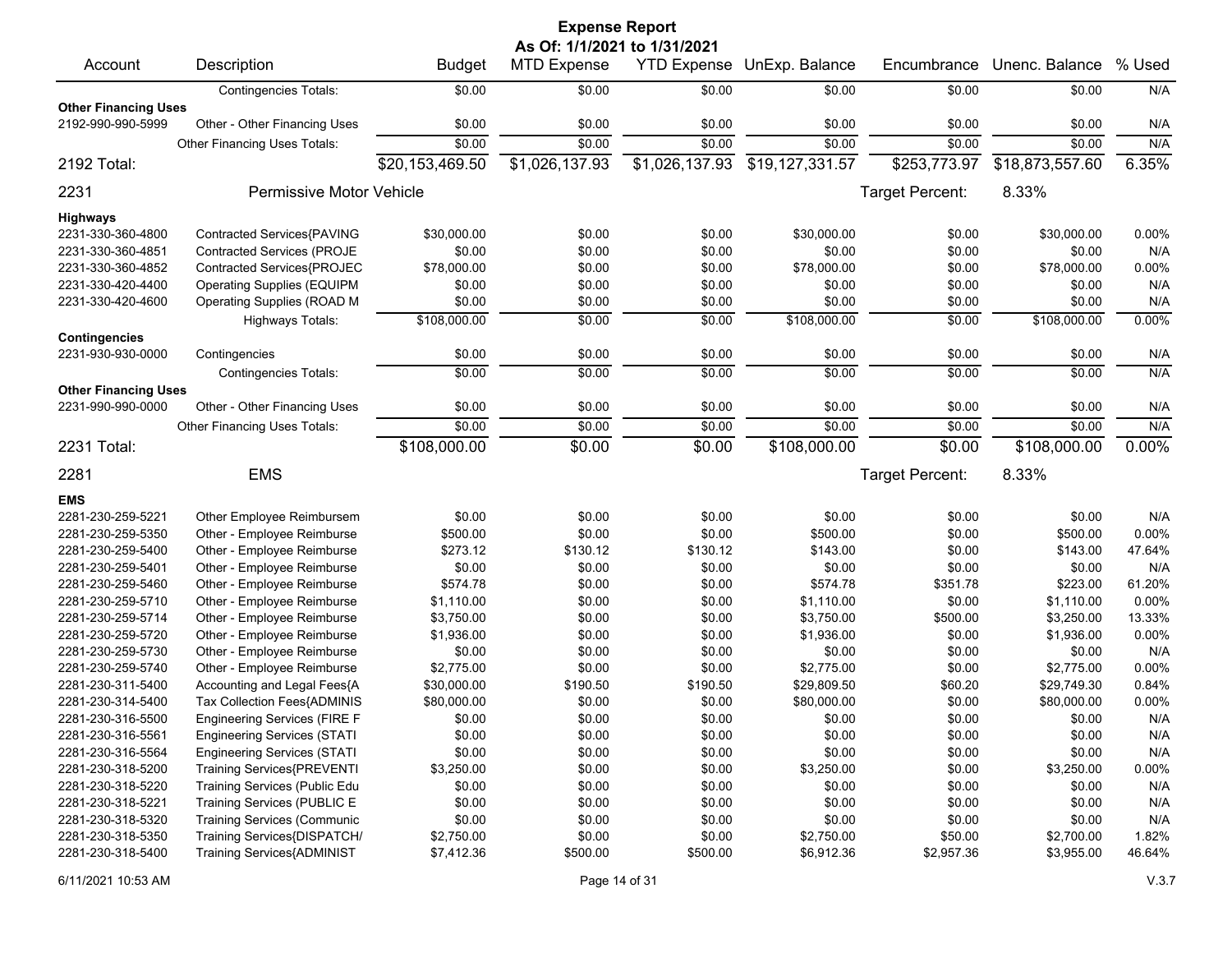| <b>Expense Report</b> |                                   |               |                              |             |                            |             |                |         |  |  |
|-----------------------|-----------------------------------|---------------|------------------------------|-------------|----------------------------|-------------|----------------|---------|--|--|
|                       |                                   |               | As Of: 1/1/2021 to 1/31/2021 |             |                            |             |                |         |  |  |
| Account               | Description                       | <b>Budget</b> | <b>MTD Expense</b>           |             | YTD Expense UnExp. Balance | Encumbrance | Unenc. Balance | % Used  |  |  |
| 2281-230-318-5401     | <b>Training Services{ADMINIST</b> | \$10,980.00   | \$0.00                       | \$0.00      | \$10,980.00                | \$400.00    | \$10,580.00    | 3.64%   |  |  |
| 2281-230-318-5460     | Training Services{AUXILIARY       | \$2,000.00    | \$0.00                       | \$0.00      | \$2,000.00                 | \$0.00      | \$2,000.00     | 0.00%   |  |  |
| 2281-230-318-5710     | Training Services{FIRE OPE        | \$45,358.50   | \$0.00                       | \$0.00      | \$45,358.50                | \$5,758.50  | \$39,600.00    | 12.70%  |  |  |
| 2281-230-318-5712     | Training Services (Fire Gear)     | \$0.00        | \$0.00                       | \$0.00      | \$0.00                     | \$0.00      | \$0.00         | N/A     |  |  |
| 2281-230-318-5714     | <b>Training Services (SCBA)</b>   | \$2,250.00    | \$0.00                       | \$0.00      | \$2,250.00                 | \$0.00      | \$2,250.00     | 0.00%   |  |  |
| 2281-230-318-5717     | Training Services{SAFETY &        | \$0.00        | \$0.00                       | \$0.00      | \$0.00                     | \$0.00      | \$0.00         | N/A     |  |  |
| 2281-230-318-5720     | Training Services{EMS OPER        | \$17,962.00   | \$0.00                       | \$0.00      | \$17,962.00                | \$1,592.00  | \$16,370.00    | 8.86%   |  |  |
| 2281-230-318-5730     | Training Services{HAZ MAT}        | \$0.00        | \$0.00                       | \$0.00      | \$0.00                     | \$0.00      | \$0.00         | N/A     |  |  |
| 2281-230-318-5740     | Training Services{TECHNICA        | \$5,500.00    | \$0.00                       | \$0.00      | \$5,500.00                 | \$2,100.00  | \$3,400.00     | 38.18%  |  |  |
| 2281-230-318-5750     | <b>Training Services (HONORS</b>  | \$1,000.00    | \$0.00                       | \$0.00      | \$1,000.00                 | \$0.00      | \$1,000.00     | 0.00%   |  |  |
| 2281-230-318-5810     | <b>Training Services</b>          | \$0.00        | \$0.00                       | \$0.00      | \$0.00                     | \$0.00      | \$0.00         | N/A     |  |  |
| 2281-230-318-5820     | <b>Training Services</b>          | \$0.00        | \$0.00                       | \$0.00      | \$0.00                     | \$0.00      | \$0.00         | N/A     |  |  |
| 2281-230-321-5220     | Rents and Leases{PUBLIC E         | \$0.00        | \$0.00                       | \$0.00      | \$0.00                     | \$0.00      | \$0.00         | N/A     |  |  |
| 2281-230-321-5560     | Rents and Leases{FIRE ADM         | \$384.69      | \$33.58                      | \$33.58     | \$351.11                   | \$355.11    | (\$4.00)       | 101.04% |  |  |
| 2281-230-321-5561     | Rents and Leases{STATION          | \$1,200.00    | \$100.77                     | \$100.77    | \$1,099.23                 | \$1,159.23  | (\$60.00)      | 105.00% |  |  |
| 2281-230-321-5562     | Rents and Leases{STATION          | \$861.15      | \$76.82                      | \$76.82     | \$784.33                   | \$824.33    | (\$40.00)      | 104.64% |  |  |
| 2281-230-321-5563     | Rents and Leases{STATION          | \$1,046.50    | \$110.52                     | \$110.52    | \$935.98                   | \$1,215.98  | (\$280.00)     | 126.76% |  |  |
| 2281-230-321-5564     | Rents and Leases{STATION          | \$1,046.50    | \$110.52                     | \$110.52    | \$935.98                   | \$1,215.98  | (\$280.00)     | 126.76% |  |  |
| 2281-230-321-5600     | Rents and Leases (FIRE APP        | \$289,250.00  | \$11,504.27                  | \$11,504.27 | \$277,745.73               | \$60,000.00 | \$217,745.73   | 24.72%  |  |  |
| 2281-230-321-5710     | Rents and Leases{FIRE OPE         | \$0.00        | \$0.00                       | \$0.00      | \$0.00                     | \$0.00      | \$0.00         | N/A     |  |  |
| 2281-230-321-5720     | Rents and Leases{EMS OPE          | \$300.00      | \$0.00                       | \$0.00      | \$300.00                   | \$0.00      | \$300.00       | 0.00%   |  |  |
| 2281-230-322-5500     | Garbage and Trash Removal         | \$0.00        | \$0.00                       | \$0.00      | \$0.00                     | \$0.00      | \$0.00         | N/A     |  |  |
| 2281-230-322-5560     | Garbage and Trash Removal{        | \$1,100.00    | \$0.00                       | \$0.00      | \$1,100.00                 | \$0.00      | \$1,100.00     | 0.00%   |  |  |
| 2281-230-322-5561     | Garbage and Trash Removal{        | \$1,000.00    | \$0.00                       | \$0.00      | \$1,000.00                 | \$1,980.00  | (\$980.00)     | 198.00% |  |  |
| 2281-230-322-5562     | Garbage and Trash Removal{        | \$1,000.00    | \$0.00                       | \$0.00      | \$1,000.00                 | \$780.00    | \$220.00       | 78.00%  |  |  |
| 2281-230-322-5563     | Garbage and Trash Removal{        | \$1,000.00    | \$0.00                       | \$0.00      | \$1,000.00                 | \$780.00    | \$220.00       | 78.00%  |  |  |
| 2281-230-322-5564     | Garbage and Trash Removal{        | \$1,000.00    | \$0.00                       | \$0.00      | \$1,000.00                 | \$780.00    | \$220.00       | 78.00%  |  |  |
| 2281-230-323-5121     | Repairs and Maintenance{HE        | \$0.00        | \$0.00                       | \$0.00      | \$0.00                     | \$0.00      | \$0.00         | N/A     |  |  |
| 2281-230-323-5160     | Repairs and Maintenance{HO        | \$0.00        | \$0.00                       | \$0.00      | \$0.00                     | \$0.00      | \$0.00         | N/A     |  |  |
| 2281-230-323-5200     | Repairs and Maintenance{PR        | \$450.00      | \$0.00                       | \$0.00      | \$450.00                   | \$0.00      | \$450.00       | 0.00%   |  |  |
| 2281-230-323-5220     | Repairs and Maintenance{PU        | \$0.00        | \$0.00                       | \$0.00      | \$0.00                     | \$0.00      | \$0.00         | N/A     |  |  |
| 2281-230-323-5310     | Repairs and Maintenance{TE        | \$1,878.91    | \$0.00                       | \$0.00      | \$1,878.91                 | \$378.91    | \$1,500.00     | 20.17%  |  |  |
| 2281-230-323-5320     | Repairs and Maintenance{CO        | \$7,722.00    | \$0.00                       | \$0.00      | \$7,722.00                 | \$622.00    | \$7,100.00     | 8.05%   |  |  |
| 2281-230-323-5340     | Repairs and Maintenance{INT       | \$0.00        | \$0.00                       | \$0.00      | \$0.00                     | \$0.00      | \$0.00         | N/A     |  |  |
| 2281-230-323-5350     | Repairs and Maintenance{DIS       | \$0.00        | \$0.00                       | \$0.00      | \$0.00                     | \$0.00      | \$0.00         | N/A     |  |  |
| 2281-230-323-5400     | Repairs and Maintenance{AD        | \$6,000.00    | \$0.00                       | \$0.00      | \$6,000.00                 | \$0.00      | \$6,000.00     | 0.00%   |  |  |
| 2281-230-323-5460     | Repairs and Maintenance{AU        | \$4,000.00    | \$0.00                       | \$0.00      | \$4,000.00                 | \$0.00      | \$4,000.00     | 0.00%   |  |  |
| 2281-230-323-5500     | Repairs and Maintenance (FI       | \$0.00        | \$0.00                       | \$0.00      | \$0.00                     | \$0.00      | \$0.00         | N/A     |  |  |
| 2281-230-323-5560     | Repairs and Maintenance{FIR       | \$6,431.25    | \$346.00                     | \$346.00    | \$6,085.25                 | \$5,474.24  | \$611.01       | 90.50%  |  |  |
| 2281-230-323-5561     | Repairs and Maintenance{ST        | \$29,460.00   | \$235.00                     | \$235.00    | \$29,225.00                | \$25,195.00 | \$4,030.00     | 86.32%  |  |  |
| 2281-230-323-5562     | Repairs and Maintenance{ST        | \$11,046.25   | \$330.00                     | \$330.00    | \$10,716.25                | \$8,981.25  | \$1,735.00     | 84.29%  |  |  |
| 2281-230-323-5563     | Repairs and Maintenance{ST        | \$15,675.00   | \$2,707.00                   | \$2,707.00  | \$12,968.00                | \$11,018.00 | \$1,950.00     | 87.56%  |  |  |
| 2281-230-323-5564     | Repairs and Maintenance{ST        | \$11,730.13   | \$1,689.92                   | \$1,689.92  | \$10,040.21                | \$17,435.00 | (\$7,394.79)   | 163.04% |  |  |
| 2281-230-323-5600     | Repairs and Maintenance{FIR       | \$79,018.00   | \$15,292.40                  | \$15,292.40 | \$63,725.60                | \$61,233.19 | \$2,492.41     | 96.85%  |  |  |
| 2281-230-323-5710     | Repairs and Maintenance{FIR       | \$3,985.00    | \$0.00                       | \$0.00      | \$3,985.00                 | \$185.00    | \$3,800.00     | 4.64%   |  |  |
| 2281-230-323-5712     | Repairs and Maintenance{FIR       | \$20,463.15   | \$939.90                     | \$939.90    | \$19,523.25                | \$9,523.25  | \$10,000.00    | 51.13%  |  |  |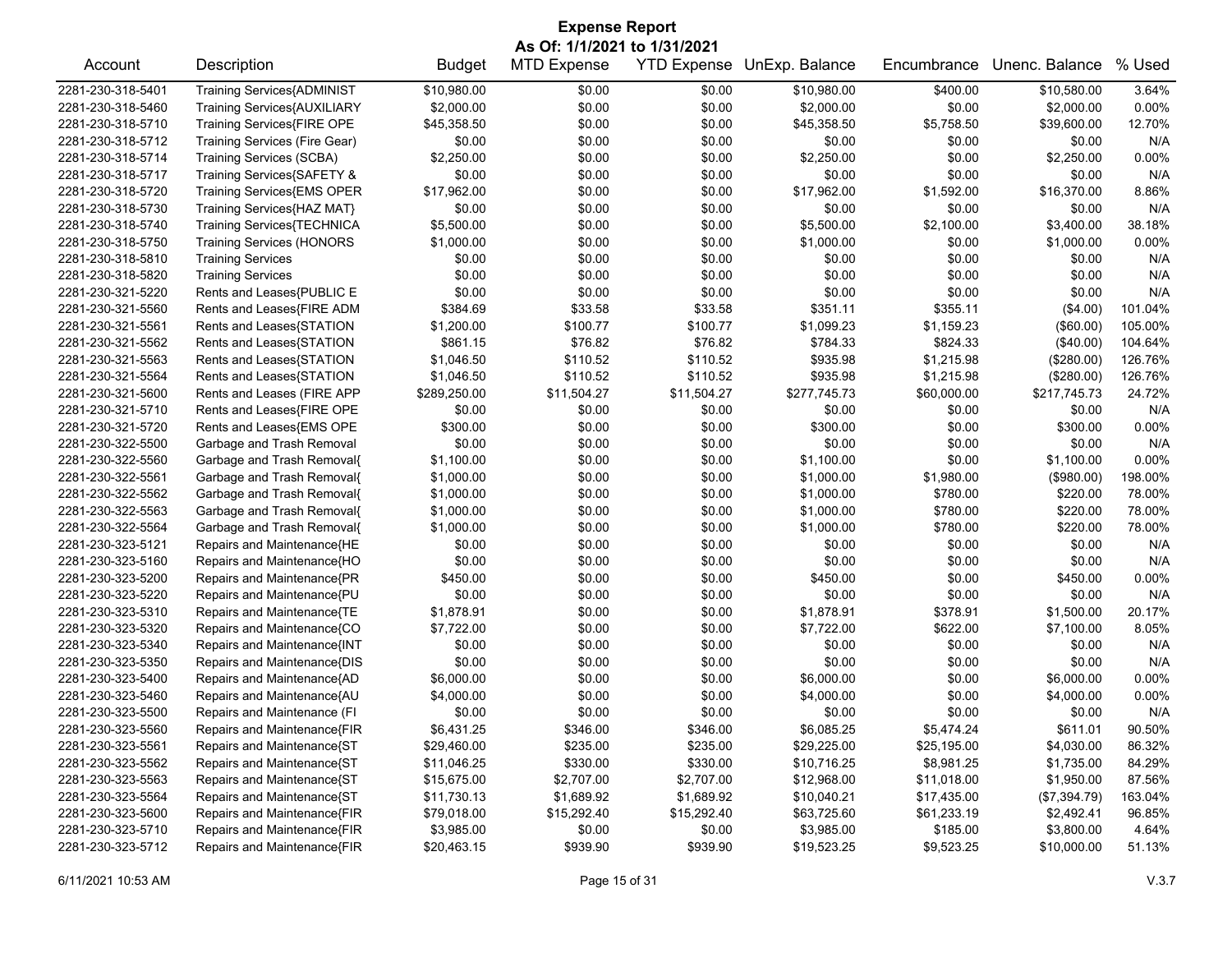| <b>Expense Report</b> |                                    |               |                              |          |                            |             |                |          |  |
|-----------------------|------------------------------------|---------------|------------------------------|----------|----------------------------|-------------|----------------|----------|--|
|                       |                                    |               | As Of: 1/1/2021 to 1/31/2021 |          |                            |             |                |          |  |
| Account               | Description                        | <b>Budget</b> | <b>MTD Expense</b>           |          | YTD Expense UnExp. Balance | Encumbrance | Unenc. Balance | % Used   |  |
| 2281-230-323-5714     | Repairs and Maintenance{SC         | \$5,782.00    | \$0.00                       | \$0.00   | \$5,782.00                 | \$1,782.00  | \$4,000.00     | 30.82%   |  |
| 2281-230-323-5720     | Repairs and Maintenance{EM         | \$12,500.00   | \$0.00                       | \$0.00   | \$12,500.00                | \$2,500.00  | \$10,000.00    | 20.00%   |  |
| 2281-230-323-5730     | Repairs and Maintenance{HA         | \$2,500.00    | \$0.00                       | \$0.00   | \$2,500.00                 | \$0.00      | \$2,500.00     | 0.00%    |  |
| 2281-230-323-5740     | Repairs and Maintenance{TE         | \$3,000.00    | \$0.00                       | \$0.00   | \$3,000.00                 | \$2,300.00  | \$700.00       | 76.67%   |  |
| 2281-230-330-5200     | Travel and Meeting Expense{        | \$0.00        | \$0.00                       | \$0.00   | \$0.00                     | \$0.00      | \$0.00         | N/A      |  |
| 2281-230-330-5221     | Travel and Meeting Expense (       | \$0.00        | \$0.00                       | \$0.00   | \$0.00                     | \$0.00      | \$0.00         | N/A      |  |
| 2281-230-330-5310     | Travel and Meeting Expense{        | \$0.00        | \$0.00                       | \$0.00   | \$0.00                     | \$0.00      | \$0.00         | N/A      |  |
| 2281-230-330-5320     | Travel and Meeting Expense{        | \$570.00      | \$0.00                       | \$0.00   | \$570.00                   | \$0.00      | \$570.00       | 0.00%    |  |
| 2281-230-330-5350     | Travel and Meeting Expense{        | \$2,000.00    | \$0.00                       | \$0.00   | \$2,000.00                 | \$0.00      | \$2,000.00     | 0.00%    |  |
| 2281-230-330-5351     | Travel and Meeting Expense(        | \$0.00        | \$0.00                       | \$0.00   | \$0.00                     | \$0.00      | \$0.00         | N/A      |  |
| 2281-230-330-5400     | Travel and Meeting Expense{        | \$0.00        | \$0.00                       | \$0.00   | \$0.00                     | \$0.00      | \$0.00         | N/A      |  |
| 2281-230-330-5401     | Travel and Meeting Expense{        | \$17,406.32   | \$0.00                       | \$0.00   | \$17,406.32                | \$306.32    | \$17,100.00    | 1.76%    |  |
| 2281-230-330-5600     | Travel and Meeting Expense{        | \$0.00        | \$0.00                       | \$0.00   | \$0.00                     | \$0.00      | \$0.00         | N/A      |  |
| 2281-230-330-5710     | Travel and Meeting Expense{        | \$7,983.00    | \$0.00                       | \$0.00   | \$7,983.00                 | \$0.00      | \$7,983.00     | 0.00%    |  |
| 2281-230-330-5712     | Travel and Meeting Expense{        | \$0.00        | \$0.00                       | \$0.00   | \$0.00                     | \$0.00      | \$0.00         | N/A      |  |
| 2281-230-330-5714     | Travel and Meeting Expense{        | \$707.28      | \$0.00                       | \$0.00   | \$707.28                   | \$657.28    | \$50.00        | 92.93%   |  |
| 2281-230-330-5720     | Travel and Meeting Expense (       | \$19,599.86   | \$0.00                       | \$0.00   | \$19,599.86                | \$491.86    | \$19,108.00    | 2.51%    |  |
| 2281-230-330-5730     | Travel and Meeting Expense{        | \$150.00      | \$0.00                       | \$0.00   | \$150.00                   | \$0.00      | \$150.00       | 0.00%    |  |
| 2281-230-330-5740     | Travel and Meeting Expense (       | \$1,000.00    | \$0.00                       | \$0.00   | \$1,000.00                 | \$0.00      | \$1,000.00     | 0.00%    |  |
| 2281-230-330-5750     | <b>Travel and Meeting Expenses</b> | \$250.00      | \$0.00                       | \$0.00   | \$250.00                   | \$0.00      | \$250.00       | 0.00%    |  |
| 2281-230-330-5810     | <b>Travel and Meeting Expense</b>  | \$0.00        | \$0.00                       | \$0.00   | \$0.00                     | \$0.00      | \$0.00         | N/A      |  |
| 2281-230-330-5820     | <b>Travel and Meeting Expense</b>  | \$0.00        | \$0.00                       | \$0.00   | \$0.00                     | \$0.00      | \$0.00         | N/A      |  |
| 2281-230-341-5200     | Telephone (Prevention)             | \$0.00        | \$0.00                       | \$0.00   | \$0.00                     | \$0.00      | \$0.00         | N/A      |  |
| 2281-230-341-5320     | Telephone (COMMUNICATIO            | \$0.00        | \$0.00                       | \$0.00   | \$0.00                     | \$0.00      | \$0.00         | N/A      |  |
| 2281-230-341-5350     | Telephone{DISPATCH/PSISN           | \$0.00        | \$0.00                       | \$0.00   | \$0.00                     | \$0.00      | \$0.00         | N/A      |  |
| 2281-230-341-5500     | Telephone (FIRE FACILITIES         | \$0.00        | \$0.00                       | \$0.00   | \$0.00                     | \$0.00      | \$0.00         | N/A      |  |
| 2281-230-341-5560     | Telephone{FIRE ADMINISTR           | \$0.00        | \$155.70                     | \$155.70 | (\$155.70)                 | \$3,844.30  | (\$4,000.00)   | N/A      |  |
| 2281-230-341-5561     | Telephone{STATION 61}              | \$0.00        | \$423.74                     | \$423.74 | (\$423.74)                 | \$0.00      | (\$423.74)     | N/A      |  |
| 2281-230-341-5562     | Telephone{STATION 62}              | \$0.00        | \$0.00                       | \$0.00   | \$0.00                     | \$0.00      | \$0.00         | N/A      |  |
| 2281-230-341-5563     | Telephone{STATION 63}              | \$0.00        | \$0.00                       | \$0.00   | \$0.00                     | \$0.00      | \$0.00         | N/A      |  |
| 2281-230-341-5564     | Telephone{STATION 64}              | \$0.00        | \$649.00                     | \$649.00 | (\$649.00)                 | \$0.00      | (\$649.00)     | N/A      |  |
| 2281-230-341-5999     | Telephone (COST ALLOC/BU           | \$30,000.00   | \$0.00                       | \$0.00   | \$30,000.00                | \$0.00      | \$30,000.00    | 0.00%    |  |
| 2281-230-342-5400     | Postage{ADMINISTRATION}            | \$1,248.00    | \$0.00                       | \$0.00   | \$1,248.00                 | \$1,400.00  | (\$152.00)     | 112.18%  |  |
| 2281-230-342-5710     | Postage (Fire Operations)          | \$0.00        | \$0.00                       | \$0.00   | \$0.00                     | \$0.00      | \$0.00         | N/A      |  |
| 2281-230-342-5714     | Postage{SCBA}                      | \$100.00      | \$0.00                       | \$0.00   | \$100.00                   | \$0.00      | \$100.00       | 0.00%    |  |
| 2281-230-342-5730     | Postage{HAZ MAT}                   | \$141.75      | \$0.00                       | \$0.00   | \$141.75                   | \$21.75     | \$120.00       | 15.34%   |  |
| 2281-230-343-5400     | Postage Machine Rental{AD          | \$667.35      | \$0.00                       | \$0.00   | \$667.35                   | \$142.35    | \$525.00       | 21.33%   |  |
| 2281-230-344-5220     | Printing{PUBLIC EDUCATIO           | \$0.00        | \$0.00                       | \$0.00   | \$0.00                     | \$0.00      | \$0.00         | N/A      |  |
| 2281-230-344-5221     | Printing (PUBLIC EDUCATIO          | \$0.00        | \$0.00                       | \$0.00   | \$0.00                     | \$0.00      | \$0.00         | N/A      |  |
| 2281-230-344-5400     | Printing{ADMINISTRATION}           | \$7,110.00    | \$0.00                       | \$0.00   | \$7,110.00                 | \$0.00      | \$7,110.00     | 0.00%    |  |
| 2281-230-344-5401     | Printing (ADMINISTRATION:          | \$1,000.00    | \$0.00                       | \$0.00   | \$1,000.00                 | \$0.00      | \$1,000.00     | 0.00%    |  |
| 2281-230-344-5460     | Printing (AUXILIARY)               | \$0.00        | \$0.00                       | \$0.00   | \$0.00                     | \$0.00      | \$0.00         | N/A      |  |
| 2281-230-344-5720     | Printing{EMS OPERATIONS}           | \$1,000.00    | \$0.00                       | \$0.00   | \$1,000.00                 | \$0.00      | \$1,000.00     | $0.00\%$ |  |
| 2281-230-344-5820     | Printing                           | \$0.00        | \$0.00                       | \$0.00   | \$0.00                     | \$0.00      | \$0.00         | N/A      |  |
| 2281-230-345-5130     | Advertising{FIRE: HUMAN R          | \$0.00        | \$0.00                       | \$0.00   | \$0.00                     | \$0.00      | \$0.00         | N/A      |  |
| 2281-230-345-5220     | Advertising{PUBLIC EDUCAT          | \$0.00        | \$0.00                       | \$0.00   | \$0.00                     | \$0.00      | \$0.00         | N/A      |  |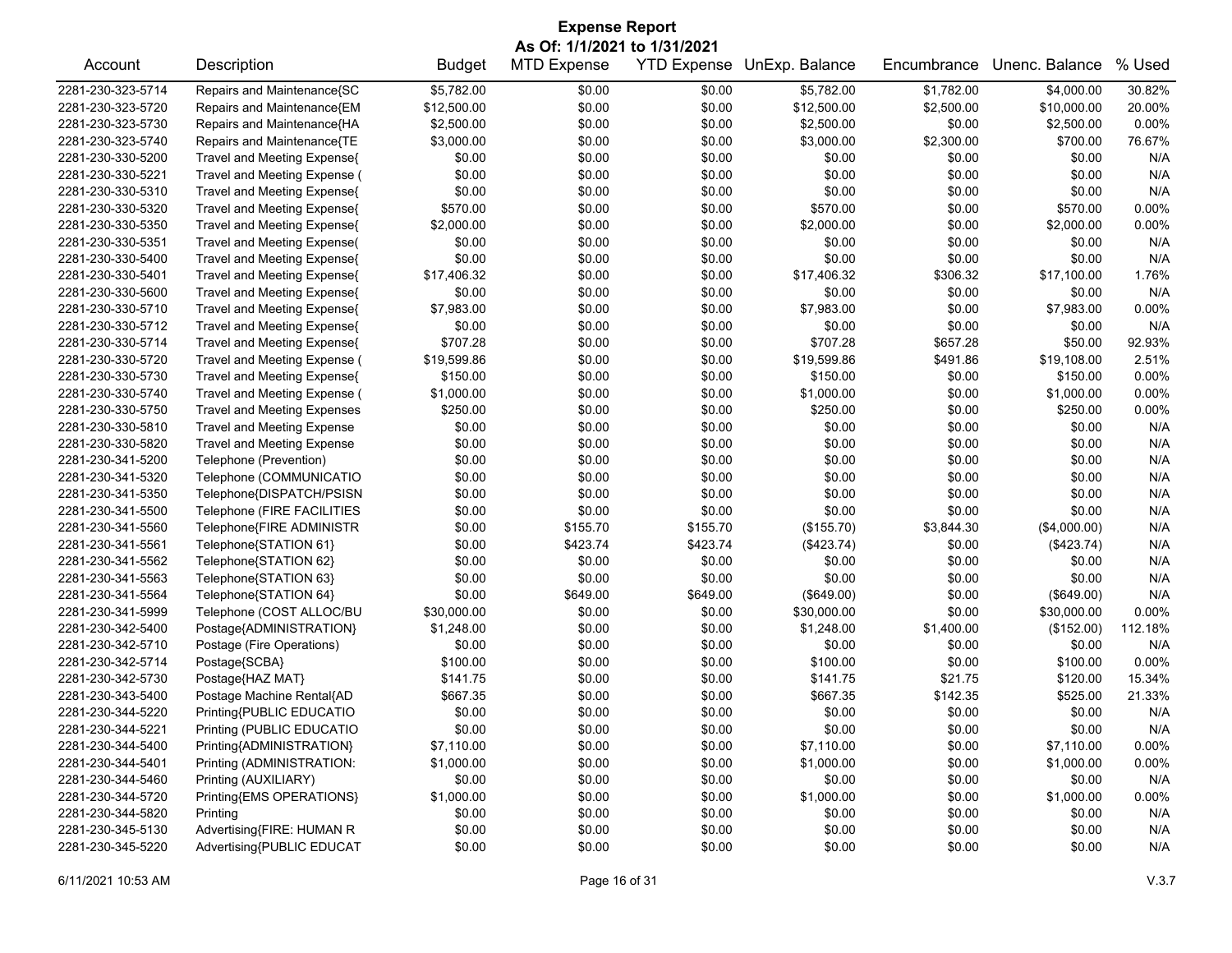| <b>Expense Report</b><br>As Of: 1/1/2021 to 1/31/2021 |                                                          |               |                    |              |                            |                             |                |          |  |
|-------------------------------------------------------|----------------------------------------------------------|---------------|--------------------|--------------|----------------------------|-----------------------------|----------------|----------|--|
| Account                                               | Description                                              | <b>Budget</b> | <b>MTD Expense</b> |              | YTD Expense UnExp. Balance | Encumbrance                 | Unenc. Balance | % Used   |  |
| 2281-230-351-5500                                     | Electricity (FIRE FACILITIES)                            | \$0.00        | \$0.00             | \$0.00       | \$0.00                     | \$0.00                      | \$0.00         | N/A      |  |
| 2281-230-351-5560                                     | Electricity{FIRE ADMINISTRA                              | \$5,685.44    | \$339.79           | \$339.79     | \$5,345.65                 | \$4,170.91                  | \$1,174.74     | 79.34%   |  |
| 2281-230-351-5561                                     | Electricity{STATION 61}                                  | \$22,659.79   | \$1,659.79         | \$1,659.79   | \$21,000.00                | \$19,200.00                 | \$1,800.00     | 92.06%   |  |
| 2281-230-351-5562                                     | Electricity{STATION 62}                                  | \$6,268.51    | \$438.80           | \$438.80     | \$5,829.71                 | \$4,929.71                  | \$900.00       | 85.64%   |  |
| 2281-230-351-5563                                     | Electricity{STATION 63}                                  | \$10,451.38   | \$772.56           | \$772.56     | \$9,678.82                 | \$4,778.82                  | \$4,900.00     | 53.12%   |  |
| 2281-230-351-5564                                     | Electricity{STATION 64}                                  | \$10,481.27   | \$840.33           | \$840.33     | \$9,640.94                 | \$5,340.94                  | \$4,300.00     | 58.97%   |  |
| 2281-230-352-5500                                     | Water and Sewage (FIRE FA                                | \$0.00        | \$0.00             | \$0.00       | \$0.00                     | \$0.00                      | \$0.00         | N/A      |  |
| 2281-230-352-5560                                     | Water and Sewage{FIRE AD                                 | \$772.21      | \$60.76            | \$60.76      | \$711.45                   | \$981.45                    | (\$270.00)     | 134.96%  |  |
| 2281-230-352-5561                                     | Water and Sewage{STATION                                 | \$6,493.06    | \$357.66           | \$357.66     | \$6,135.40                 | \$5,935.40                  | \$200.00       | 96.92%   |  |
| 2281-230-352-5562                                     | Water and Sewage{STATION                                 | \$5,866.40    | \$215.16           | \$215.16     | \$5,651.24                 | \$3,171.24                  | \$2,480.00     | 57.73%   |  |
| 2281-230-352-5563                                     | Water and Sewage{STATION                                 | \$6,564.22    | \$355.80           | \$355.80     | \$6,208.42                 | \$5,408.42                  | \$800.00       | 87.81%   |  |
| 2281-230-352-5564                                     | Water and Sewage{STATION                                 | \$7,372.49    | \$586.16           | \$586.16     | \$6,786.33                 | \$6,986.33                  | (\$200.00)     | 102.71%  |  |
| 2281-230-353-5500                                     | Natural Gas (FIRE FACILITIE                              | \$0.00        | \$0.00             | \$0.00       | \$0.00                     | \$0.00                      | \$0.00         | N/A      |  |
| 2281-230-353-5560                                     | Natural Gas{FIRE ADMINIST                                | \$2,055.00    | \$0.00             | \$0.00       | \$2,055.00                 | \$0.00                      | \$2,055.00     | $0.00\%$ |  |
| 2281-230-353-5561                                     | Natural Gas{STATION 61}                                  | \$9,000.00    | \$2,275.19         | \$2,275.19   | \$6,724.81                 | \$13,800.00                 | (\$7,075.19)   | 178.61%  |  |
| 2281-230-353-5562                                     | Natural Gas{STATION 62}                                  | \$4,358.02    | \$966.18           | \$966.18     | \$3,391.84                 | \$4,391.84                  | (\$1,000.00)   | 122.95%  |  |
| 2281-230-353-5563                                     | Natural Gas{STATION 63}                                  | \$7,000.00    | \$2,542.93         | \$2,542.93   | \$4,457.07                 | \$15,600.00                 | (\$11,142.93)  | 259.18%  |  |
| 2281-230-353-5564                                     | Natural Gas{STATION 64}                                  | \$6,500.00    | \$2,259.80         | \$2,259.80   | \$4,240.20                 | \$8,142.67                  | (\$3,902.47)   | 160.04%  |  |
| 2281-230-360-5000                                     | <b>Contracted Services (Operati</b>                      | \$0.00        | \$0.00             | \$0.00       | \$0.00                     | \$0.00                      | \$0.00         | N/A      |  |
| 2281-230-360-5121                                     | Contracted Services{HEALTH                               | \$1,350.00    | \$0.00             | \$0.00       | \$1,350.00                 | \$0.00                      | \$1,350.00     | 0.00%    |  |
| 2281-230-360-5130                                     | Contracted Services{FIRE: H                              | \$133,337.01  | \$2,258.01         | \$2,258.01   | \$131,079.00               | \$22,100.00                 | \$108,979.00   | 18.27%   |  |
| 2281-230-360-5200                                     | <b>Contracted Services (PREVE</b>                        | \$2,000.00    | \$0.00             | \$0.00       | \$2,000.00                 | \$0.00                      | \$2,000.00     | 0.00%    |  |
| 2281-230-360-5310                                     | Contracted Services{TECHN                                | \$148,802.39  | \$41,265.27        | \$41,265.27  | \$107,537.12               | \$30,855.60                 | \$76,681.52    | 48.47%   |  |
| 2281-230-360-5320                                     | Contracted Services{COMMU                                | \$93,177.00   | \$8,177.00         | \$8,177.00   | \$85,000.00                | \$0.00                      | \$85,000.00    | 8.78%    |  |
| 2281-230-360-5340                                     | Contracted Services{INTERO                               | \$2,000.00    | \$0.00             | \$0.00       | \$2,000.00                 | \$0.00                      | \$2,000.00     | 0.00%    |  |
| 2281-230-360-5350                                     |                                                          | \$601,651.00  | \$69,297.75        | \$69,297.75  |                            |                             | \$356,406.00   | 40.76%   |  |
| 2281-230-360-5400                                     | Contracted Services{DISPAT<br>Contracted Services{ADMINI | \$10,338.00   | \$1,060.70         | \$1,060.70   | \$532,353.25<br>\$9,277.30 | \$175,947.25<br>\$19,217.83 | (\$9,940.53)   | 196.16%  |  |
|                                                       |                                                          |               |                    |              |                            |                             |                |          |  |
| 2281-230-360-5401                                     | Contracted Services{ADMINI                               | \$77,520.00   | \$27,520.00        | \$27,520.00  | \$50,000.00                | \$8,480.00                  | \$41,520.00    | 46.44%   |  |
| 2281-230-360-5451                                     | Contracted Services{EMS BIL                              | \$65,000.00   | \$5,949.61         | \$5,949.61   | \$59,050.39                | \$50,000.00                 | \$9,050.39     | 86.08%   |  |
| 2281-230-360-5460                                     | <b>Contracted Services (AUXILI</b>                       | \$0.00        | \$0.00             | \$0.00       | \$0.00                     | \$0.00                      | \$0.00         | N/A      |  |
| 2281-230-360-5500                                     | Contracted Services (FIRE F                              | \$0.00        | \$0.00             | \$0.00       | \$0.00                     | \$0.00                      | \$0.00         | N/A      |  |
| 2281-230-360-5560                                     | Contracted Services (FIRE A                              | \$10,338.00   | \$0.00             | \$0.00       | \$10,338.00                | \$0.00                      | \$10,338.00    | $0.00\%$ |  |
| 2281-230-360-5561                                     | Contracted Services{STATIO                               | \$2,500.00    | \$180.50           | \$180.50     | \$2,319.50                 | \$0.05                      | \$2,319.45     | 7.22%    |  |
| 2281-230-360-5562                                     | Contracted Services{STATIO                               | \$2,108.98    | \$45.22            | \$45.22      | \$2,063.76                 | \$108.98                    | \$1,954.78     | 7.31%    |  |
| 2281-230-360-5563                                     | Contracted Services{STATIO                               | \$2,500.00    | \$220.66           | \$220.66     | \$2,279.34                 | \$0.00                      | \$2,279.34     | 8.83%    |  |
| 2281-230-360-5564                                     | Contracted Services{STATIO                               | \$2,500.00    | \$266.77           | \$266.77     | \$2,233.23                 | \$0.00                      | \$2,233.23     | 10.67%   |  |
| 2281-230-360-5600                                     | Contracted Services (FIRE A                              | \$55,000.00   | \$900.00           | \$900.00     | \$54,100.00                | \$0.00                      | \$54,100.00    | 1.64%    |  |
| 2281-230-360-5712                                     | <b>Contracted Services (FIRE G</b>                       | \$73,525.00   | \$33,325.00        | \$33,325.00  | \$40,200.00                | \$200.00                    | \$40,000.00    | 45.60%   |  |
| 2281-230-360-5714                                     | Contracted Services{SCBA}                                | \$17,000.00   | \$0.00             | \$0.00       | \$17,000.00                | \$0.00                      | \$17,000.00    | 0.00%    |  |
| 2281-230-360-5720                                     | Contracted Services{EMS OP                               | \$73,723.52   | (\$3,061.68)       | (\$3,061.68) | \$76,785.20                | \$23,323.52                 | \$53,461.68    | 27.48%   |  |
| 2281-230-360-5730                                     | Contracted Services{HAZ MA                               | \$3,000.00    | \$0.00             | \$0.00       | \$3,000.00                 | \$0.00                      | \$3,000.00     | 0.00%    |  |
| 2281-230-360-5740                                     | Contracted Services{TECHNI                               | \$3,531.00    | \$231.00           | \$231.00     | \$3,300.00                 | \$231.00                    | \$3,069.00     | 13.08%   |  |
| 2281-230-360-5820                                     | Contracted Services{EMS TR                               | \$0.00        | \$0.00             | \$0.00       | \$0.00                     | \$0.00                      | \$0.00         | N/A      |  |
| 2281-230-360-5999                                     | Contracted Services{FIRE: C                              | \$127,665.06  | \$6,984.99         | \$6,984.99   | \$120,680.07               | \$52,549.76                 | \$68,130.31    | 46.63%   |  |
| 2281-230-361-5310                                     | Software As A Service(Techn                              | \$0.00        | \$0.00             | \$0.00       | \$0.00                     | \$0.00                      | \$0.00         | N/A      |  |
| 2281-230-361-5350                                     | Software As A Service(Dispat                             | \$0.00        | \$0.00             | \$0.00       | \$0.00                     | \$0.00                      | \$0.00         | N/A      |  |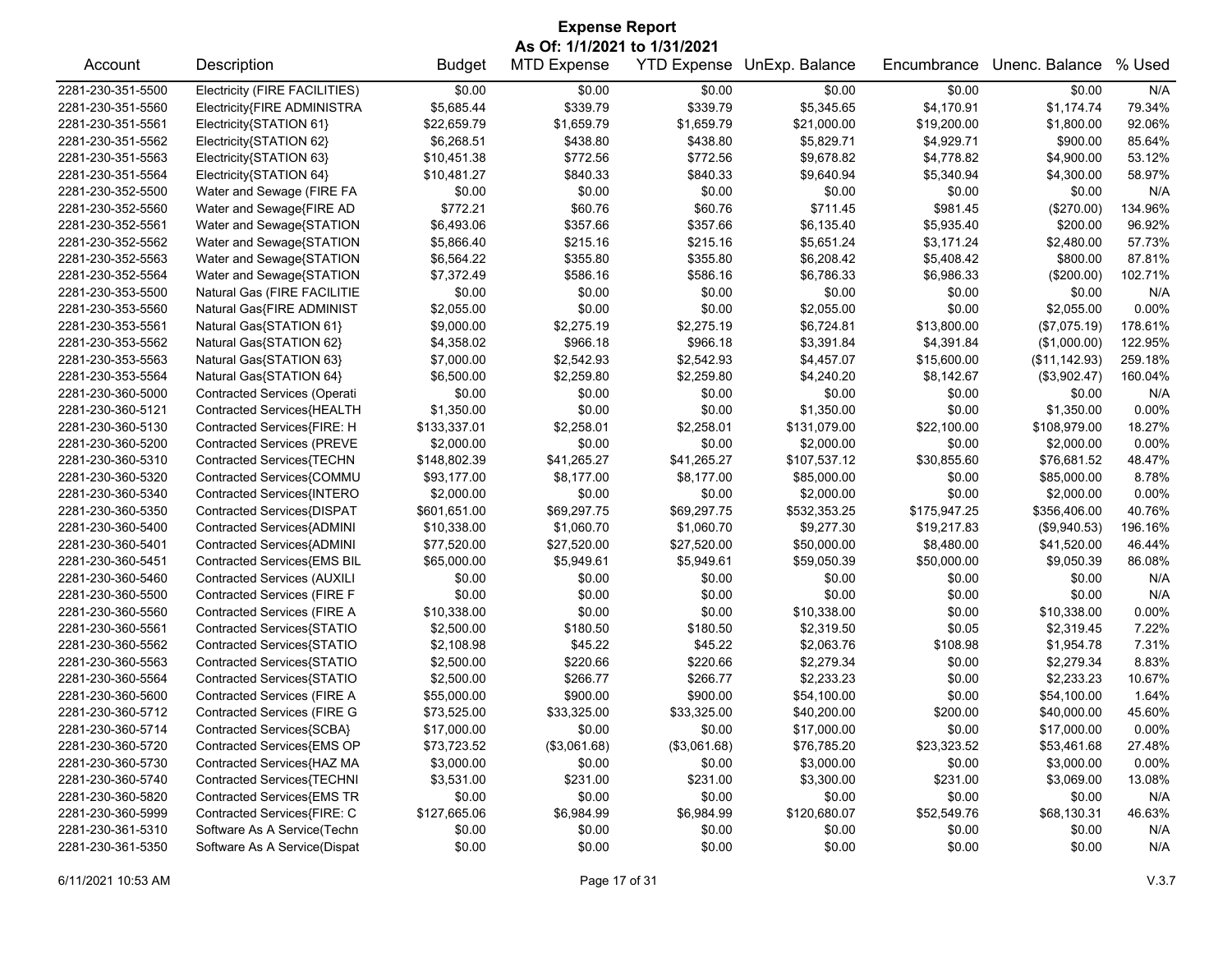| <b>Expense Report</b> |                                     |               |                              |             |                            |              |                |          |  |
|-----------------------|-------------------------------------|---------------|------------------------------|-------------|----------------------------|--------------|----------------|----------|--|
|                       |                                     |               | As Of: 1/1/2021 to 1/31/2021 |             |                            |              |                |          |  |
| Account               | Description                         | <b>Budget</b> | <b>MTD Expense</b>           |             | YTD Expense UnExp. Balance | Encumbrance  | Unenc. Balance | % Used   |  |
| 2281-230-382-5400     | Liability Insurance Premiums{       | \$77,854.00   | \$84,984.86                  | \$84,984.86 | (\$7,130.86)               | \$0.00       | (\$7,130.86)   | 109.16%  |  |
| 2281-230-410-5400     | Office Supplies{ADMINISTRA          | \$7,006.27    | \$0.00                       | \$0.00      | \$7,006.27                 | \$1,046.24   | \$5,960.03     | 14.93%   |  |
| 2281-230-420-5000     | <b>Operating Supplies (Operatio</b> | \$45.00       | \$0.00                       | \$0.00      | \$45.00                    | \$45.00      | \$0.00         | 100.00%  |  |
| 2281-230-420-5130     | Operating Supplies (Human R         | \$0.00        | \$0.00                       | \$0.00      | \$0.00                     | \$0.00       | \$0.00         | N/A      |  |
| 2281-230-420-5170     | Operating Supplies{UNIFOR           | \$88,264.67   | \$3,462.71                   | \$3,462.71  | \$84,801.96                | \$8,325.26   | \$76,476.70    | 13.36%   |  |
| 2281-230-420-5200     | <b>Operating Supplies{PREVEN</b>    | \$460.00      | \$0.00                       | \$0.00      | \$460.00                   | \$0.00       | \$460.00       | $0.00\%$ |  |
| 2281-230-420-5220     | Operating Supplies{PUBLIC E         | \$460.00      | \$0.00                       | \$0.00      | \$460.00                   | \$0.00       | \$460.00       | $0.00\%$ |  |
| 2281-230-420-5221     | <b>Operating Supplies (PUBLIC</b>   | \$0.00        | \$0.00                       | \$0.00      | \$0.00                     | \$0.00       | \$0.00         | N/A      |  |
| 2281-230-420-5310     | Operating Supplies{TECHNO           | \$8,167.69    | \$1,455.19                   | \$1,455.19  | \$6,712.50                 | \$712.50     | \$6,000.00     | 26.54%   |  |
| 2281-230-420-5400     | <b>Operating Supplies{ADMINIS</b>   | \$405.84      | \$0.00                       | \$0.00      | \$405.84                   | \$182.84     | \$223.00       | 45.05%   |  |
| 2281-230-420-5460     | <b>Operating Supplies{AUXILIAR</b>  | \$4,250.00    | \$0.00                       | \$0.00      | \$4,250.00                 | \$0.00       | \$4,250.00     | $0.00\%$ |  |
| 2281-230-420-5500     | <b>Operating Supplies (FIRE FA</b>  | \$0.00        | \$0.00                       | \$0.00      | \$0.00                     | \$0.00       | \$0.00         | N/A      |  |
| 2281-230-420-5530     | NoDescription                       | \$0.00        | \$0.00                       | \$0.00      | \$0.00                     | \$0.00       | \$0.00         | N/A      |  |
| 2281-230-420-5560     | <b>Operating Supplies{FIRE AD</b>   | \$3,000.00    | \$321.79                     | \$321.79    | \$2,678.21                 | \$1,710.24   | \$967.97       | 67.73%   |  |
| 2281-230-420-5561     | <b>Operating Supplies{STATION</b>   | \$10,331.63   | \$637.36                     | \$637.36    | \$9,694.27                 | \$4,743.10   | \$4,951.17     | 52.08%   |  |
| 2281-230-420-5562     | <b>Operating Supplies{STATION</b>   | \$3,025.92    | \$8.08                       | \$8.08      | \$3,017.84                 | \$2,175.98   | \$841.86       | 72.18%   |  |
| 2281-230-420-5563     | <b>Operating Supplies{STATION</b>   | \$6,094.96    | \$778.31                     | \$778.31    | \$5,316.65                 | \$3,481.18   | \$1,835.47     | 69.89%   |  |
| 2281-230-420-5564     | Operating Supplies{STATION          | \$6,737.22    | \$699.29                     | \$699.29    | \$6,037.93                 | \$5,854.49   | \$183.44       | 97.28%   |  |
| 2281-230-420-5600     | <b>Operating Supplies{FIRE APP</b>  | \$150,945.15  | \$10,724.59                  | \$10,724.59 | \$140,220.56               | \$141,292.93 | (\$1,072.37)   | 100.71%  |  |
| 2281-230-420-5710     | Operating Supplies{FIRE OP          | \$3,500.00    | \$210.91                     | \$210.91    | \$3,289.09                 | \$19.99      | \$3,269.10     | 6.60%    |  |
| 2281-230-420-5712     | Operating Supplies{FIRE GE          | \$267.95      | \$267.95                     | \$267.95    | \$0.00                     | \$0.00       | \$0.00         | 100.00%  |  |
| 2281-230-420-5714     | Operating Supplies{SCBA}            | \$350.00      | \$0.00                       | \$0.00      | \$350.00                   | \$0.00       | \$350.00       | $0.00\%$ |  |
| 2281-230-420-5717     | Operating Supplies{SAFETY           | \$0.00        | \$0.00                       | \$0.00      | \$0.00                     | \$0.00       | \$0.00         | N/A      |  |
| 2281-230-420-5720     | Operating Supplies{EMS OPE          | \$49,117.96   | \$4,532.80                   | \$4,532.80  | \$44,585.16                | \$12,577.79  | \$32,007.37    | 34.84%   |  |
| 2281-230-420-5730     | Operating Supplies{HAZ MAT          | \$4,227.75    | \$1,254.11                   | \$1,254.11  | \$2,973.64                 | \$0.00       | \$2,973.64     | 29.66%   |  |
| 2281-230-420-5740     | <b>Operating Supplies{TECHNIC</b>   | \$3,642.40    | \$0.00                       | \$0.00      | \$3,642.40                 | \$642.40     | \$3,000.00     | 17.64%   |  |
| 2281-230-420-5750     | <b>Operating Supplies{HONORS</b>    | \$8,899.75    | \$0.00                       | \$0.00      | \$8,899.75                 | \$1,074.75   | \$7,825.00     | 12.08%   |  |
| 2281-230-420-5810     | <b>Operating Supplies</b>           | \$0.00        | \$0.00                       | \$0.00      | \$0.00                     | \$0.00       | \$0.00         | N/A      |  |
| 2281-230-420-5820     | <b>Operating Supplies</b>           | \$0.00        | \$0.00                       | \$0.00      | \$0.00                     | \$0.00       | \$0.00         | N/A      |  |
| 2281-230-421-5600     | Fuel(Fire Apparatus)                | \$0.00        | \$0.00                       | \$0.00      | \$0.00                     | \$0.00       | \$0.00         | N/A      |  |
| 2281-230-430-5121     | Small Tools and Minor Equip         | \$2,000.00    | \$0.00                       | \$0.00      | \$2,000.00                 | \$0.00       | \$2,000.00     | $0.00\%$ |  |
| 2281-230-430-5160     | Small Tools and Minor Equip         | \$16,144.60   | \$0.00                       | \$0.00      | \$16,144.60                | \$3,144.60   | \$13,000.00    | 19.48%   |  |
| 2281-230-430-5200     | Small Tools and Minor Equip         | \$3,193.00    | \$0.00                       | \$0.00      | \$3,193.00                 | \$65.00      | \$3,128.00     | 2.04%    |  |
| 2281-230-430-5220     | Small Tools and Minor Equip         | \$4,050.00    | \$0.00                       | \$0.00      | \$4,050.00                 | \$0.00       | \$4,050.00     | $0.00\%$ |  |
| 2281-230-430-5310     | Small Tools and Minor Equip         | \$16,941.25   | \$0.00                       | \$0.00      | \$16,941.25                | \$3,072.93   | \$13,868.32    | 18.14%   |  |
| 2281-230-430-5320     | Small Tools and Minor Equip         | \$47,217.69   | \$0.00                       | \$0.00      | \$47,217.69                | \$11,717.69  | \$35,500.00    | 24.82%   |  |
| 2281-230-430-5340     | Small Tools and Minor Equip         | \$2,500.00    | \$0.00                       | \$0.00      | \$2,500.00                 | \$0.00       | \$2,500.00     | 0.00%    |  |
| 2281-230-430-5350     | Small Tools and Minor Equip         | \$0.00        | \$0.00                       | \$0.00      | \$0.00                     | \$0.00       | \$0.00         | N/A      |  |
| 2281-230-430-5400     | Small Tools and Minor Equip         | \$1,281.48    | \$122.54                     | \$122.54    | \$1,158.94                 | \$691.71     | \$467.23       | 63.54%   |  |
| 2281-230-430-5460     | Small Tools and Minor Equip         | \$1,100.00    | \$0.00                       | \$0.00      | \$1,100.00                 | \$0.00       | \$1,100.00     | 0.00%    |  |
| 2281-230-430-5600     | Small Tools and Minor Equip         | \$13,953.88   | \$124.50                     | \$124.50    | \$13,829.38                | \$7,614.28   | \$6,215.10     | 55.46%   |  |
| 2281-230-430-5710     | Small Tools and Minor Equip         | \$18,351.57   | \$0.00                       | \$0.00      | \$18,351.57                | \$1,591.57   | \$16,760.00    | 8.67%    |  |
| 2281-230-430-5712     | Small Tools and Minor Equip         | \$12,291.22   | \$0.00                       | \$0.00      | \$12,291.22                | \$291.22     | \$12,000.00    | 2.37%    |  |
| 2281-230-430-5714     | Small Tools and Minor Equip         | \$6,061.64    | \$0.00                       | \$0.00      | \$6,061.64                 | \$61.64      | \$6,000.00     | 1.02%    |  |
| 2281-230-430-5720     | Small Tools and Minor Equip         | \$12,112.24   | \$0.00                       | \$0.00      | \$12,112.24                | \$3,412.24   | \$8,700.00     | 28.17%   |  |
| 2281-230-430-5730     | Small Tools and Minor Equip         | \$2,075.25    | \$0.00                       | \$0.00      | \$2,075.25                 | \$575.25     | \$1,500.00     | 27.72%   |  |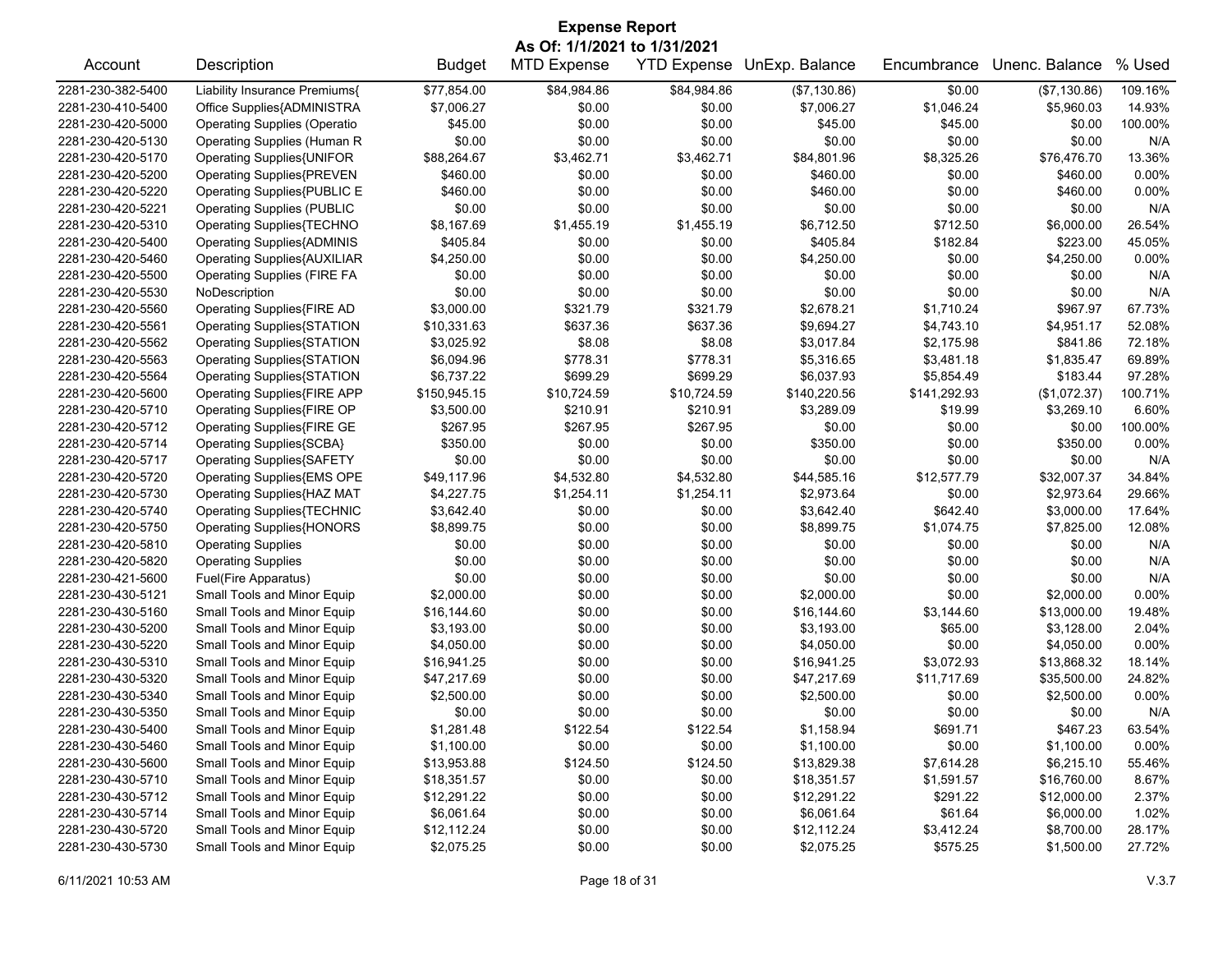| <b>Expense Report</b> |                                                                                                                                                             |             |            |            |             |            |            |         |  |  |
|-----------------------|-------------------------------------------------------------------------------------------------------------------------------------------------------------|-------------|------------|------------|-------------|------------|------------|---------|--|--|
| Account               | As Of: 1/1/2021 to 1/31/2021<br><b>MTD Expense</b><br>YTD Expense UnExp. Balance<br>% Used<br>Description<br><b>Budget</b><br>Encumbrance<br>Unenc. Balance |             |            |            |             |            |            |         |  |  |
|                       |                                                                                                                                                             |             |            |            |             |            |            |         |  |  |
| 2281-230-430-5740     | Small Tools and Minor Equip                                                                                                                                 | \$11,253.52 | \$684.30   | \$684.30   | \$10,569.22 | \$2,369.22 | \$8,200.00 | 27.13%  |  |  |
| 2281-230-430-5810     | Small Tools and Minor Equip                                                                                                                                 | \$0.00      | \$0.00     | \$0.00     | \$0.00      | \$0.00     | \$0.00     | N/A     |  |  |
| 2281-230-430-5820     | Small Tools and Minor Equip                                                                                                                                 | \$0.00      | \$0.00     | \$0.00     | \$0.00      | \$0.00     | \$0.00     | N/A     |  |  |
| 2281-230-440-5310     | Software(Technology)                                                                                                                                        | \$0.00      | \$0.00     | \$0.00     | \$0.00      | \$0.00     | \$0.00     | N/A     |  |  |
| 2281-230-440-5320     | Software(Communications)                                                                                                                                    | \$0.00      | \$0.00     | \$0.00     | \$0.00      | \$0.00     | \$0.00     | N/A     |  |  |
| 2281-230-440-5350     | Software(Dispatch/PSISN)                                                                                                                                    | \$0.00      | \$0.00     | \$0.00     | \$0.00      | \$0.00     | \$0.00     | N/A     |  |  |
| 2281-230-490-5710     | Other - Supplies and Material                                                                                                                               | \$0.00      | \$0.00     | \$0.00     | \$0.00      | \$0.00     | \$0.00     | N/A     |  |  |
| 2281-230-490-5712     | Other - Supplies and Material                                                                                                                               | \$0.00      | \$0.00     | \$0.00     | \$0.00      | \$0.00     | \$0.00     | N/A     |  |  |
| 2281-230-490-5720     | Other - Supplies and Material                                                                                                                               | \$0.00      | \$0.00     | \$0.00     | \$0.00      | \$0.00     | \$0.00     | N/A     |  |  |
| 2281-230-490-5750     | Other - Supplies and Material                                                                                                                               | \$0.00      | \$0.00     | \$0.00     | \$0.00      | \$0.00     | \$0.00     | N/A     |  |  |
| 2281-230-519-5200     | Other - Dues and Fees{PREV                                                                                                                                  | \$4,670.50  | \$0.00     | \$0.00     | \$4,670.50  | \$1,640.50 | \$3,030.00 | 35.12%  |  |  |
| 2281-230-519-5350     | Other - Dues and Fees{DISP                                                                                                                                  | \$550.00    | \$0.00     | \$0.00     | \$550.00    | \$100.00   | \$450.00   | 18.18%  |  |  |
| 2281-230-519-5400     | Other - Dues and Fees{ADMI                                                                                                                                  | \$5,396.00  | \$0.00     | \$0.00     | \$5,396.00  | \$1,975.00 | \$3,421.00 | 36.60%  |  |  |
| 2281-230-519-5401     | Other - Dues and Fees (ADMI                                                                                                                                 | \$8,280.00  | \$7,500.00 | \$7,500.00 | \$780.00    | \$300.00   | \$480.00   | 94.20%  |  |  |
| 2281-230-519-5460     | Other - Dues and Fees{AUXIL                                                                                                                                 | \$450.00    | \$0.00     | \$0.00     | \$450.00    | \$0.00     | \$450.00   | 0.00%   |  |  |
| 2281-230-519-5600     | Other - Dues and Fees (FIRE                                                                                                                                 | \$0.00      | \$0.00     | \$0.00     | \$0.00      | \$0.00     | \$0.00     | N/A     |  |  |
| 2281-230-519-5717     | Other - Dues and Fees (SAFE                                                                                                                                 | \$0.00      | \$0.00     | \$0.00     | \$0.00      | \$0.00     | \$0.00     | N/A     |  |  |
| 2281-230-519-5720     | Other - Dues and Fees{EMS                                                                                                                                   | \$2,124.00  | \$0.00     | \$0.00     | \$2,124.00  | \$0.00     | \$2,124.00 | 0.00%   |  |  |
| 2281-230-519-5730     | Other - Dues and Fees{HAZ                                                                                                                                   | \$1,400.00  | \$500.00   | \$500.00   | \$900.00    | \$806.68   | \$93.32    | 93.33%  |  |  |
| 2281-230-599-5121     | Other - Other Expenses (Heal                                                                                                                                | \$0.00      | \$0.00     | \$0.00     | \$0.00      | \$0.00     | \$0.00     | N/A     |  |  |
| 2281-230-599-5200     | Other - Other Expenses{PRE                                                                                                                                  | \$0.00      | \$0.00     | \$0.00     | \$0.00      | \$0.00     | \$0.00     | N/A     |  |  |
| 2281-230-599-5400     | Other - Other Expenses{ADMI                                                                                                                                 | \$1,085.31  | \$0.00     | \$0.00     | \$1,085.31  | \$55.31    | \$1,030.00 | 5.10%   |  |  |
| 2281-230-599-5451     | Other - Other Expenses{EMS                                                                                                                                  | \$8,827.35  | \$0.00     | \$0.00     | \$8,827.35  | \$2,327.35 | \$6,500.00 | 26.37%  |  |  |
| 2281-230-599-5710     | Other - Other Expenses (FIR                                                                                                                                 | \$0.00      | \$0.00     | \$0.00     | \$0.00      | \$0.00     | \$0.00     | N/A     |  |  |
| 2281-230-599-5720     | Other - Other Expenses (EMS                                                                                                                                 | \$0.00      | \$0.00     | \$0.00     | \$0.00      | \$0.00     | \$0.00     | N/A     |  |  |
| 2281-230-720-5560     | Buildings{FIRE ADMINISTRA                                                                                                                                   | \$0.00      | \$0.00     | \$0.00     | \$0.00      | \$0.00     | \$0.00     | N/A     |  |  |
| 2281-230-720-5561     | Buildings{STATION 61}                                                                                                                                       | \$0.00      | \$0.00     | \$0.00     | \$0.00      | \$0.00     | \$0.00     | N/A     |  |  |
| 2281-230-720-5563     | Buildings{STATION 63}                                                                                                                                       | \$0.00      | \$0.00     | \$0.00     | \$0.00      | \$0.00     | \$0.00     | N/A     |  |  |
| 2281-230-730-5560     | Improvement of Sites{FIRE A                                                                                                                                 | \$0.00      | \$0.00     | \$0.00     | \$0.00      | \$0.00     | \$0.00     | N/A     |  |  |
| 2281-230-730-5561     | Improvement of Sites{STATIO                                                                                                                                 | \$0.00      | \$0.00     | \$0.00     | \$0.00      | \$0.00     | \$0.00     | N/A     |  |  |
| 2281-230-730-5562     | Improvement of Sites{STATIO                                                                                                                                 | \$0.00      | \$0.00     | \$0.00     | \$0.00      | \$0.00     | \$0.00     | N/A     |  |  |
| 2281-230-730-5563     | Improvement of Sites{STATIO                                                                                                                                 | \$0.00      | \$0.00     | \$0.00     | \$0.00      | \$0.00     | \$0.00     | N/A     |  |  |
| 2281-230-730-5564     | Improvement of Sites{STATIO                                                                                                                                 | \$0.00      | \$0.00     | \$0.00     | \$0.00      | \$0.00     | \$0.00     | N/A     |  |  |
| 2281-230-740-5121     | Machinery, Equipment and Fu                                                                                                                                 | \$0.00      | \$0.00     | \$0.00     | \$0.00      | \$0.00     | \$0.00     | N/A     |  |  |
| 2281-230-740-5160     | Machinery, Equipment and Fu                                                                                                                                 | \$4,759.22  | \$4,759.22 | \$4,759.22 | \$0.00      | \$0.00     | \$0.00     | 100.00% |  |  |
| 2281-230-740-5200     | Machinery, Equipment and Fu                                                                                                                                 | \$0.00      | \$0.00     | \$0.00     | \$0.00      | \$0.00     | \$0.00     | N/A     |  |  |
| 2281-230-740-5221     | Machinery, Equipment and Fu                                                                                                                                 | \$0.00      | \$0.00     | \$0.00     | \$0.00      | \$0.00     | \$0.00     | N/A     |  |  |
| 2281-230-740-5310     |                                                                                                                                                             |             |            |            |             |            |            | 100.00% |  |  |
|                       | Machinery, Equipment and Fu                                                                                                                                 | \$5,329.59  | \$0.00     | \$0.00     | \$5,329.59  | \$5,329.59 | \$0.00     |         |  |  |
| 2281-230-740-5320     | Machinery, Equipment and Fu                                                                                                                                 | \$0.00      | \$0.00     | \$0.00     | \$0.00      | \$0.00     | \$0.00     | N/A     |  |  |
| 2281-230-740-5340     | Machinery, Equipment and Fu                                                                                                                                 | \$0.00      | \$0.00     | \$0.00     | \$0.00      | \$0.00     | \$0.00     | N/A     |  |  |
| 2281-230-740-5350     | Machinery, Equipment and Fu                                                                                                                                 | \$0.00      | \$0.00     | \$0.00     | \$0.00      | \$0.00     | \$0.00     | N/A     |  |  |
| 2281-230-740-5400     | Machinery, Equipment and Fu                                                                                                                                 | \$0.00      | \$0.00     | \$0.00     | \$0.00      | \$0.00     | \$0.00     | N/A     |  |  |
| 2281-230-740-5460     | Machinery, Equipment and Fu                                                                                                                                 | \$0.00      | \$0.00     | \$0.00     | \$0.00      | \$0.00     | \$0.00     | N/A     |  |  |
| 2281-230-740-5500     | Machinery, Equipment and Fu                                                                                                                                 | \$0.00      | \$0.00     | \$0.00     | \$0.00      | \$0.00     | \$0.00     | N/A     |  |  |
| 2281-230-740-5561     | Machinery, Equipment and Fu                                                                                                                                 | \$0.00      | \$0.00     | \$0.00     | \$0.00      | \$0.00     | \$0.00     | N/A     |  |  |
| 2281-230-740-5600     | Machinery, Equipment and Fu                                                                                                                                 | \$62.55     | \$0.00     | \$0.00     | \$62.55     | \$62.55    | \$0.00     | 100.00% |  |  |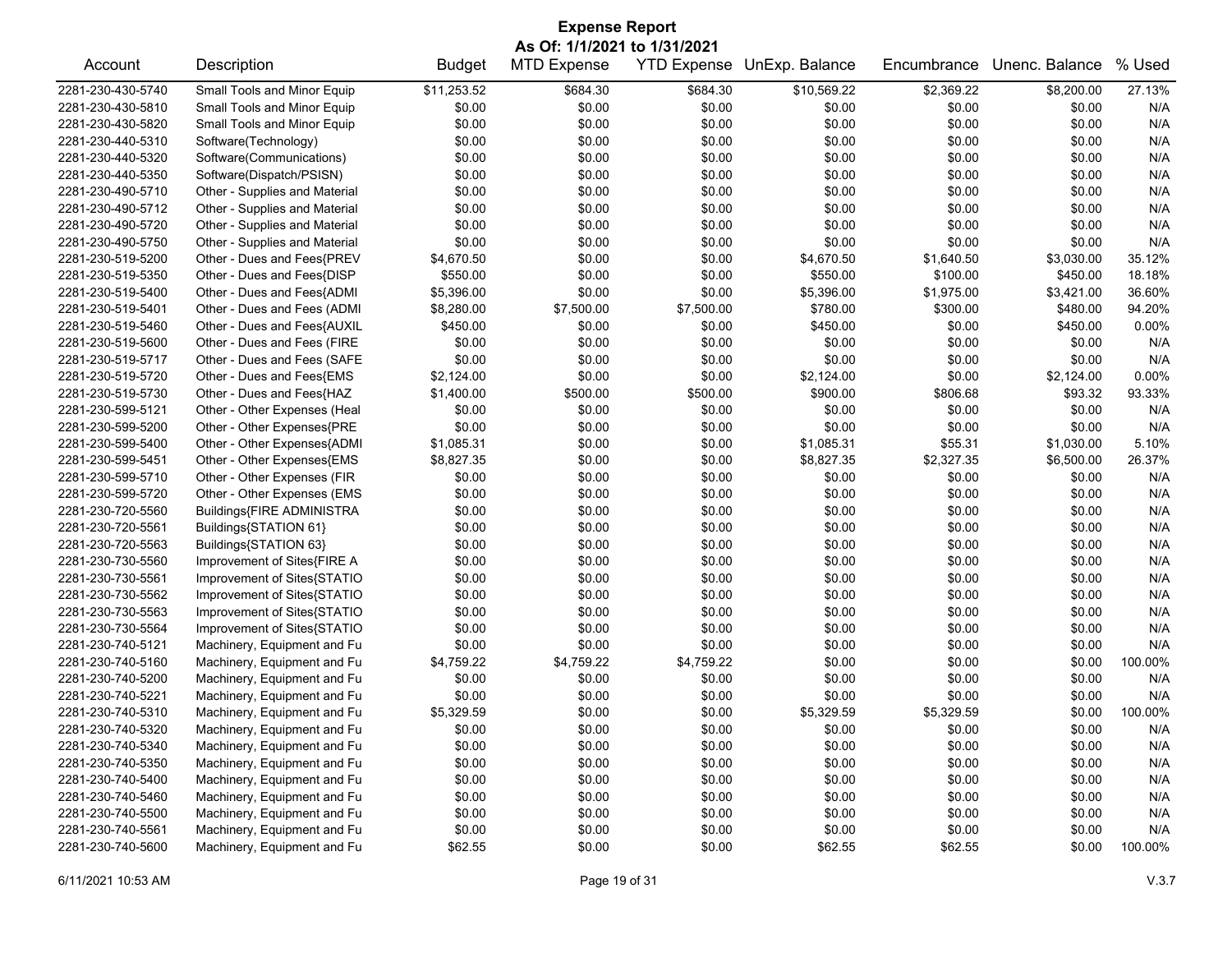| <b>Expense Report</b><br>As Of: 1/1/2021 to 1/31/2021                                        |                                                                                       |                                      |                                      |                                      |                                      |                                                         |                                      |                   |
|----------------------------------------------------------------------------------------------|---------------------------------------------------------------------------------------|--------------------------------------|--------------------------------------|--------------------------------------|--------------------------------------|---------------------------------------------------------|--------------------------------------|-------------------|
| Account                                                                                      | Description                                                                           | <b>Budget</b>                        | <b>MTD Expense</b>                   |                                      | YTD Expense UnExp. Balance           | Encumbrance                                             | Unenc. Balance                       | % Used            |
| 2281-230-740-5710                                                                            | Machinery, Equipment and Fu                                                           | \$27,725.50                          | \$2,077.78                           | \$2,077.78                           | \$25,647.72                          | \$30,370.14                                             | (\$4,722.42)                         | 117.03%           |
| 2281-230-740-5712                                                                            | Machinery, Equipment and Fu                                                           | \$76,476.92                          | \$3,015.00                           | \$3,015.00                           | \$73,461.92                          | \$73,461.92                                             | \$0.00                               | 100.00%           |
| 2281-230-740-5720                                                                            | Machinery, Equipment and Fu                                                           | \$18,428.20                          | \$0.00                               | \$0.00                               | \$18,428.20                          | \$18,428.20                                             | \$0.00                               | 100.00%           |
| 2281-230-740-5730                                                                            | Machinery, Equipment and Fu                                                           | \$0.00                               | \$0.00                               | \$0.00                               | \$0.00                               | \$0.00                                                  | \$0.00                               | N/A               |
| 2281-230-740-5740                                                                            | Machinery, Equipment and Fu                                                           | \$18,422.55                          | \$0.00                               | \$0.00                               | \$18,422.55                          | \$18,422.55                                             | \$0.00                               | 100.00%           |
| 2281-230-750-5460                                                                            | Motor Vehicles{AUXILIARY}                                                             | \$0.00                               | \$0.00                               | \$0.00                               | \$0.00                               | \$0.00                                                  | \$0.00                               | N/A               |
| 2281-230-750-5600                                                                            | Motor Vehicles{FIRE APPAR                                                             | \$21,518.50                          | \$0.00                               | \$0.00                               | \$21,518.50                          | \$21,518.50                                             | \$0.00                               | 100.00%           |
|                                                                                              | <b>EMS Totals:</b>                                                                    | \$3,264,328.29                       | \$371,938.76                         | \$371,938.76                         | \$2,892,389.53                       | \$1,115,494.22                                          | \$1,776,895.31                       | 45.57%            |
| <b>Transfers</b>                                                                             |                                                                                       |                                      |                                      |                                      |                                      |                                                         |                                      |                   |
| 2281-910-910-5000                                                                            | Transfers - Out                                                                       | \$0.00                               | \$0.00                               | \$0.00                               | \$0.00                               | \$0.00                                                  | \$0.00                               | N/A               |
| 2281-910-910-5999                                                                            | Transfers - Out (FIRE: COST                                                           | \$0.00                               | \$0.00                               | \$0.00                               | \$0.00                               | \$0.00                                                  | \$0.00                               | N/A               |
| <b>Contingencies</b>                                                                         | <b>Transfers Totals:</b>                                                              | \$0.00                               | \$0.00                               | \$0.00                               | \$0.00                               | \$0.00                                                  | \$0.00                               | N/A               |
| 2281-930-930-5999                                                                            | Contingencies (FIRE: COST                                                             | \$0.00                               | \$0.00                               | \$0.00                               | \$0.00                               | \$0.00                                                  | \$0.00                               | N/A               |
|                                                                                              | <b>Contingencies Totals:</b>                                                          | \$0.00                               | \$0.00                               | \$0.00                               | \$0.00                               | \$0.00                                                  | \$0.00                               | N/A               |
| <b>Other Financing Uses</b>                                                                  |                                                                                       |                                      |                                      |                                      |                                      |                                                         |                                      |                   |
| 2281-990-990-5999                                                                            | Other - Other Financing Uses                                                          | \$0.00                               | \$0.00                               | \$0.00                               | \$0.00                               | \$0.00                                                  | \$0.00                               | N/A               |
|                                                                                              | Other Financing Uses Totals:                                                          | \$0.00                               | \$0.00                               | \$0.00                               | \$0.00                               | \$0.00                                                  | \$0.00                               | N/A               |
| 2281 Total:                                                                                  |                                                                                       | \$3,264,328.29                       | \$371,938.76                         | \$371,938.76                         | \$2,892,389.53                       | \$1,115,494.22                                          | \$1,776,895.31                       | 45.57%            |
| 2901                                                                                         | <b>FEMA Airpack</b>                                                                   |                                      |                                      |                                      |                                      | Target Percent:                                         | 8.33%                                |                   |
| Fire                                                                                         |                                                                                       |                                      |                                      |                                      |                                      |                                                         |                                      |                   |
| 2901-220-740-5714                                                                            | Machinery, Equipment and Fu                                                           | \$0.00                               | \$0.00                               | \$0.00                               | \$0.00                               | \$0.00                                                  | \$0.00                               | N/A               |
|                                                                                              | Fire Totals:                                                                          | \$0.00                               | \$0.00                               | \$0.00                               | \$0.00                               | \$0.00                                                  | \$0.00                               | N/A               |
| <b>Transfers</b>                                                                             |                                                                                       |                                      |                                      |                                      |                                      |                                                         |                                      |                   |
| 2901-910-910-0000                                                                            | Transfers - Out                                                                       | \$0.00                               | \$0.00                               | \$0.00                               | \$0.00                               | \$0.00                                                  | \$0.00                               | N/A               |
|                                                                                              | <b>Transfers Totals:</b>                                                              | \$0.00                               | \$0.00                               | \$0.00                               | \$0.00                               | \$0.00                                                  | \$0.00                               | N/A               |
| <b>Contingencies</b>                                                                         |                                                                                       |                                      |                                      |                                      |                                      |                                                         |                                      |                   |
| 2901-930-930-0000                                                                            | Contingencies                                                                         | \$0.00                               | \$0.00                               | \$0.00                               | \$0.00                               | \$0.00                                                  | \$0.00                               | N/A               |
|                                                                                              | <b>Contingencies Totals:</b>                                                          | \$0.00                               | \$0.00                               | \$0.00                               | \$0.00                               | \$0.00                                                  | \$0.00                               | N/A               |
| <b>Other Financing Uses</b>                                                                  |                                                                                       |                                      |                                      |                                      |                                      |                                                         |                                      |                   |
| 2901-990-990-0000                                                                            | Other - Other Financing Uses                                                          | \$0.00                               | \$0.00                               | \$0.00                               | \$0.00                               | \$0.00                                                  | \$0.00                               | N/A               |
|                                                                                              | Other Financing Uses Totals:                                                          | \$0.00                               | \$0.00                               | \$0.00                               | \$0.00                               | \$0.00                                                  | \$0.00                               | N/A               |
| 2901 Total:                                                                                  |                                                                                       | \$0.00                               | \$0.00                               | \$0.00                               | \$0.00                               | \$0.00                                                  | \$0.00                               | N/A               |
| 2902                                                                                         | <b>FEMA Reimbursements: Local</b>                                                     |                                      |                                      |                                      |                                      |                                                         | 8.33%                                |                   |
|                                                                                              |                                                                                       |                                      |                                      |                                      |                                      |                                                         |                                      |                   |
|                                                                                              |                                                                                       |                                      |                                      |                                      |                                      |                                                         |                                      |                   |
|                                                                                              |                                                                                       |                                      |                                      |                                      |                                      |                                                         |                                      |                   |
|                                                                                              |                                                                                       |                                      |                                      |                                      |                                      |                                                         |                                      |                   |
| 2902-930-930-0000                                                                            |                                                                                       |                                      |                                      |                                      |                                      |                                                         |                                      | N/A               |
|                                                                                              |                                                                                       |                                      |                                      |                                      |                                      |                                                         |                                      |                   |
|                                                                                              |                                                                                       |                                      |                                      |                                      |                                      |                                                         |                                      |                   |
| 2902-990-990-0000                                                                            | Other - Other Financing Uses                                                          | \$0.00                               | \$0.00                               | \$0.00                               | \$0.00                               | \$0.00                                                  | \$0.00                               | N/A               |
| <b>Transfers</b><br>2902-910-910-0000<br><b>Contingencies</b><br><b>Other Financing Uses</b> | Transfers - Out<br>Transfers Totals:<br>Contingencies<br><b>Contingencies Totals:</b> | \$0.00<br>\$0.00<br>\$0.00<br>\$0.00 | \$0.00<br>\$0.00<br>\$0.00<br>\$0.00 | \$0.00<br>\$0.00<br>\$0.00<br>\$0.00 | \$0.00<br>\$0.00<br>\$0.00<br>\$0.00 | Target Percent:<br>\$0.00<br>\$0.00<br>\$0.00<br>\$0.00 | \$0.00<br>\$0.00<br>\$0.00<br>\$0.00 | N/A<br>N/A<br>N/A |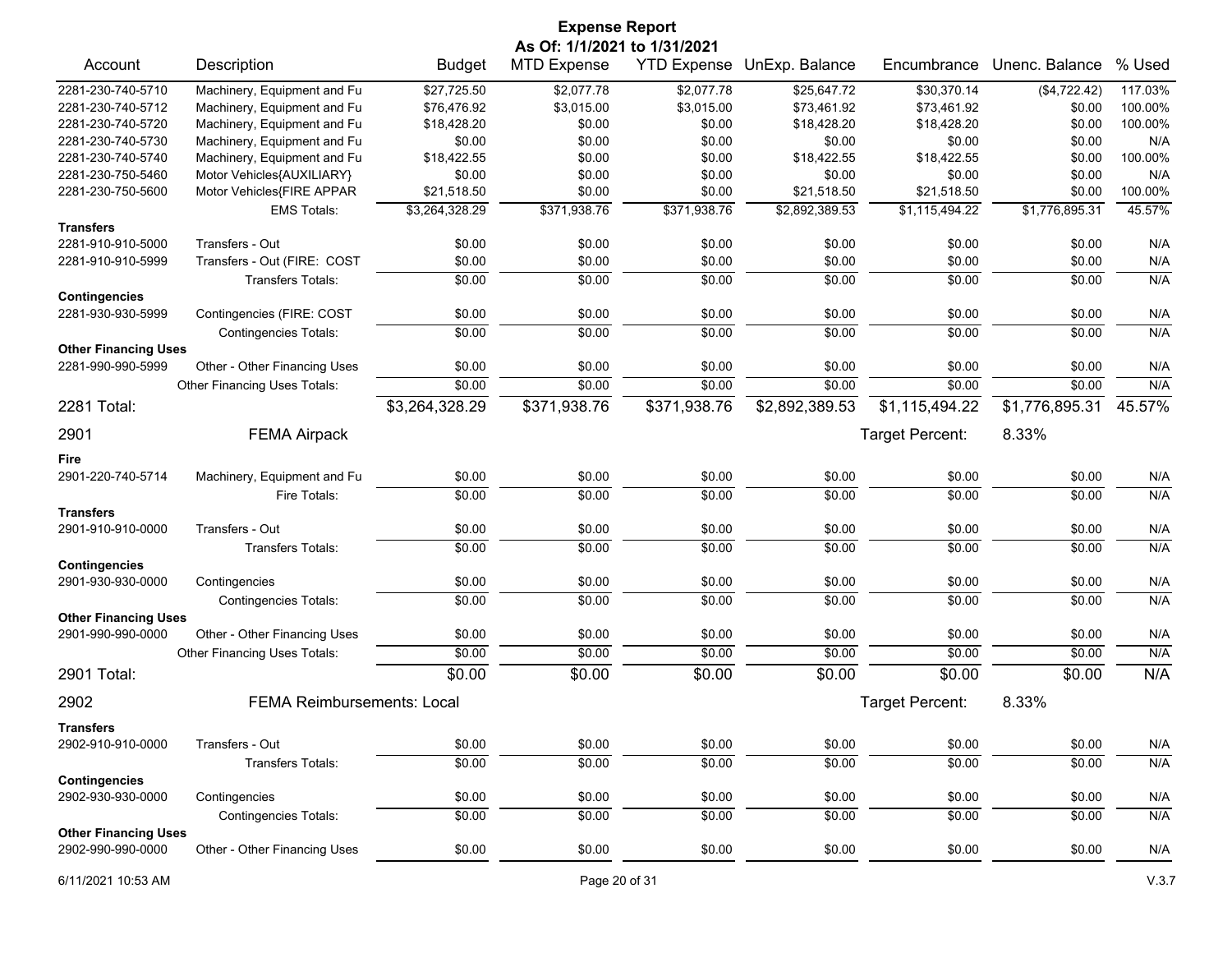|                             |                                 |               | <b>Expense Report</b>        |                    |                |                        |                |        |
|-----------------------------|---------------------------------|---------------|------------------------------|--------------------|----------------|------------------------|----------------|--------|
|                             |                                 |               | As Of: 1/1/2021 to 1/31/2021 |                    |                |                        |                |        |
| Account                     | Description                     | <b>Budget</b> | <b>MTD Expense</b>           | <b>YTD Expense</b> | UnExp. Balance | Encumbrance            | Unenc. Balance | % Used |
|                             | Other Financing Uses Totals:    | \$0.00        | \$0.00                       | \$0.00             | \$0.00         | \$0.00                 | \$0.00         | N/A    |
| 2902 Total:                 |                                 | \$0.00        | \$0.00                       | \$0.00             | \$0.00         | \$0.00                 | \$0.00         | N/A    |
| 2903                        | Paying Accumulated Leave        |               |                              |                    |                | Target Percent:        | 8.33%          |        |
| Fire                        |                                 |               |                              |                    |                |                        |                |        |
| 2903-220-190-5112           | Other - Salaries{WAGES & B      | \$61,813.00   | \$0.00                       | \$0.00             | \$61,813.00    | \$0.00                 | \$61,813.00    | 0.00%  |
| 2903-220-211-5112           | Ohio Public Employees Retire    | \$0.00        | \$0.00                       | \$0.00             | \$0.00         | \$0.00                 | \$0.00         | N/A    |
| 2903-220-212-5112           | Social Security (WAGES & B      | \$0.00        | \$0.00                       | \$0.00             | \$0.00         | \$0.00                 | \$0.00         | N/A    |
| 2903-220-213-5112           | Medicare{WAGES & BENEFI         | \$0.00        | \$0.00                       | \$0.00             | \$0.00         | \$0.00                 | \$0.00         | N/A    |
| 2903-220-215-5112           | Ohio Police and Fire Pension    | \$0.00        | \$0.00                       | \$0.00             | \$0.00         | \$0.00                 | \$0.00         | N/A    |
| 2903-220-221-5112           | Medical/Hospitalization (WAG    | \$0.00        | \$0.00                       | \$0.00             | \$0.00         | \$0.00                 | \$0.00         | N/A    |
| 2903-220-222-5112           | Life Insurance (WAGES AND       | \$0.00        | \$0.00                       | \$0.00             | \$0.00         | \$0.00                 | \$0.00         | N/A    |
| 2903-220-223-5112           | Dental Insurance (WAGES A       | \$0.00        | \$0.00                       | \$0.00             | \$0.00         | \$0.00                 | \$0.00         | N/A    |
| 2903-220-230-5112           | Workers' Compensation(WAG       | \$0.00        | \$0.00                       | \$0.00             | \$0.00         | \$0.00                 | \$0.00         | N/A    |
|                             | Fire Totals:                    | \$61,813.00   | \$0.00                       | \$0.00             | \$61,813.00    | \$0.00                 | \$61,813.00    | 0.00%  |
| <b>Contingencies</b>        |                                 |               |                              |                    |                |                        |                |        |
| 2903-930-930-0000           | Contingencies                   | \$0.00        | \$0.00                       | \$0.00             | \$0.00         | \$0.00                 | \$0.00         | N/A    |
|                             | <b>Contingencies Totals:</b>    | \$0.00        | \$0.00                       | \$0.00             | \$0.00         | \$0.00                 | \$0.00         | N/A    |
| 2903 Total:                 |                                 | \$61,813.00   | \$0.00                       | \$0.00             | \$61,813.00    | \$0.00                 | \$61,813.00    | 0.00%  |
| 2904                        | SAFER Grant: 2017 Funding Cycle |               |                              |                    |                | <b>Target Percent:</b> | 8.33%          |        |
| Fire                        |                                 |               |                              |                    |                |                        |                |        |
| 2904-220-190-5112           | Other - Salaries{WAGES & B      | \$449,855.00  | \$46,733.31                  | \$46,733.31        | \$403,121.69   | \$0.00                 | \$403,121.69   | 10.39% |
| 2904-220-213-5112           | Medicare{WAGES & BENEFI         | \$8,382.00    | \$648.89                     | \$648.89           | \$7,733.11     | \$0.00                 | \$7,733.11     | 7.74%  |
| 2904-220-215-5112           | Ohio Police and Fire Pension    | \$138,741.00  | \$11,081.43                  | \$11,081.43        | \$127,659.57   | \$0.00                 | \$127,659.57   | 7.99%  |
| 2904-220-221-5112           | Medical/Hospitalization{WAG     | \$178,899.00  | \$7,283.88                   | \$7,283.88         | \$171,615.12   | \$0.00                 | \$171,615.12   | 4.07%  |
| 2904-220-222-5112           | Life Insurance{WAGES & BE       | \$779.00      | \$175.00                     | \$175.00           | \$604.00       | \$0.00                 | \$604.00       | 22.46% |
| 2904-220-223-5112           | Dental Insurance{WAGES &        | \$7,310.00    | \$330.97                     | \$330.97           | \$6,979.03     | \$0.00                 | \$6,979.03     | 4.53%  |
| 2904-220-230-5112           | Workers' Compensation{WAG       | \$10,406.00   | \$0.00                       | \$0.00             | \$10,406.00    | \$0.00                 | \$10,406.00    | 0.00%  |
| 2904-220-240-5112           | Unemployment Compensatio        | \$0.00        | \$0.00                       | \$0.00             | \$0.00         | \$0.00                 | \$0.00         | N/A    |
|                             | Fire Totals:                    | \$794,372.00  | \$66,253.48                  | \$66,253.48        | \$728,118.52   | \$0.00                 | \$728,118.52   | 8.34%  |
| <b>Transfers</b>            |                                 |               |                              |                    |                |                        |                |        |
| 2904-910-910-0000           | Transfers - Out                 | \$0.00        | \$0.00                       | \$0.00             | \$0.00         | \$0.00                 | \$0.00         | N/A    |
|                             | Transfers Totals:               | \$0.00        | \$0.00                       | \$0.00             | \$0.00         | \$0.00                 | \$0.00         | N/A    |
| <b>Contingencies</b>        |                                 |               |                              |                    |                |                        |                |        |
| 2904-930-930-0000           | Contingencies                   | \$0.00        | \$0.00                       | \$0.00             | \$0.00         | \$0.00                 | \$0.00         | N/A    |
|                             | <b>Contingencies Totals:</b>    | \$0.00        | \$0.00                       | \$0.00             | \$0.00         | \$0.00                 | \$0.00         | N/A    |
| <b>Other Financing Uses</b> |                                 |               |                              |                    |                |                        |                |        |
| 2904-990-990-0000           | Other - Other Financing Uses    | \$0.00        | \$0.00                       | \$0.00             | \$0.00         | \$0.00                 | \$0.00         | N/A    |
|                             | Other Financing Uses Totals:    | \$0.00        | \$0.00                       | \$0.00             | \$0.00         | \$0.00                 | \$0.00         | N/A    |
| 2904 Total:                 |                                 | \$794,372.00  | \$66,253.48                  | \$66,253.48        | \$728,118.52   | \$0.00                 | \$728,118.52   | 8.34%  |
| 2905                        | COVID-19 Relief Fund            |               |                              |                    |                | Target Percent:        | 8.33%          |        |
| <b>Townhalls</b>            |                                 |               |                              |                    |                |                        |                |        |

6/11/2021 10:53 AM Page 21 of 31 V.3.7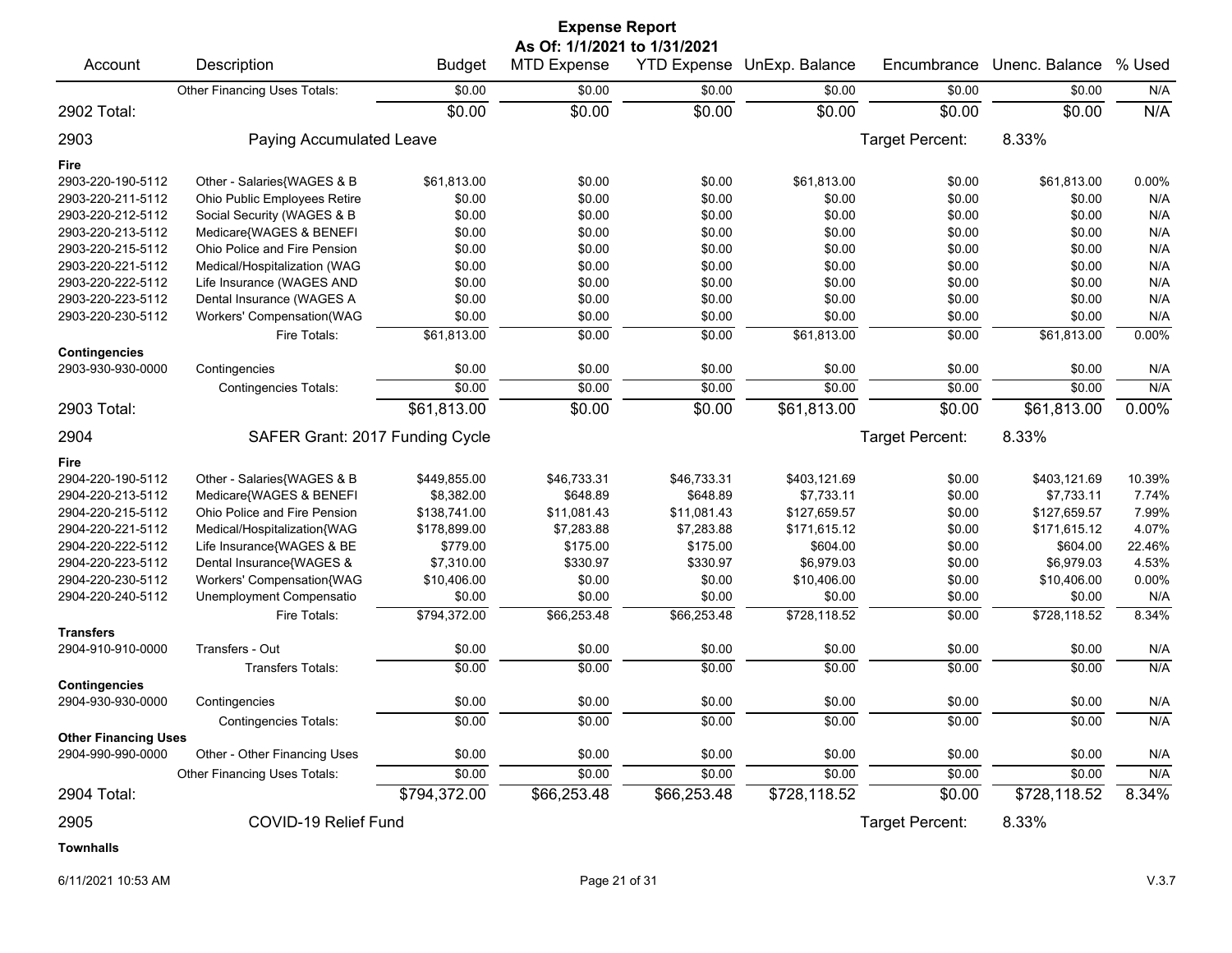| <b>Expense Report</b>                  |                                     |               |                              |                    |                |             |                |         |  |
|----------------------------------------|-------------------------------------|---------------|------------------------------|--------------------|----------------|-------------|----------------|---------|--|
|                                        |                                     |               | As Of: 1/1/2021 to 1/31/2021 |                    |                |             |                |         |  |
| Account                                | Description                         | <b>Budget</b> | <b>MTD Expense</b>           | <b>YTD Expense</b> | UnExp. Balance | Encumbrance | Unenc. Balance | % Used  |  |
| 2905-120-740-0000                      | Machinery, Equipment and Fu         | \$2,129.91    | \$0.00                       | \$0.00             | \$2,129.91     | \$2,129.91  | \$0.00         | 100.00% |  |
|                                        | <b>Townhalls Totals:</b>            | \$2,129.91    | \$0.00                       | \$0.00             | \$2,129.91     | \$2,129.91  | \$0.00         | 100.00% |  |
| <b>EMS</b>                             |                                     |               |                              |                    |                |             |                |         |  |
| 2905-230-259-5221                      | Other Employee Reimbursem           | \$0.00        | \$0.00                       | \$0.00             | \$0.00         | \$0.00      | \$0.00         | N/A     |  |
| 2905-230-259-5350                      | Other - Employee Reimburse          | \$0.00        | \$0.00                       | \$0.00             | \$0.00         | \$0.00      | \$0.00         | N/A     |  |
| 2905-230-259-5400                      | Other - Employee Reimburse          | \$0.00        | \$0.00                       | \$0.00             | \$0.00         | \$0.00      | \$0.00         | N/A     |  |
| 2905-230-259-5401                      | Other - Employee Reimburse          | \$0.00        | \$0.00                       | \$0.00             | \$0.00         | \$0.00      | \$0.00         | N/A     |  |
| 2905-230-259-5460                      | Other - Employee Reimburse          | \$0.00        | \$0.00                       | \$0.00             | \$0.00         | \$0.00      | \$0.00         | N/A     |  |
| 2905-230-259-5710                      | Other - Employee Reimburse          | \$0.00        | \$0.00                       | \$0.00             | \$0.00         | \$0.00      | \$0.00         | N/A     |  |
| 2905-230-259-5714                      | Other - Employee Reimburse          | \$0.00        | \$0.00                       | \$0.00             | \$0.00         | \$0.00      | \$0.00         | N/A     |  |
| 2905-230-259-5720                      | Other - Employee Reimburse          | \$0.00        | \$0.00                       | \$0.00             | \$0.00         | \$0.00      | \$0.00         | N/A     |  |
| 2905-230-259-5730                      | Other - Employee Reimburse          | \$0.00        | \$0.00                       | \$0.00             | \$0.00         | \$0.00      | \$0.00         | N/A     |  |
| 2905-230-259-5740                      | Other - Employee Reimburse          | \$0.00        | \$0.00                       | \$0.00             | \$0.00         | \$0.00      | \$0.00         | N/A     |  |
| 2905-230-311-5400                      | Accounting and Legal Fees{A         | \$0.00        | \$0.00                       | \$0.00             | \$0.00         | \$0.00      | \$0.00         | N/A     |  |
| 2905-230-314-5400                      | Tax Collection Fees{ADMINIS         | \$0.00        | \$0.00                       | \$0.00             | \$0.00         | \$0.00      | \$0.00         | N/A     |  |
| 2905-230-316-5500                      | <b>Engineering Services (FIRE F</b> | \$0.00        | \$0.00                       | \$0.00             | \$0.00         | \$0.00      | \$0.00         | N/A     |  |
| 2905-230-316-5561                      | <b>Engineering Services (STATI</b>  | \$0.00        | \$0.00                       | \$0.00             | \$0.00         | \$0.00      | \$0.00         | N/A     |  |
| 2905-230-316-5564                      | <b>Engineering Services (STATI</b>  | \$0.00        | \$0.00                       | \$0.00             | \$0.00         | \$0.00      | \$0.00         | N/A     |  |
| 2905-230-318-5200                      | <b>Training Services{PREVENTI</b>   | \$0.00        | \$0.00                       | \$0.00             | \$0.00         | \$0.00      | \$0.00         | N/A     |  |
| 2905-230-318-5220                      | Training Services (Public Edu       | \$0.00        | \$0.00                       | \$0.00             | \$0.00         | \$0.00      | \$0.00         | N/A     |  |
| 2905-230-318-5221                      | Training Services (PUBLIC E         | \$0.00        | \$0.00                       | \$0.00             | \$0.00         | \$0.00      | \$0.00         | N/A     |  |
| 2905-230-318-5320                      | <b>Training Services (Communic</b>  | \$0.00        | \$0.00                       | \$0.00             | \$0.00         | \$0.00      | \$0.00         | N/A     |  |
| 2905-230-318-5350                      | Training Services{DISPATCH/         | \$0.00        | \$0.00                       | \$0.00             | \$0.00         | \$0.00      | \$0.00         | N/A     |  |
| 2905-230-318-5400                      | <b>Training Services{ADMINIST</b>   | \$0.00        | \$0.00                       | \$0.00             | \$0.00         | \$0.00      | \$0.00         | N/A     |  |
| 2905-230-318-5401                      | Training Services{ADMINIST          | \$0.00        | \$0.00                       | \$0.00             | \$0.00         | \$0.00      | \$0.00         | N/A     |  |
| 2905-230-318-5460                      | Training Services{AUXILIARY         | \$0.00        | \$0.00                       | \$0.00             | \$0.00         | \$0.00      | \$0.00         | N/A     |  |
| 2905-230-318-5710                      | Training Services{FIRE OPE          | \$0.00        | \$0.00                       | \$0.00             | \$0.00         | \$0.00      | \$0.00         | N/A     |  |
| 2905-230-318-5712                      | Training Services (Fire Gear)       | \$0.00        | \$0.00                       | \$0.00             | \$0.00         | \$0.00      | \$0.00         | N/A     |  |
| 2905-230-318-5714                      | Training Services (SCBA)            | \$0.00        | \$0.00                       | \$0.00             | \$0.00         | \$0.00      | \$0.00         | N/A     |  |
| 2905-230-318-5717                      | Training Services{SAFETY &          | \$0.00        | \$0.00                       | \$0.00             | \$0.00         | \$0.00      | \$0.00         | N/A     |  |
| 2905-230-318-5720                      | Training Services{EMS OPER          | \$0.00        | \$0.00                       | \$0.00             | \$0.00         | \$0.00      | \$0.00         | N/A     |  |
| 2905-230-318-5730                      | Training Services{HAZ MAT}          | \$0.00        | \$0.00                       | \$0.00             | \$0.00         | \$0.00      | \$0.00         | N/A     |  |
| 2905-230-318-5740                      | Training Services{TECHNICA          | \$0.00        | \$0.00                       | \$0.00             | \$0.00         | \$0.00      | \$0.00         | N/A     |  |
| 2905-230-318-5750                      | <b>Training Services (HONORS</b>    | \$0.00        | \$0.00                       | \$0.00             | \$0.00         | \$0.00      | \$0.00         | N/A     |  |
| 2905-230-318-5810                      | <b>Training Services</b>            | \$0.00        | \$0.00                       | \$0.00             | \$0.00         | \$0.00      | \$0.00         | N/A     |  |
| 2905-230-318-5820                      | <b>Training Services</b>            | \$0.00        | \$0.00                       | \$0.00             | \$0.00         | \$0.00      | \$0.00         | N/A     |  |
| 2905-230-321-5220                      | Rents and Leases{PUBLIC E           | \$0.00        | \$0.00                       | \$0.00             | \$0.00         | \$0.00      | \$0.00         | N/A     |  |
| 2905-230-321-5560                      | Rents and Leases{FIRE ADM           | \$0.00        | \$0.00                       | \$0.00             | \$0.00         | \$0.00      | \$0.00         | N/A     |  |
| 2905-230-321-5561                      | Rents and Leases{STATION            | \$0.00        | \$0.00                       | \$0.00             | \$0.00         | \$0.00      | \$0.00         | N/A     |  |
| 2905-230-321-5562                      | Rents and Leases{STATION            | \$0.00        | \$0.00                       | \$0.00             | \$0.00         | \$0.00      | \$0.00         | N/A     |  |
| 2905-230-321-5563                      | Rents and Leases{STATION            | \$0.00        | \$0.00                       | \$0.00             | \$0.00         | \$0.00      | \$0.00         | N/A     |  |
| 2905-230-321-5564                      | Rents and Leases{STATION            | \$0.00        | \$0.00                       | \$0.00             | \$0.00         | \$0.00      | \$0.00         | N/A     |  |
| 2905-230-321-5600                      | Rents and Leases (FIRE APP          | \$0.00        | \$0.00                       | \$0.00             | \$0.00         | \$0.00      | \$0.00         | N/A     |  |
| 2905-230-321-5710                      | Rents and Leases{FIRE OPE           |               | \$0.00                       |                    |                |             |                |         |  |
|                                        | Rents and Leases{EMS OPE            | \$0.00        |                              | \$0.00             | \$0.00         | \$0.00      | \$0.00         | N/A     |  |
| 2905-230-321-5720<br>2905-230-322-5500 | Garbage and Trash Removal           | \$0.00        | \$0.00                       | \$0.00             | \$0.00         | \$0.00      | \$0.00         | N/A     |  |
|                                        |                                     | \$0.00        | \$0.00                       | \$0.00             | \$0.00         | \$0.00      | \$0.00         | N/A     |  |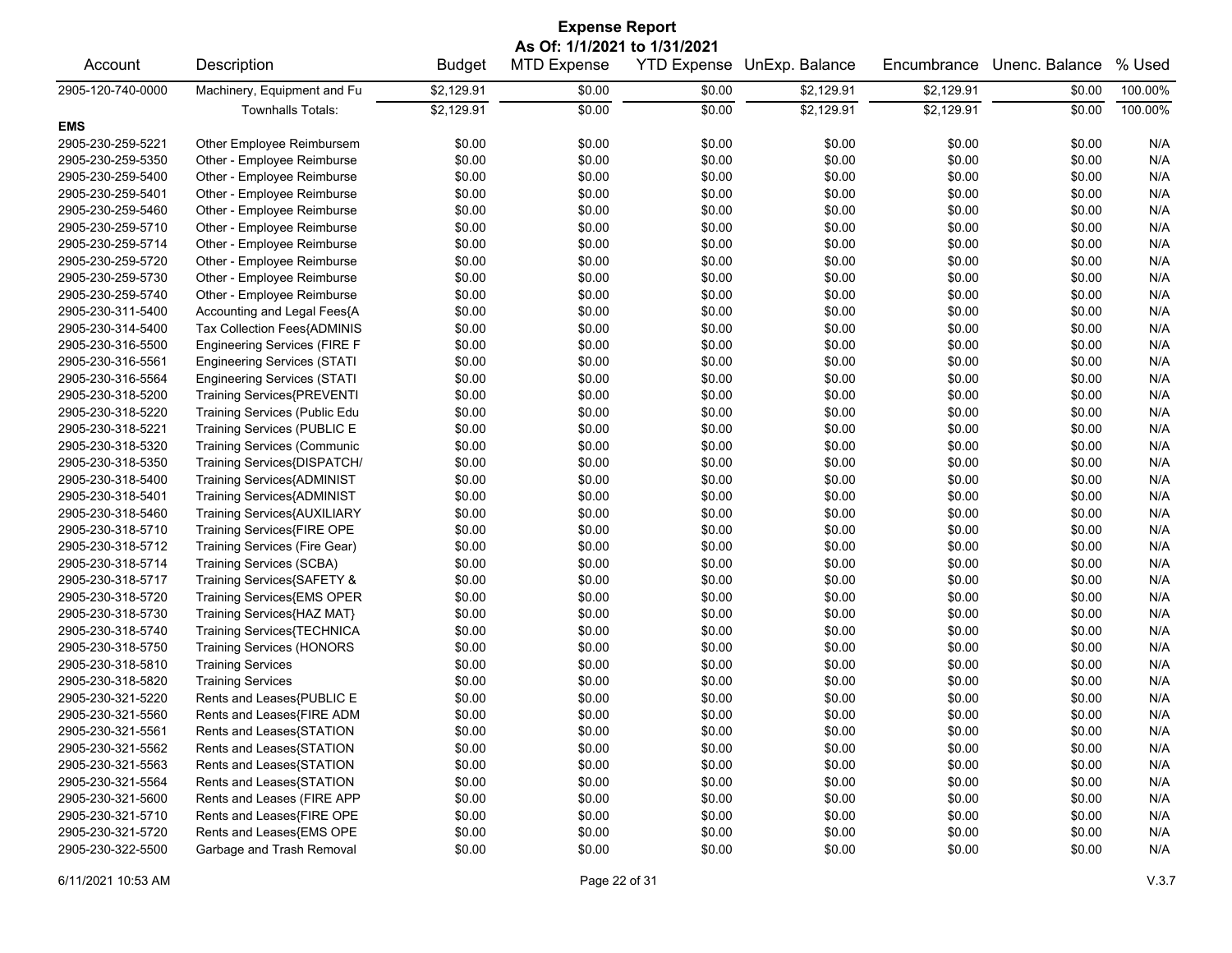| <b>Expense Report</b> |                                    |               |                    |                    |                |             |                |        |  |  |
|-----------------------|------------------------------------|---------------|--------------------|--------------------|----------------|-------------|----------------|--------|--|--|
|                       | As Of: 1/1/2021 to 1/31/2021       |               |                    |                    |                |             |                |        |  |  |
| Account               | Description                        | <b>Budget</b> | <b>MTD Expense</b> | <b>YTD Expense</b> | UnExp. Balance | Encumbrance | Unenc. Balance | % Used |  |  |
| 2905-230-322-5560     | Garbage and Trash Removal{         | \$0.00        | \$0.00             | \$0.00             | \$0.00         | \$0.00      | \$0.00         | N/A    |  |  |
| 2905-230-322-5561     | Garbage and Trash Removal{         | \$0.00        | \$0.00             | \$0.00             | \$0.00         | \$0.00      | \$0.00         | N/A    |  |  |
| 2905-230-322-5562     | Garbage and Trash Removal{         | \$0.00        | \$0.00             | \$0.00             | \$0.00         | \$0.00      | \$0.00         | N/A    |  |  |
| 2905-230-322-5563     | Garbage and Trash Removal{         | \$0.00        | \$0.00             | \$0.00             | \$0.00         | \$0.00      | \$0.00         | N/A    |  |  |
| 2905-230-322-5564     | Garbage and Trash Removal{         | \$0.00        | \$0.00             | \$0.00             | \$0.00         | \$0.00      | \$0.00         | N/A    |  |  |
| 2905-230-323-5121     | Repairs and Maintenance{HE         | \$0.00        | \$0.00             | \$0.00             | \$0.00         | \$0.00      | \$0.00         | N/A    |  |  |
| 2905-230-323-5160     | Repairs and Maintenance{HO         | \$0.00        | \$0.00             | \$0.00             | \$0.00         | \$0.00      | \$0.00         | N/A    |  |  |
| 2905-230-323-5200     | Repairs and Maintenance{PR         | \$0.00        | \$0.00             | \$0.00             | \$0.00         | \$0.00      | \$0.00         | N/A    |  |  |
| 2905-230-323-5220     | Repairs and Maintenance{PU         | \$0.00        | \$0.00             | \$0.00             | \$0.00         | \$0.00      | \$0.00         | N/A    |  |  |
| 2905-230-323-5310     | Repairs and Maintenance{TE         | \$0.00        | \$0.00             | \$0.00             | \$0.00         | \$0.00      | \$0.00         | N/A    |  |  |
| 2905-230-323-5320     | Repairs and Maintenance{CO         | \$0.00        | \$0.00             | \$0.00             | \$0.00         | \$0.00      | \$0.00         | N/A    |  |  |
| 2905-230-323-5340     | Repairs and Maintenance{INT        | \$0.00        | \$0.00             | \$0.00             | \$0.00         | \$0.00      | \$0.00         | N/A    |  |  |
| 2905-230-323-5350     | Repairs and Maintenance{DIS        | \$0.00        | \$0.00             | \$0.00             | \$0.00         | \$0.00      | \$0.00         | N/A    |  |  |
| 2905-230-323-5400     | Repairs and Maintenance{AD         | \$0.00        | \$0.00             | \$0.00             | \$0.00         | \$0.00      | \$0.00         | N/A    |  |  |
| 2905-230-323-5460     | Repairs and Maintenance{AU         | \$0.00        | \$0.00             | \$0.00             | \$0.00         | \$0.00      | \$0.00         | N/A    |  |  |
| 2905-230-323-5500     | Repairs and Maintenance (FI        | \$0.00        | \$0.00             | \$0.00             | \$0.00         | \$0.00      | \$0.00         | N/A    |  |  |
| 2905-230-323-5560     | Repairs and Maintenance{FIR        | \$0.00        | \$0.00             | \$0.00             | \$0.00         | \$0.00      | \$0.00         | N/A    |  |  |
| 2905-230-323-5561     | Repairs and Maintenance{ST         | \$0.00        | \$0.00             | \$0.00             | \$0.00         | \$0.00      | \$0.00         | N/A    |  |  |
| 2905-230-323-5562     | Repairs and Maintenance{ST         | \$0.00        | \$0.00             | \$0.00             | \$0.00         | \$0.00      | \$0.00         | N/A    |  |  |
| 2905-230-323-5563     | Repairs and Maintenance{ST         | \$0.00        | \$0.00             | \$0.00             | \$0.00         | \$0.00      | \$0.00         | N/A    |  |  |
| 2905-230-323-5564     | Repairs and Maintenance{ST         | \$0.00        | \$0.00             | \$0.00             | \$0.00         | \$0.00      | \$0.00         | N/A    |  |  |
| 2905-230-323-5600     | Repairs and Maintenance{FIR        | \$0.00        | \$0.00             | \$0.00             | \$0.00         | \$0.00      | \$0.00         | N/A    |  |  |
| 2905-230-323-5710     | Repairs and Maintenance{FIR        | \$0.00        | \$0.00             | \$0.00             | \$0.00         | \$0.00      | \$0.00         | N/A    |  |  |
| 2905-230-323-5712     | Repairs and Maintenance{FIR        | \$0.00        | \$0.00             | \$0.00             | \$0.00         | \$0.00      | \$0.00         | N/A    |  |  |
| 2905-230-323-5714     | Repairs and Maintenance{SC         | \$0.00        | \$0.00             | \$0.00             | \$0.00         | \$0.00      | \$0.00         | N/A    |  |  |
| 2905-230-323-5720     | Repairs and Maintenance{EM         | \$0.00        | \$0.00             | \$0.00             | \$0.00         | \$0.00      | \$0.00         | N/A    |  |  |
| 2905-230-323-5730     | Repairs and Maintenance{HA         | \$0.00        | \$0.00             | \$0.00             | \$0.00         | \$0.00      | \$0.00         | N/A    |  |  |
| 2905-230-323-5740     | Repairs and Maintenance{TE         | \$0.00        | \$0.00             | \$0.00             | \$0.00         | \$0.00      | \$0.00         | N/A    |  |  |
| 2905-230-330-5200     | Travel and Meeting Expense{        | \$0.00        | \$0.00             | \$0.00             | \$0.00         | \$0.00      | \$0.00         | N/A    |  |  |
| 2905-230-330-5221     | Travel and Meeting Expense (       | \$0.00        | \$0.00             | \$0.00             | \$0.00         | \$0.00      | \$0.00         | N/A    |  |  |
| 2905-230-330-5310     | Travel and Meeting Expense{        | \$0.00        | \$0.00             | \$0.00             | \$0.00         | \$0.00      | \$0.00         | N/A    |  |  |
| 2905-230-330-5320     | Travel and Meeting Expense{        | \$0.00        | \$0.00             | \$0.00             | \$0.00         | \$0.00      | \$0.00         | N/A    |  |  |
| 2905-230-330-5350     | Travel and Meeting Expense{        | \$0.00        | \$0.00             | \$0.00             | \$0.00         | \$0.00      | \$0.00         | N/A    |  |  |
| 2905-230-330-5400     | Travel and Meeting Expense{        | \$0.00        | \$0.00             | \$0.00             | \$0.00         | \$0.00      | \$0.00         | N/A    |  |  |
| 2905-230-330-5401     | Travel and Meeting Expense{        | \$0.00        | \$0.00             | \$0.00             | \$0.00         | \$0.00      | \$0.00         | N/A    |  |  |
| 2905-230-330-5600     | Travel and Meeting Expense{        | \$0.00        | \$0.00             | \$0.00             | \$0.00         | \$0.00      | \$0.00         | N/A    |  |  |
| 2905-230-330-5710     | Travel and Meeting Expense{        | \$0.00        | \$0.00             | \$0.00             | \$0.00         | \$0.00      | \$0.00         | N/A    |  |  |
| 2905-230-330-5712     | Travel and Meeting Expense{        | \$0.00        | \$0.00             | \$0.00             | \$0.00         | \$0.00      | \$0.00         | N/A    |  |  |
| 2905-230-330-5714     | Travel and Meeting Expense{        | \$0.00        | \$0.00             | \$0.00             | \$0.00         | \$0.00      | \$0.00         | N/A    |  |  |
| 2905-230-330-5720     | Travel and Meeting Expense (       | \$0.00        | \$0.00             | \$0.00             | \$0.00         | \$0.00      | \$0.00         | N/A    |  |  |
| 2905-230-330-5730     | Travel and Meeting Expense{        | \$0.00        | \$0.00             | \$0.00             | \$0.00         | \$0.00      | \$0.00         | N/A    |  |  |
| 2905-230-330-5740     | Travel and Meeting Expense (       | \$0.00        | \$0.00             | \$0.00             | \$0.00         | \$0.00      | \$0.00         | N/A    |  |  |
| 2905-230-330-5750     | <b>Travel and Meeting Expenses</b> | \$0.00        | \$0.00             | \$0.00             | \$0.00         | \$0.00      | \$0.00         | N/A    |  |  |
| 2905-230-330-5810     | <b>Travel and Meeting Expense</b>  | \$0.00        | \$0.00             | \$0.00             | \$0.00         | \$0.00      | \$0.00         | N/A    |  |  |
| 2905-230-330-5820     | <b>Travel and Meeting Expense</b>  | \$0.00        | \$0.00             | \$0.00             | \$0.00         | \$0.00      | \$0.00         | N/A    |  |  |
| 2905-230-341-5200     | Telephone (Prevention)             | \$0.00        | \$0.00             | \$0.00             | \$0.00         | \$0.00      | \$0.00         | N/A    |  |  |
|                       |                                    |               |                    |                    |                |             |                |        |  |  |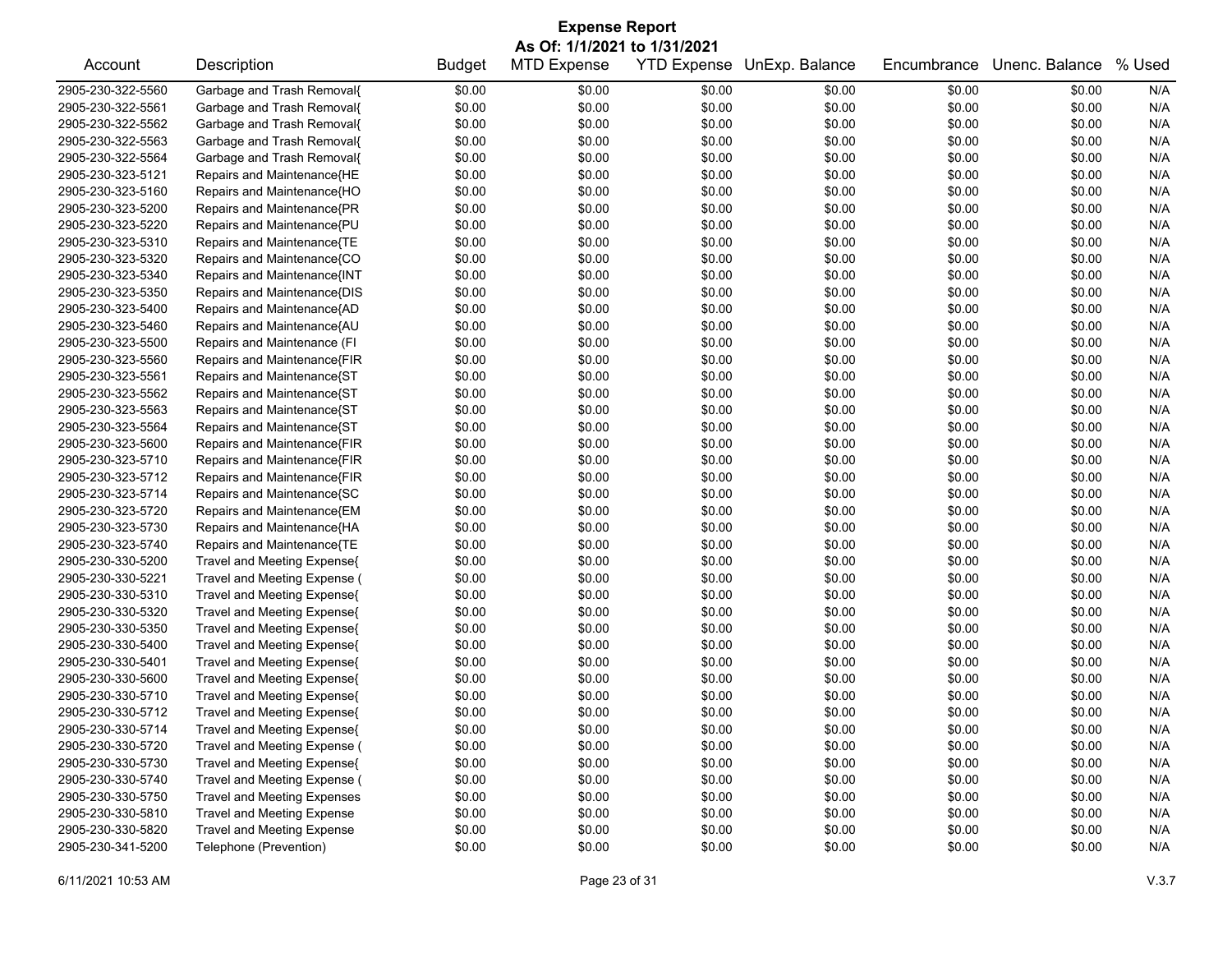| <b>Expense Report</b> |                                   |               |                    |                    |                |             |                |         |  |  |
|-----------------------|-----------------------------------|---------------|--------------------|--------------------|----------------|-------------|----------------|---------|--|--|
|                       | As Of: 1/1/2021 to 1/31/2021      |               |                    |                    |                |             |                |         |  |  |
| Account               | Description                       | <b>Budget</b> | <b>MTD Expense</b> | <b>YTD Expense</b> | UnExp. Balance | Encumbrance | Unenc. Balance | % Used  |  |  |
| 2905-230-341-5320     | Telephone (COMMUNICATIO           | \$0.00        | \$0.00             | \$0.00             | \$0.00         | \$0.00      | \$0.00         | N/A     |  |  |
| 2905-230-341-5350     | Telephone{DISPATCH/PSISN          | \$0.00        | \$0.00             | \$0.00             | \$0.00         | \$0.00      | \$0.00         | N/A     |  |  |
| 2905-230-341-5500     | Telephone (FIRE FACILITIES        | \$0.00        | \$0.00             | \$0.00             | \$0.00         | \$0.00      | \$0.00         | N/A     |  |  |
| 2905-230-341-5560     | Telephone{FIRE ADMINISTR          | \$0.00        | \$0.00             | \$0.00             | \$0.00         | \$0.00      | \$0.00         | N/A     |  |  |
| 2905-230-341-5561     | Telephone{STATION 61}             | \$0.00        | \$0.00             | \$0.00             | \$0.00         | \$0.00      | \$0.00         | N/A     |  |  |
| 2905-230-341-5562     | Telephone{STATION 62}             | \$0.00        | \$0.00             | \$0.00             | \$0.00         | \$0.00      | \$0.00         | N/A     |  |  |
| 2905-230-341-5563     | Telephone{STATION 63}             | \$0.00        | \$0.00             | \$0.00             | \$0.00         | \$0.00      | \$0.00         | N/A     |  |  |
| 2905-230-341-5564     | Telephone{STATION 64}             | \$0.00        | \$0.00             | \$0.00             | \$0.00         | \$0.00      | \$0.00         | N/A     |  |  |
| 2905-230-341-5999     | Telephone (COST ALLOC/BU          | \$0.00        | \$0.00             | \$0.00             | \$0.00         | \$0.00      | \$0.00         | N/A     |  |  |
| 2905-230-342-5400     | Postage{ADMINISTRATION}           | \$0.00        | \$0.00             | \$0.00             | \$0.00         | \$0.00      | \$0.00         | N/A     |  |  |
| 2905-230-342-5710     | Postage (Fire Operations)         | \$0.00        | \$0.00             | \$0.00             | \$0.00         | \$0.00      | \$0.00         | N/A     |  |  |
| 2905-230-342-5714     | Postage{SCBA}                     | \$0.00        | \$0.00             | \$0.00             | \$0.00         | \$0.00      | \$0.00         | N/A     |  |  |
| 2905-230-342-5730     | Postage{HAZ MAT}                  | \$0.00        | \$0.00             | \$0.00             | \$0.00         | \$0.00      | \$0.00         | N/A     |  |  |
| 2905-230-343-5400     | Postage Machine Rental{AD         | \$0.00        | \$0.00             | \$0.00             | \$0.00         | \$0.00      | \$0.00         | N/A     |  |  |
| 2905-230-344-5220     | Printing{PUBLIC EDUCATIO          | \$0.00        | \$0.00             | \$0.00             | \$0.00         | \$0.00      | \$0.00         | N/A     |  |  |
| 2905-230-344-5221     | Printing (PUBLIC EDUCATIO         | \$0.00        | \$0.00             | \$0.00             | \$0.00         | \$0.00      | \$0.00         | N/A     |  |  |
| 2905-230-344-5400     | Printing{ADMINISTRATION}          | \$0.00        | \$0.00             | \$0.00             | \$0.00         | \$0.00      | \$0.00         | N/A     |  |  |
| 2905-230-344-5401     | Printing (ADMINISTRATION:         | \$0.00        | \$0.00             | \$0.00             | \$0.00         | \$0.00      | \$0.00         | N/A     |  |  |
| 2905-230-344-5460     | Printing (AUXILIARY)              | \$0.00        | \$0.00             | \$0.00             | \$0.00         | \$0.00      | \$0.00         | N/A     |  |  |
| 2905-230-344-5720     | Printing{EMS OPERATIONS}          | \$0.00        | \$0.00             | \$0.00             | \$0.00         | \$0.00      | \$0.00         | N/A     |  |  |
| 2905-230-344-5820     | Printing                          | \$0.00        | \$0.00             | \$0.00             | \$0.00         | \$0.00      | \$0.00         | N/A     |  |  |
| 2905-230-345-5130     | Advertising{FIRE: HUMAN R         | \$0.00        | \$0.00             | \$0.00             | \$0.00         | \$0.00      | \$0.00         | N/A     |  |  |
| 2905-230-345-5220     | Advertising{PUBLIC EDUCAT         | \$0.00        | \$0.00             | \$0.00             | \$0.00         | \$0.00      | \$0.00         | N/A     |  |  |
| 2905-230-351-5500     | Electricity (FIRE FACILITIES)     | \$0.00        | \$0.00             | \$0.00             | \$0.00         | \$0.00      | \$0.00         | N/A     |  |  |
| 2905-230-351-5560     | Electricity{FIRE ADMINISTRA       | \$0.00        | \$0.00             | \$0.00             | \$0.00         | \$0.00      | \$0.00         | N/A     |  |  |
| 2905-230-351-5561     | Electricity{STATION 61}           | \$0.00        | \$0.00             | \$0.00             | \$0.00         | \$0.00      | \$0.00         | N/A     |  |  |
| 2905-230-351-5562     | Electricity{STATION 62}           | \$0.00        | \$0.00             | \$0.00             | \$0.00         | \$0.00      | \$0.00         | N/A     |  |  |
| 2905-230-351-5563     | Electricity{STATION 63}           | \$0.00        | \$0.00             | \$0.00             | \$0.00         | \$0.00      | \$0.00         | N/A     |  |  |
| 2905-230-351-5564     | Electricity{STATION 64}           | \$0.00        | \$0.00             | \$0.00             | \$0.00         | \$0.00      | \$0.00         | N/A     |  |  |
| 2905-230-352-5500     | Water and Sewage (FIRE FA         | \$0.00        | \$0.00             | \$0.00             | \$0.00         | \$0.00      | \$0.00         | N/A     |  |  |
| 2905-230-352-5560     | Water and Sewage{FIRE AD          | \$0.00        | \$0.00             | \$0.00             | \$0.00         | \$0.00      | \$0.00         | N/A     |  |  |
| 2905-230-352-5561     | Water and Sewage{STATION          | \$0.00        | \$0.00             | \$0.00             | \$0.00         | \$0.00      | \$0.00         | N/A     |  |  |
| 2905-230-352-5562     | Water and Sewage{STATION          | \$0.00        | \$0.00             | \$0.00             | \$0.00         | \$0.00      | \$0.00         | N/A     |  |  |
| 2905-230-352-5563     | Water and Sewage{STATION          | \$0.00        | \$0.00             | \$0.00             | \$0.00         | \$0.00      | \$0.00         | N/A     |  |  |
| 2905-230-352-5564     | Water and Sewage{STATION          | \$0.00        | \$0.00             | \$0.00             | \$0.00         | \$0.00      | \$0.00         | N/A     |  |  |
| 2905-230-353-5500     | Natural Gas (FIRE FACILITIE       | \$0.00        | \$0.00             | \$0.00             | \$0.00         | \$0.00      | \$0.00         | N/A     |  |  |
| 2905-230-353-5560     | Natural Gas{FIRE ADMINIST         | \$0.00        | \$0.00             | \$0.00             | \$0.00         | \$0.00      | \$0.00         | N/A     |  |  |
| 2905-230-353-5561     | Natural Gas{STATION 61}           | \$0.00        | \$0.00             | \$0.00             | \$0.00         | \$0.00      | \$0.00         | N/A     |  |  |
| 2905-230-353-5562     | Natural Gas{STATION 62}           | \$0.00        | \$0.00             | \$0.00             | \$0.00         | \$0.00      | \$0.00         | N/A     |  |  |
| 2905-230-353-5563     | Natural Gas{STATION 63}           | \$0.00        | \$0.00             | \$0.00             | \$0.00         | \$0.00      | \$0.00         | N/A     |  |  |
| 2905-230-353-5564     | Natural Gas{STATION 64}           | \$0.00        | \$0.00             | \$0.00             | \$0.00         | \$0.00      | \$0.00         | N/A     |  |  |
| 2905-230-360-5000     | Contracted Services (Operati      | \$0.00        | \$0.00             | \$0.00             | \$0.00         | \$0.00      | \$0.00         | N/A     |  |  |
| 2905-230-360-5121     | Contracted Services{HEALTH        | \$0.00        | \$0.00             | \$0.00             | \$0.00         | \$0.00      | \$0.00         | N/A     |  |  |
| 2905-230-360-5130     | Contracted Services{FIRE: H       | \$0.00        | \$0.00             | \$0.00             | \$0.00         | \$0.00      | \$0.00         | N/A     |  |  |
| 2905-230-360-5200     | <b>Contracted Services (PREVE</b> | \$0.00        | \$0.00             | \$0.00             | \$0.00         | \$0.00      | \$0.00         | N/A     |  |  |
| 2905-230-360-5310     | Contracted Services{TECHN         | \$36,470.00   | \$0.00             | \$0.00             | \$36,470.00    | \$72,940.00 | (\$36,470.00)  | 200.00% |  |  |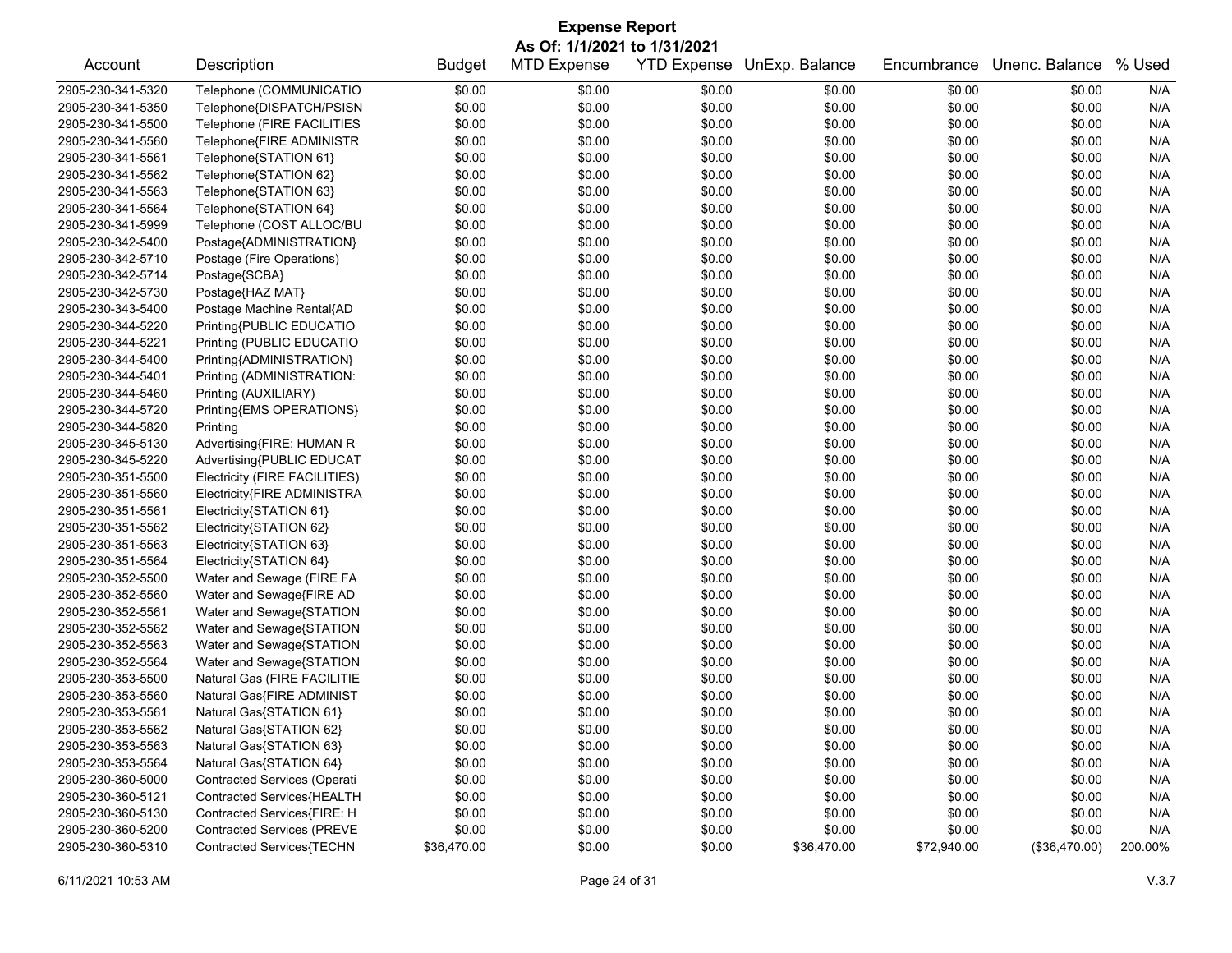| <b>Expense Report</b>        |                                     |               |                    |        |                            |             |                |         |  |
|------------------------------|-------------------------------------|---------------|--------------------|--------|----------------------------|-------------|----------------|---------|--|
| As Of: 1/1/2021 to 1/31/2021 |                                     |               |                    |        |                            |             |                |         |  |
| Account                      | Description                         | <b>Budget</b> | <b>MTD Expense</b> |        | YTD Expense UnExp. Balance | Encumbrance | Unenc. Balance | % Used  |  |
| 2905-230-360-5320            | Contracted Services{COMMU           | \$0.00        | \$0.00             | \$0.00 | \$0.00                     | \$0.00      | \$0.00         | N/A     |  |
| 2905-230-360-5340            | Contracted Services{INTERO          | \$0.00        | \$0.00             | \$0.00 | \$0.00                     | \$0.00      | \$0.00         | N/A     |  |
| 2905-230-360-5350            | Contracted Services{DISPAT          | \$0.00        | \$0.00             | \$0.00 | \$0.00                     | \$0.00      | \$0.00         | N/A     |  |
| 2905-230-360-5400            | Contracted Services{ADMINI          | \$0.00        | \$0.00             | \$0.00 | \$0.00                     | \$0.00      | \$0.00         | N/A     |  |
| 2905-230-360-5401            | Contracted Services{ADMINI          | \$0.00        | \$0.00             | \$0.00 | \$0.00                     | \$0.00      | \$0.00         | N/A     |  |
| 2905-230-360-5451            | Contracted Services{EMS BIL         | \$0.00        | \$0.00             | \$0.00 | \$0.00                     | \$0.00      | \$0.00         | N/A     |  |
| 2905-230-360-5460            | <b>Contracted Services (AUXILI</b>  | \$0.00        | \$0.00             | \$0.00 | \$0.00                     | \$0.00      | \$0.00         | N/A     |  |
| 2905-230-360-5500            | Contracted Services (FIRE F         | \$0.00        | \$0.00             | \$0.00 | \$0.00                     | \$0.00      | \$0.00         | N/A     |  |
| 2905-230-360-5560            | Contracted Services (FIRE A         | \$0.00        | \$0.00             | \$0.00 | \$0.00                     | \$0.00      | \$0.00         | N/A     |  |
| 2905-230-360-5561            | Contracted Services{STATIO          | \$0.00        | \$0.00             | \$0.00 | \$0.00                     | \$0.00      | \$0.00         | N/A     |  |
| 2905-230-360-5562            | Contracted Services{STATIO          | \$0.00        | \$0.00             | \$0.00 | \$0.00                     | \$0.00      | \$0.00         | N/A     |  |
| 2905-230-360-5563            | Contracted Services{STATIO          | \$0.00        | \$0.00             | \$0.00 | \$0.00                     | \$0.00      | \$0.00         | N/A     |  |
| 2905-230-360-5564            | Contracted Services{STATIO          | \$0.00        | \$0.00             | \$0.00 | \$0.00                     | \$0.00      | \$0.00         | N/A     |  |
| 2905-230-360-5600            | Contracted Services (FIRE A         | \$0.00        | \$0.00             | \$0.00 | \$0.00                     | \$0.00      | \$0.00         | N/A     |  |
| 2905-230-360-5712            | <b>Contracted Services (FIRE G</b>  | \$0.00        | \$0.00             | \$0.00 | \$0.00                     | \$0.00      | \$0.00         | N/A     |  |
| 2905-230-360-5714            | Contracted Services{SCBA}           | \$0.00        | \$0.00             | \$0.00 | \$0.00                     | \$0.00      | \$0.00         | N/A     |  |
| 2905-230-360-5720            | Contracted Services{EMS OP          | \$0.00        | \$0.00             | \$0.00 | \$0.00                     | \$0.00      | \$0.00         | N/A     |  |
| 2905-230-360-5730            | Contracted Services{HAZ MA          | \$0.00        | \$0.00             | \$0.00 | \$0.00                     | \$0.00      | \$0.00         | N/A     |  |
| 2905-230-360-5740            | Contracted Services{TECHNI          | \$0.00        | \$0.00             | \$0.00 | \$0.00                     | \$0.00      | \$0.00         | N/A     |  |
| 2905-230-360-5820            | Contracted Services{EMS TR          | \$0.00        | \$0.00             | \$0.00 | \$0.00                     | \$0.00      | \$0.00         | N/A     |  |
| 2905-230-360-5999            | Contracted Services{FIRE: C         | \$0.00        | \$0.00             | \$0.00 | \$0.00                     | \$0.00      | \$0.00         | N/A     |  |
| 2905-230-382-5400            | Liability Insurance Premiums{       | \$0.00        | \$0.00             | \$0.00 | \$0.00                     | \$0.00      | \$0.00         | N/A     |  |
| 2905-230-410-5400            | Office Supplies{ADMINISTRA          | \$0.00        | \$0.00             | \$0.00 | \$0.00                     | \$0.00      | \$0.00         | N/A     |  |
| 2905-230-420-5000            | <b>Operating Supplies (Operatio</b> | \$0.00        | \$0.00             | \$0.00 | \$0.00                     | \$0.00      | \$0.00         | N/A     |  |
| 2905-230-420-5130            | Operating Supplies (Human R         | \$0.00        | \$0.00             | \$0.00 | \$0.00                     | \$0.00      | \$0.00         | N/A     |  |
| 2905-230-420-5170            | Operating Supplies{UNIFOR           | \$0.00        | \$0.00             | \$0.00 | \$0.00                     | \$0.00      | \$0.00         | N/A     |  |
| 2905-230-420-5200            | <b>Operating Supplies{PREVEN</b>    | \$0.00        | \$0.00             | \$0.00 | \$0.00                     | \$0.00      | \$0.00         | N/A     |  |
| 2905-230-420-5220            | Operating Supplies{PUBLIC E         | \$0.00        | \$0.00             | \$0.00 | \$0.00                     | \$0.00      | \$0.00         | N/A     |  |
| 2905-230-420-5221            | <b>Operating Supplies (PUBLIC</b>   | \$0.00        | \$0.00             | \$0.00 | \$0.00                     | \$0.00      | \$0.00         | N/A     |  |
| 2905-230-420-5310            | Operating Supplies{TECHNO           | \$9,600.00    | \$0.00             | \$0.00 | \$9,600.00                 | \$9,600.00  | \$0.00         | 100.00% |  |
| 2905-230-420-5400            | <b>Operating Supplies{ADMINIS</b>   | \$0.00        | \$0.00             | \$0.00 | \$0.00                     | \$0.00      | \$0.00         | N/A     |  |
| 2905-230-420-5460            | <b>Operating Supplies{AUXILIAR</b>  | \$0.00        | \$0.00             | \$0.00 | \$0.00                     | \$0.00      | \$0.00         | N/A     |  |
| 2905-230-420-5500            | <b>Operating Supplies (FIRE FA</b>  | \$0.00        | \$0.00             | \$0.00 | \$0.00                     | \$0.00      | \$0.00         | N/A     |  |
| 2905-230-420-5560            | Operating Supplies{FIRE AD          | \$0.00        | \$0.00             | \$0.00 | \$0.00                     | \$0.00      | \$0.00         | N/A     |  |
| 2905-230-420-5561            | Operating Supplies{STATION          | \$0.00        | \$0.00             | \$0.00 | \$0.00                     | \$0.00      | \$0.00         | N/A     |  |
| 2905-230-420-5562            | Operating Supplies{STATION          | \$0.00        | \$0.00             | \$0.00 | \$0.00                     | \$0.00      | \$0.00         | N/A     |  |
| 2905-230-420-5563            | Operating Supplies{STATION          | \$0.00        | \$0.00             | \$0.00 | \$0.00                     | \$0.00      | \$0.00         | N/A     |  |
| 2905-230-420-5564            | Operating Supplies{STATION          | \$0.00        | \$0.00             | \$0.00 | \$0.00                     | \$0.00      | \$0.00         | N/A     |  |
| 2905-230-420-5600            | Operating Supplies{FIRE APP         | \$0.00        | \$0.00             | \$0.00 | \$0.00                     | \$0.00      | \$0.00         | N/A     |  |
| 2905-230-420-5710            | Operating Supplies{FIRE OP          | \$0.00        | \$0.00             | \$0.00 | \$0.00                     | \$0.00      | \$0.00         | N/A     |  |
| 2905-230-420-5712            | Operating Supplies{FIRE GE          | \$0.00        | \$0.00             | \$0.00 | \$0.00                     | \$0.00      | \$0.00         | N/A     |  |
| 2905-230-420-5714            | Operating Supplies{SCBA}            | \$0.00        | \$0.00             | \$0.00 | \$0.00                     | \$0.00      | \$0.00         | N/A     |  |
| 2905-230-420-5717            | <b>Operating Supplies{SAFETY</b>    | \$0.00        | \$0.00             | \$0.00 | \$0.00                     | \$0.00      | \$0.00         | N/A     |  |
| 2905-230-420-5720            | Operating Supplies{EMS OPE          | \$0.00        | \$0.00             | \$0.00 | \$0.00                     | \$0.00      | \$0.00         | N/A     |  |
| 2905-230-420-5730            | Operating Supplies{HAZ MAT          | \$0.00        | \$0.00             | \$0.00 | \$0.00                     | \$0.00      | \$0.00         | N/A     |  |
| 2905-230-420-5740            | <b>Operating Supplies{TECHNIC</b>   | \$0.00        | \$0.00             | \$0.00 | \$0.00                     | \$0.00      | \$0.00         | N/A     |  |
|                              |                                     |               |                    |        |                            |             |                |         |  |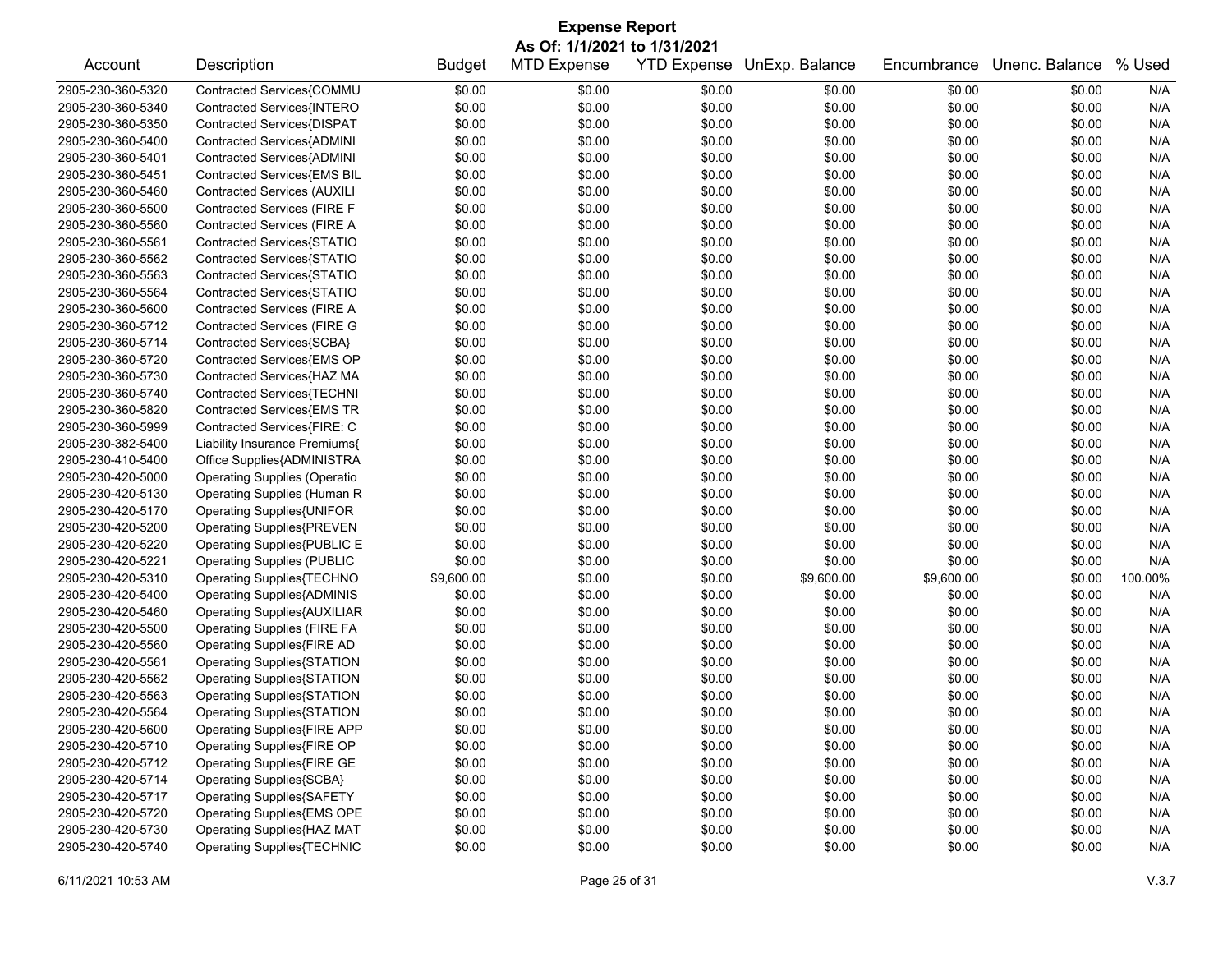| <b>Expense Report</b><br>As Of: 1/1/2021 to 1/31/2021 |                                  |        |        |        |        |        |        |     |  |
|-------------------------------------------------------|----------------------------------|--------|--------|--------|--------|--------|--------|-----|--|
|                                                       |                                  |        |        |        |        |        |        |     |  |
| 2905-230-420-5750                                     | <b>Operating Supplies{HONORS</b> | \$0.00 | \$0.00 | \$0.00 | \$0.00 | \$0.00 | \$0.00 | N/A |  |
| 2905-230-420-5810                                     | <b>Operating Supplies</b>        | \$0.00 | \$0.00 | \$0.00 | \$0.00 | \$0.00 | \$0.00 | N/A |  |
| 2905-230-420-5820                                     | <b>Operating Supplies</b>        | \$0.00 | \$0.00 | \$0.00 | \$0.00 | \$0.00 | \$0.00 | N/A |  |
| 2905-230-430-5121                                     | Small Tools and Minor Equip      | \$0.00 | \$0.00 | \$0.00 | \$0.00 | \$0.00 | \$0.00 | N/A |  |
| 2905-230-430-5160                                     | Small Tools and Minor Equip      | \$0.00 | \$0.00 | \$0.00 | \$0.00 | \$0.00 | \$0.00 | N/A |  |
| 2905-230-430-5200                                     | Small Tools and Minor Equip      | \$0.00 | \$0.00 | \$0.00 | \$0.00 | \$0.00 | \$0.00 | N/A |  |
| 2905-230-430-5220                                     | Small Tools and Minor Equip      | \$0.00 | \$0.00 | \$0.00 | \$0.00 | \$0.00 | \$0.00 | N/A |  |
| 2905-230-430-5310                                     | Small Tools and Minor Equip      | \$0.00 | \$0.00 | \$0.00 | \$0.00 | \$0.00 | \$0.00 | N/A |  |
| 2905-230-430-5320                                     | Small Tools and Minor Equip      | \$0.00 | \$0.00 | \$0.00 | \$0.00 | \$0.00 | \$0.00 | N/A |  |
| 2905-230-430-5340                                     | Small Tools and Minor Equip      | \$0.00 | \$0.00 | \$0.00 | \$0.00 | \$0.00 | \$0.00 | N/A |  |
| 2905-230-430-5350                                     | Small Tools and Minor Equip      | \$0.00 | \$0.00 | \$0.00 | \$0.00 | \$0.00 | \$0.00 | N/A |  |
| 2905-230-430-5400                                     | Small Tools and Minor Equip      | \$0.00 | \$0.00 | \$0.00 | \$0.00 | \$0.00 | \$0.00 | N/A |  |
| 2905-230-430-5460                                     | Small Tools and Minor Equip      | \$0.00 | \$0.00 | \$0.00 | \$0.00 | \$0.00 | \$0.00 | N/A |  |
| 2905-230-430-5600                                     | Small Tools and Minor Equip      | \$0.00 | \$0.00 | \$0.00 | \$0.00 | \$0.00 | \$0.00 | N/A |  |
| 2905-230-430-5710                                     | Small Tools and Minor Equip      | \$0.00 | \$0.00 | \$0.00 | \$0.00 | \$0.00 | \$0.00 | N/A |  |
| 2905-230-430-5712                                     | Small Tools and Minor Equip      | \$0.00 | \$0.00 | \$0.00 | \$0.00 | \$0.00 | \$0.00 | N/A |  |
| 2905-230-430-5714                                     | Small Tools and Minor Equip      | \$0.00 | \$0.00 | \$0.00 | \$0.00 | \$0.00 | \$0.00 | N/A |  |
| 2905-230-430-5720                                     | Small Tools and Minor Equip      | \$0.00 | \$0.00 | \$0.00 | \$0.00 | \$0.00 | \$0.00 | N/A |  |
| 2905-230-430-5730                                     | Small Tools and Minor Equip      | \$0.00 | \$0.00 | \$0.00 | \$0.00 | \$0.00 | \$0.00 | N/A |  |
| 2905-230-430-5740                                     | Small Tools and Minor Equip      | \$0.00 | \$0.00 | \$0.00 | \$0.00 | \$0.00 | \$0.00 | N/A |  |
| 2905-230-430-5810                                     | Small Tools and Minor Equip      | \$0.00 | \$0.00 | \$0.00 | \$0.00 | \$0.00 | \$0.00 | N/A |  |
| 2905-230-430-5820                                     | Small Tools and Minor Equip      | \$0.00 | \$0.00 | \$0.00 | \$0.00 | \$0.00 | \$0.00 | N/A |  |
| 2905-230-490-5710                                     | Other - Supplies and Material    | \$0.00 | \$0.00 | \$0.00 | \$0.00 | \$0.00 | \$0.00 | N/A |  |
| 2905-230-490-5712                                     | Other - Supplies and Material    | \$0.00 | \$0.00 | \$0.00 | \$0.00 | \$0.00 | \$0.00 | N/A |  |
| 2905-230-490-5720                                     | Other - Supplies and Material    | \$0.00 | \$0.00 | \$0.00 | \$0.00 | \$0.00 | \$0.00 | N/A |  |
| 2905-230-490-5750                                     | Other - Supplies and Material    | \$0.00 | \$0.00 | \$0.00 | \$0.00 | \$0.00 | \$0.00 | N/A |  |
| 2905-230-519-5200                                     | Other - Dues and Fees{PREV       | \$0.00 | \$0.00 | \$0.00 | \$0.00 | \$0.00 | \$0.00 | N/A |  |
| 2905-230-519-5350                                     | Other - Dues and Fees{DISP       | \$0.00 | \$0.00 | \$0.00 | \$0.00 | \$0.00 | \$0.00 | N/A |  |
| 2905-230-519-5400                                     | Other - Dues and Fees{ADMI       | \$0.00 | \$0.00 | \$0.00 | \$0.00 | \$0.00 | \$0.00 | N/A |  |
| 2905-230-519-5401                                     | Other - Dues and Fees (ADMI      | \$0.00 | \$0.00 | \$0.00 | \$0.00 | \$0.00 | \$0.00 | N/A |  |
| 2905-230-519-5460                                     | Other - Dues and Fees{AUXIL      | \$0.00 | \$0.00 | \$0.00 | \$0.00 | \$0.00 | \$0.00 | N/A |  |
| 2905-230-519-5600                                     | Other - Dues and Fees (FIRE      | \$0.00 | \$0.00 | \$0.00 | \$0.00 | \$0.00 | \$0.00 | N/A |  |
| 2905-230-519-5717                                     | Other - Dues and Fees (SAFE      | \$0.00 | \$0.00 | \$0.00 | \$0.00 | \$0.00 | \$0.00 | N/A |  |
| 2905-230-519-5720                                     | Other - Dues and Fees{EMS        | \$0.00 | \$0.00 | \$0.00 | \$0.00 | \$0.00 | \$0.00 | N/A |  |
| 2905-230-519-5730                                     | Other - Dues and Fees{HAZ        | \$0.00 | \$0.00 | \$0.00 | \$0.00 | \$0.00 | \$0.00 | N/A |  |
| 2905-230-599-5121                                     | Other - Other Expenses (Heal     | \$0.00 | \$0.00 | \$0.00 | \$0.00 | \$0.00 | \$0.00 | N/A |  |
| 2905-230-599-5200                                     | Other - Other Expenses{PRE       | \$0.00 | \$0.00 | \$0.00 | \$0.00 | \$0.00 | \$0.00 | N/A |  |
| 2905-230-599-5400                                     | Other - Other Expenses{ADMI      | \$0.00 | \$0.00 | \$0.00 | \$0.00 | \$0.00 | \$0.00 | N/A |  |
| 2905-230-599-5451                                     | Other - Other Expenses{EMS       | \$0.00 | \$0.00 | \$0.00 | \$0.00 | \$0.00 | \$0.00 | N/A |  |
| 2905-230-599-5710                                     | Other - Other Expenses (FIR      | \$0.00 | \$0.00 | \$0.00 | \$0.00 | \$0.00 | \$0.00 | N/A |  |
| 2905-230-599-5720                                     | Other - Other Expenses (EMS      | \$0.00 | \$0.00 | \$0.00 | \$0.00 | \$0.00 | \$0.00 | N/A |  |
| 2905-230-720-5560                                     | Buildings{FIRE ADMINISTRA        | \$0.00 | \$0.00 | \$0.00 | \$0.00 | \$0.00 | \$0.00 | N/A |  |
| 2905-230-720-5561                                     | Buildings{STATION 61}            | \$0.00 | \$0.00 | \$0.00 | \$0.00 | \$0.00 | \$0.00 | N/A |  |
| 2905-230-720-5563                                     | Buildings{STATION 63}            | \$0.00 | \$0.00 | \$0.00 | \$0.00 | \$0.00 | \$0.00 | N/A |  |
| 2905-230-730-5560                                     | Improvement of Sites{FIRE A      | \$0.00 | \$0.00 | \$0.00 | \$0.00 | \$0.00 | \$0.00 | N/A |  |
| 2905-230-730-5561                                     | Improvement of Sites{STATIO      | \$0.00 | \$0.00 | \$0.00 | \$0.00 | \$0.00 | \$0.00 | N/A |  |
|                                                       |                                  |        |        |        |        |        |        |     |  |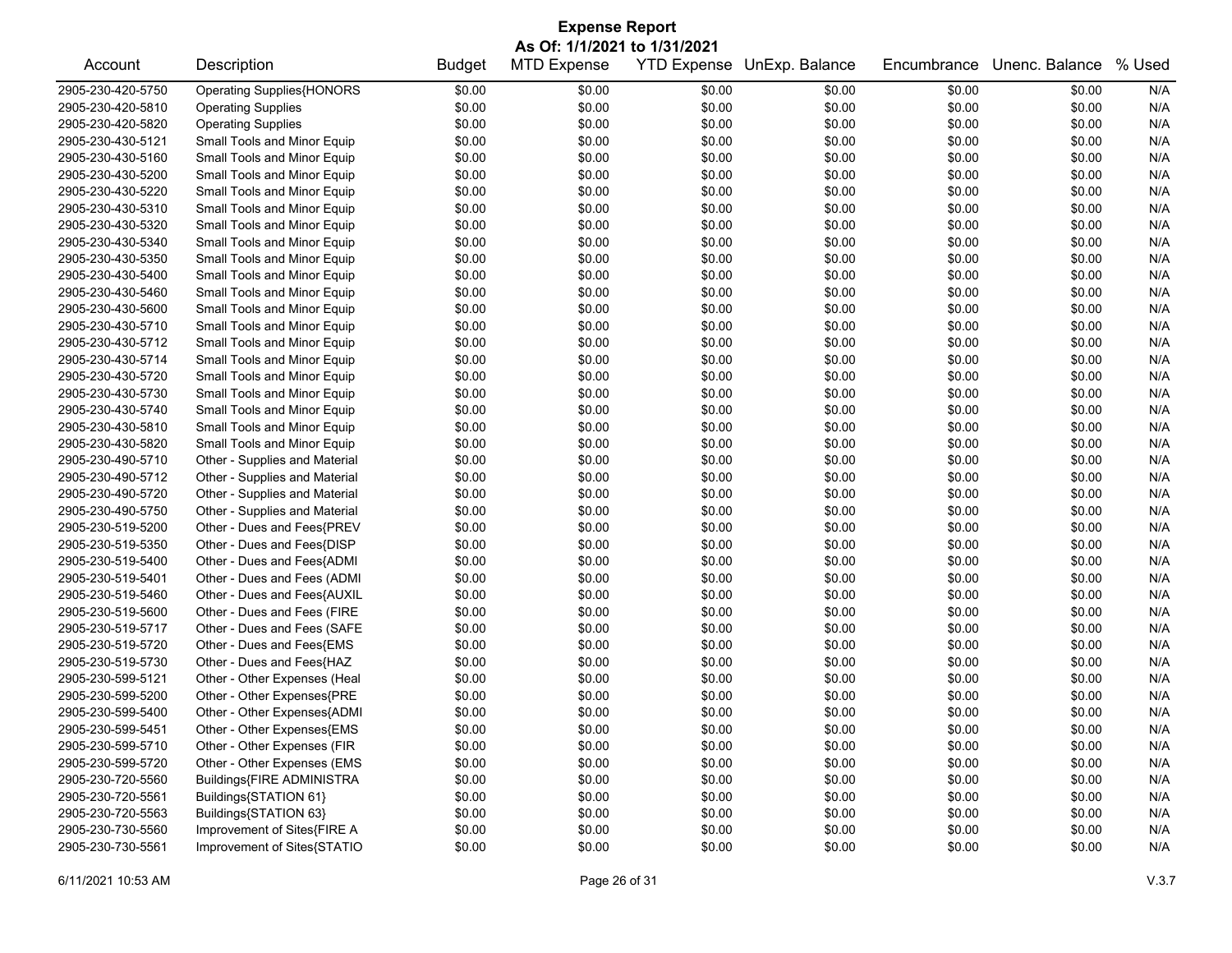| <b>Expense Report</b><br>As Of: 1/1/2021 to 1/31/2021 |                                               |               |                    |        |                            |                 |                       |         |
|-------------------------------------------------------|-----------------------------------------------|---------------|--------------------|--------|----------------------------|-----------------|-----------------------|---------|
| Account                                               | Description                                   | <b>Budget</b> | <b>MTD Expense</b> |        | YTD Expense UnExp. Balance | Encumbrance     | Unenc. Balance        | % Used  |
| 2905-230-730-5562                                     | Improvement of Sites{STATIO                   | \$0.00        | \$0.00             | \$0.00 | \$0.00                     | \$0.00          | \$0.00                | N/A     |
| 2905-230-730-5563                                     | Improvement of Sites{STATIO                   | \$0.00        | \$0.00             | \$0.00 | \$0.00                     | \$0.00          | \$0.00                | N/A     |
| 2905-230-730-5564                                     | Improvement of Sites{STATIO                   | \$0.00        | \$0.00             | \$0.00 | \$0.00                     | \$0.00          | \$0.00                | N/A     |
| 2905-230-740-5121                                     | Machinery, Equipment and Fu                   | \$0.00        | \$0.00             | \$0.00 | \$0.00                     | \$0.00          | \$0.00                | N/A     |
| 2905-230-740-5160                                     | Machinery, Equipment and Fu                   | \$0.00        | \$0.00             | \$0.00 | \$0.00                     | \$0.00          | \$0.00                | N/A     |
| 2905-230-740-5200                                     | Machinery, Equipment and Fu                   | \$0.00        | \$0.00             | \$0.00 | \$0.00                     | \$0.00          | \$0.00                | N/A     |
| 2905-230-740-5221                                     | Machinery, Equipment and Fu                   | \$0.00        | \$0.00             | \$0.00 | \$0.00                     | \$0.00          | \$0.00                | N/A     |
| 2905-230-740-5310                                     | Machinery, Equipment and Fu                   | \$55,992.00   | \$0.00             | \$0.00 | \$55,992.00                | \$55,992.00     | \$0.00                | 100.00% |
| 2905-230-740-5320                                     | Machinery, Equipment and Fu                   | \$0.00        | \$0.00             | \$0.00 | \$0.00                     | \$0.00          | \$0.00                | N/A     |
| 2905-230-740-5340                                     | Machinery, Equipment and Fu                   | \$0.00        | \$0.00             | \$0.00 | \$0.00                     | \$0.00          | \$0.00                | N/A     |
| 2905-230-740-5350                                     | Machinery, Equipment and Fu                   | \$0.00        | \$0.00             | \$0.00 | \$0.00                     | \$0.00          | \$0.00                | N/A     |
| 2905-230-740-5400                                     | Machinery, Equipment and Fu                   | \$0.00        | \$0.00             | \$0.00 | \$0.00                     | \$0.00          | \$0.00                | N/A     |
| 2905-230-740-5460                                     | Machinery, Equipment and Fu                   | \$0.00        | \$0.00             | \$0.00 | \$0.00                     | \$0.00          | \$0.00                | N/A     |
| 2905-230-740-5500                                     | Machinery, Equipment and Fu                   | \$0.00        | \$0.00             | \$0.00 | \$0.00                     | \$0.00          | \$0.00                | N/A     |
| 2905-230-740-5561                                     | Machinery, Equipment and Fu                   | \$0.00        | \$0.00             | \$0.00 | \$0.00                     | \$0.00          | \$0.00                | N/A     |
| 2905-230-740-5600                                     | Machinery, Equipment and Fu                   | \$0.00        | \$0.00             | \$0.00 | \$0.00                     | \$0.00          | \$0.00                | N/A     |
| 2905-230-740-5710                                     | Machinery, Equipment and Fu                   | \$0.00        | \$0.00             | \$0.00 | \$0.00                     | \$0.00          | \$0.00                | N/A     |
| 2905-230-740-5712                                     | Machinery, Equipment and Fu                   | \$0.00        | \$0.00             | \$0.00 | \$0.00                     | \$0.00          | \$0.00                | N/A     |
| 2905-230-740-5720                                     | Machinery, Equipment and Fu                   | \$29,554.00   | \$0.00             | \$0.00 | \$29,554.00                | \$29,554.00     | \$0.00                | 100.00% |
| 2905-230-740-5730                                     | Machinery, Equipment and Fu                   | \$0.00        | \$0.00             | \$0.00 | \$0.00                     | \$0.00          | \$0.00                | N/A     |
| 2905-230-740-5740                                     | Machinery, Equipment and Fu                   | \$0.00        | \$0.00             | \$0.00 | \$0.00                     | \$0.00          | \$0.00                | N/A     |
| 2905-230-750-5460                                     | Motor Vehicles{AUXILIARY}                     | \$0.00        | \$0.00             | \$0.00 | \$0.00                     | \$0.00          | \$0.00                | N/A     |
| 2905-230-750-5600                                     | Motor Vehicles{FIRE APPAR                     | \$0.00        | \$0.00             | \$0.00 | \$0.00                     | \$0.00          | \$0.00                | N/A     |
|                                                       | <b>EMS Totals:</b>                            | \$131,616.00  | \$0.00             | \$0.00 | \$131,616.00               | \$168,086.00    | (\$36,470.00)         | 127.71% |
| <b>Transfers</b>                                      |                                               |               |                    |        |                            |                 |                       |         |
| 2905-910-910-5000                                     | Transfers - Out                               | \$0.00        | \$0.00             | \$0.00 | \$0.00                     | \$0.00          | \$0.00                | N/A     |
| 2905-910-910-5999                                     | Transfers - Out (FIRE: COST                   | \$0.00        | \$0.00             | \$0.00 | \$0.00                     | \$0.00          | \$0.00                | N/A     |
|                                                       | <b>Transfers Totals:</b>                      | \$0.00        | \$0.00             | \$0.00 | \$0.00                     | \$0.00          | \$0.00                | N/A     |
| <b>Contingencies</b>                                  |                                               |               |                    |        |                            |                 |                       |         |
| 2905-930-930-0000                                     | Contingencies                                 | \$0.00        | \$0.00             | \$0.00 | \$0.00                     | \$0.00          | \$0.00                | N/A     |
| 2905-930-930-5999                                     | Contingencies (FIRE: COST                     | \$0.00        | \$0.00             | \$0.00 | \$0.00                     | \$0.00          | \$0.00                | N/A     |
|                                                       | <b>Contingencies Totals:</b>                  | \$0.00        | \$0.00             | \$0.00 | \$0.00                     | \$0.00          | \$0.00                | N/A     |
| <b>Other Financing Uses</b>                           |                                               |               |                    |        |                            |                 |                       |         |
| 2905-990-990-0000                                     | Other - Other Financing Uses                  | \$0.00        | \$0.00             | \$0.00 | \$0.00                     | \$0.00          | \$0.00                | N/A     |
| 2905-990-990-5999                                     | Other - Other Financing Uses                  | \$0.00        | \$0.00             | \$0.00 | \$0.00                     | \$0.00          | \$0.00                | N/A     |
|                                                       | Other Financing Uses Totals:                  | \$0.00        | 30.00              | \$0.00 | \$0.00                     | \$0.00          | \$0.00                | N/A     |
| 2905 Total:                                           |                                               | \$133,745.91  | \$0.00             | \$0.00 | \$133,745.91               | \$170,215.91    | (\$36,470.00) 127.27% |         |
| 4101                                                  | <b>Bond</b>                                   |               |                    |        |                            | Target Percent: | 8.33%                 |         |
| Debt Service - Bond Principal Payment                 |                                               |               |                    |        |                            |                 |                       |         |
| 4101-810-810-0000                                     | Principal Payments - Bonds                    | \$0.00        | \$0.00             | \$0.00 | \$0.00                     | \$0.00          | \$0.00                | N/A     |
|                                                       | Debt Service - Bond Principal Payment Totals: | \$0.00        | \$0.00             | \$0.00 | \$0.00                     | \$0.00          | \$0.00                | N/A     |
| <b>Debt Service - Interest</b>                        |                                               |               |                    |        |                            |                 |                       |         |
| 4101-830-830-0000                                     | <b>Interest Payments</b>                      | \$0.00        | \$0.00             | \$0.00 | \$0.00                     | \$0.00          | \$0.00                | N/A     |
|                                                       | Debt Service - Interest Totals:               | \$0.00        | \$0.00             | \$0.00 | \$0.00                     | \$0.00          | \$0.00                | N/A     |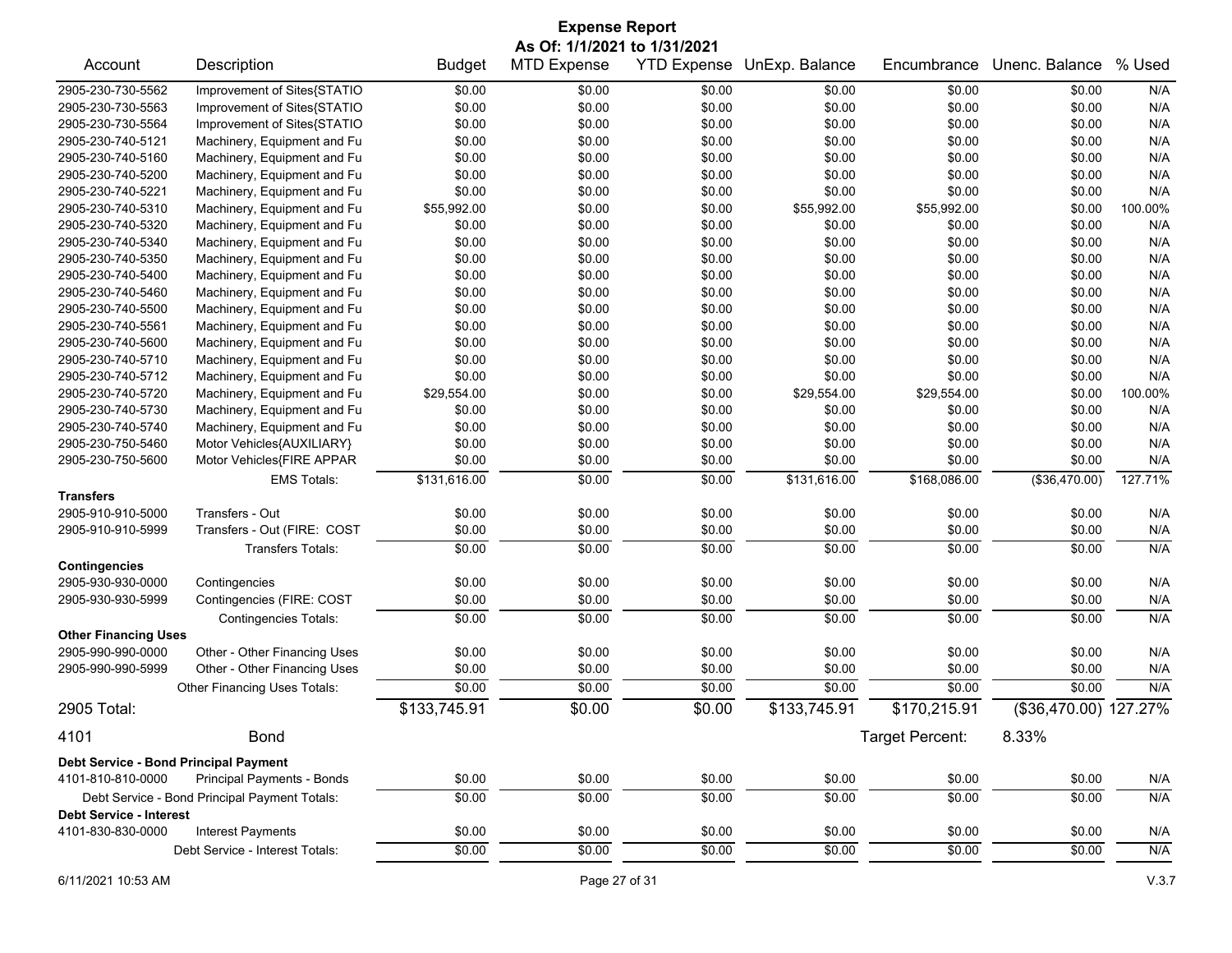|                                           |                                             |                  | <b>Expense Report</b>                              |                  |                            |                  |                  |            |
|-------------------------------------------|---------------------------------------------|------------------|----------------------------------------------------|------------------|----------------------------|------------------|------------------|------------|
| Account                                   | Description                                 | <b>Budget</b>    | As Of: 1/1/2021 to 1/31/2021<br><b>MTD Expense</b> |                  | YTD Expense UnExp. Balance | Encumbrance      | Unenc. Balance   | % Used     |
| 4101 Total:                               |                                             | \$0.00           | \$0.00                                             | \$0.00           | \$0.00                     | \$0.00           | \$0.00           | N/A        |
| 4301                                      | Capital Improvement Fund                    |                  |                                                    |                  |                            | Target Percent:  | 8.33%            |            |
| <b>Capital Outlay</b>                     |                                             |                  |                                                    |                  |                            |                  |                  |            |
| 4301-760-790-0000                         | Capital Outlay                              | \$0.00           | \$0.00                                             | \$0.00           | \$0.00                     | \$0.00           | \$0.00           | N/A        |
|                                           | Capital Outlay Totals:                      | \$0.00           | \$0.00                                             | \$0.00           | \$0.00                     | \$0.00           | \$0.00           | N/A        |
| <b>Contingencies</b><br>4301-930-930-0000 |                                             |                  |                                                    |                  |                            |                  |                  |            |
|                                           | Contengencies                               | \$0.00<br>\$0.00 | \$0.00<br>\$0.00                                   | \$0.00<br>\$0.00 | \$0.00<br>\$0.00           | \$0.00<br>\$0.00 | \$0.00<br>\$0.00 | N/A<br>N/A |
|                                           | <b>Contingencies Totals:</b>                | \$0.00           | \$0.00                                             | \$0.00           |                            |                  | \$0.00           | N/A        |
| 4301 Total:                               |                                             |                  |                                                    |                  | \$0.00                     | \$0.00           |                  |            |
| 4304                                      | Improvement of Parks                        |                  |                                                    |                  |                            | Target Percent:  | 8.33%            |            |
| <b>Capital Outlay</b>                     |                                             |                  |                                                    |                  |                            |                  |                  |            |
| 4304-760-730-0000                         | Improvement of Sites                        | \$0.00           | \$0.00                                             | \$0.00           | \$0.00                     | \$0.00           | \$0.00           | N/A        |
|                                           | Capital Outlay Totals:                      | \$0.00           | \$0.00                                             | \$0.00           | \$0.00                     | \$0.00           | \$0.00           | N/A        |
| 4304 Total:                               |                                             | \$0.00           | \$0.00                                             | \$0.00           | \$0.00                     | \$0.00           | \$0.00           | N/A        |
| 4901                                      | New Ambulance                               |                  |                                                    |                  |                            | Target Percent:  | 8.33%            |            |
| Fire                                      |                                             |                  |                                                    |                  |                            |                  |                  |            |
| 4901-220-330-5600                         | Travel and Meeting Expense (                | \$3,500.00       | \$0.00                                             | \$0.00           | \$3,500.00                 | \$0.00           | \$3,500.00       | 0.00%      |
| 4901-220-740-5600                         | Machinery, Equipment and Fu                 | \$25,000.00      | \$0.00                                             | \$0.00           | \$25,000.00                | \$0.00           | \$25,000.00      | 0.00%      |
| 4901-220-750-5600                         | Motor Vehicles{FIRE APPAR                   | \$325,000.00     | \$0.00                                             | \$0.00           | \$325,000.00               | \$0.00           | \$325,000.00     | 0.00%      |
| 4901-220-750-5900                         | Motor Vehicles{CAPITAL}                     | \$94,700.00      | \$0.00                                             | \$0.00           | \$94,700.00                | \$11,000.00      | \$83,700.00      | 11.62%     |
|                                           | Fire Totals:                                | \$448,200.00     | \$0.00                                             | \$0.00           | \$448,200.00               | \$11,000.00      | \$437,200.00     | 2.45%      |
| <b>Transfers</b>                          |                                             |                  |                                                    |                  |                            |                  |                  |            |
| 4901-910-910-0000                         | Transfers - Out<br><b>Transfers Totals:</b> | \$0.00<br>\$0.00 | \$0.00<br>\$0.00                                   | \$0.00<br>\$0.00 | \$0.00<br>\$0.00           | \$0.00<br>\$0.00 | \$0.00<br>\$0.00 | N/A<br>N/A |
| <b>Contingencies</b>                      |                                             |                  |                                                    |                  |                            |                  |                  |            |
| 4901-930-930-5999                         | Contingencies (FIRE: COST                   | \$0.00           | \$0.00                                             | \$0.00           | \$0.00                     | \$0.00           | \$0.00           | N/A        |
|                                           | <b>Contingencies Totals:</b>                | \$0.00           | \$0.00                                             | \$0.00           | \$0.00                     | \$0.00           | \$0.00           | N/A        |
| <b>Other Financing Uses</b>               |                                             |                  |                                                    |                  |                            |                  |                  |            |
| 4901-990-990-5999                         | Other - Other Financing Uses                | \$0.00           | \$0.00                                             | \$0.00           | \$0.00                     | \$0.00           | \$0.00           | N/A        |
|                                           | Other Financing Uses Totals:                | \$0.00           | \$0.00                                             | \$0.00           | \$0.00                     | \$0.00           | \$0.00           | N/A        |
| 4901 Total:                               |                                             | \$448,200.00     | \$0.00                                             | \$0.00           | \$448,200.00               | \$11,000.00      | \$437,200.00     | 2.45%      |
| 4902                                      | <b>Land Acquisition</b>                     |                  |                                                    |                  |                            | Target Percent:  | 8.33%            |            |
| Administrative                            |                                             |                  |                                                    |                  |                            |                  |                  |            |
| 4902-110-360-0000                         | <b>Contracted Services</b>                  | \$0.00           | \$0.00                                             | \$0.00           | \$0.00                     | \$0.00           | \$0.00           | N/A        |
|                                           | <b>Administrative Totals:</b>               | \$0.00           | \$0.00                                             | \$0.00           | \$0.00                     | \$0.00           | \$0.00           | N/A        |
| <b>Capital Outlay</b>                     |                                             |                  |                                                    |                  |                            |                  |                  |            |
| 4902-760-360-0000                         | <b>Contracted Services</b>                  | \$0.00           | \$0.00                                             | \$0.00           | \$0.00                     | \$0.00           | \$0.00           | N/A        |
| 4902-760-710-0000<br>4902-760-730-0000    | Land<br>Improvement of Sites                | \$0.00<br>\$0.00 | \$0.00                                             | \$0.00           | \$0.00                     | \$0.00           | \$0.00           | N/A        |
|                                           |                                             |                  | \$0.00                                             | \$0.00           | \$0.00                     | \$0.00           | \$0.00           | N/A        |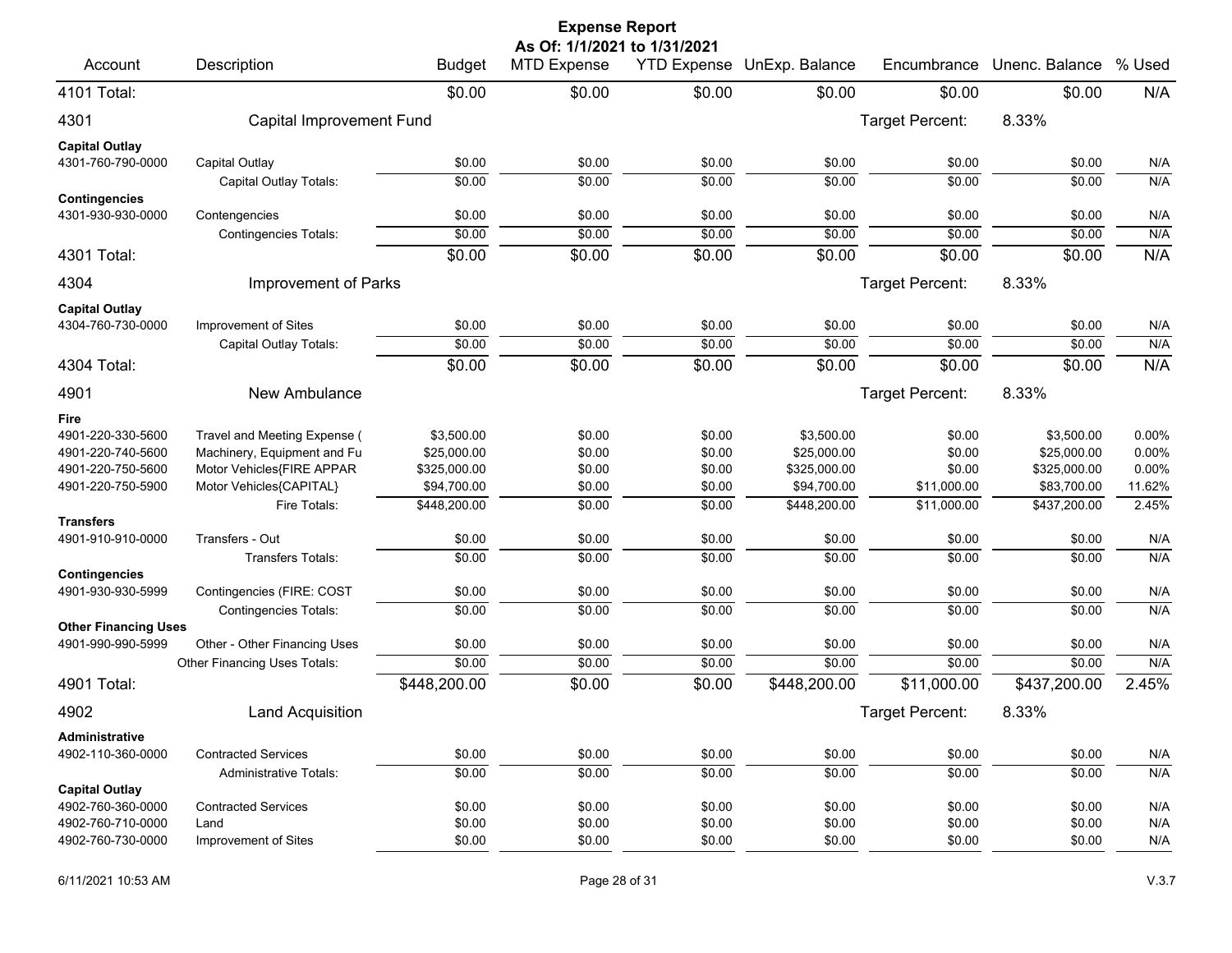|                                        |                                                            |                          | <b>Expense Report</b>        |                    |                  |                  |                          |                 |
|----------------------------------------|------------------------------------------------------------|--------------------------|------------------------------|--------------------|------------------|------------------|--------------------------|-----------------|
|                                        |                                                            |                          | As Of: 1/1/2021 to 1/31/2021 |                    |                  |                  |                          |                 |
| Account                                | Description                                                | <b>Budget</b>            | MTD Expense                  | <b>YTD Expense</b> | UnExp. Balance   | Encumbrance      | Unenc. Balance           | % Used          |
|                                        | Capital Outlay Totals:                                     | \$0.00                   | \$0.00                       | \$0.00             | \$0.00           | \$0.00           | \$0.00                   | N/A             |
| <b>Transfers</b>                       |                                                            |                          |                              |                    |                  |                  |                          |                 |
| 4902-910-910-0000                      | Transfers - Out                                            | \$0.00                   | \$0.00                       | \$0.00             | \$0.00           | \$0.00           | \$0.00                   | N/A             |
|                                        | <b>Transfers Totals:</b>                                   | \$0.00                   | \$0.00                       | \$0.00             | \$0.00           | \$0.00           | \$0.00                   | N/A             |
| <b>Contingencies</b>                   |                                                            |                          |                              |                    |                  |                  |                          |                 |
| 4902-930-930-0000                      | Contingencies                                              | \$0.00                   | \$0.00                       | \$0.00             | \$0.00           | \$0.00           | \$0.00                   | N/A             |
|                                        | <b>Contingencies Totals:</b>                               | \$0.00                   | \$0.00                       | \$0.00             | \$0.00           | \$0.00           | \$0.00                   | N/A             |
| <b>Other Financing Uses</b>            |                                                            |                          |                              |                    |                  |                  |                          |                 |
| 4902-990-990-0000                      | Other - Other Financing Uses                               | \$0.00                   | \$0.00                       | \$0.00             | \$0.00           | \$0.00           | \$0.00                   | N/A             |
|                                        | Other Financing Uses Totals:                               | \$0.00                   | \$0.00                       | \$0.00             | \$0.00           | \$0.00           | \$0.00                   | N/A             |
| 4902 Total:                            |                                                            | \$0.00                   | \$0.00                       | \$0.00             | \$0.00           | \$0.00           | \$0.00                   | N/A             |
| 4903                                   | <b>ALS Engine</b>                                          |                          |                              |                    |                  | Target Percent:  | 8.33%                    |                 |
| Fire                                   |                                                            |                          |                              |                    |                  |                  |                          |                 |
| 4903-220-750-5600                      | Motor Vehicles{FIRE APPAR                                  | \$757,515.00             | \$0.00                       | \$0.00             | \$757,515.00     | \$7,515.00       | \$750,000.00             | 0.99%           |
| 4903-220-750-5900                      | Motor Vehicles (CAPITAL)                                   | \$0.00                   | \$0.00                       | \$0.00             | \$0.00           | \$0.00           | \$0.00                   | N/A             |
|                                        | Fire Totals:                                               | \$757,515.00             | \$0.00                       | \$0.00             | \$757,515.00     | \$7,515.00       | \$750,000.00             | 0.99%           |
| <b>Transfers</b>                       |                                                            |                          |                              |                    |                  |                  |                          |                 |
| 4903-910-910-0000                      | Transfers - Out                                            | \$408,000.00             | \$0.00                       | \$0.00             | \$408,000.00     | \$0.00           | \$408,000.00             | 0.00%           |
|                                        | Transfers Totals:                                          | \$408,000.00             | \$0.00                       | \$0.00             | \$408,000.00     | \$0.00           | \$408,000.00             | 0.00%           |
| <b>Contingencies</b>                   |                                                            |                          |                              |                    |                  |                  |                          |                 |
| 4903-930-930-0000                      | Contingencies                                              | \$0.00                   | \$0.00                       | \$0.00             | \$0.00           | \$0.00           | \$0.00                   | N/A             |
| 4903-930-930-5999                      | Contingencies (FIRE: COST                                  | \$0.00                   | \$0.00                       | \$0.00             | \$0.00           | \$0.00           | \$0.00                   | N/A             |
|                                        | <b>Contingencies Totals:</b>                               | \$0.00                   | \$0.00                       | \$0.00             | \$0.00           | \$0.00           | \$0.00                   | N/A             |
| 4903 Total:                            |                                                            | \$1,165,515.00           | \$0.00                       | \$0.00             | \$1,165,515.00   | \$7,515.00       | \$1,158,000.00           | 0.64%           |
|                                        |                                                            |                          |                              |                    |                  |                  |                          |                 |
| 4904                                   | <b>Fire Stations</b>                                       |                          |                              |                    |                  | Target Percent:  | 8.33%                    |                 |
| Fire                                   |                                                            |                          |                              |                    |                  |                  |                          |                 |
| 4904-220-311-5565                      | Accounting and Legal Fees{S                                | \$12,500.00              | \$3,981.25                   | \$3,981.25         | \$8,518.75       | \$0.00           | \$8,518.75               | 31.85%          |
| 4904-220-311-5566                      | Accounting and Legal Fees (S                               | \$15,000.00              | \$0.00                       | \$0.00             | \$15,000.00      | \$0.00           | \$15,000.00              | 0.00%           |
| 4904-220-316-5564                      | Engineering Services{STATIO                                | \$0.00                   | \$0.00                       | \$0.00             | \$0.00           | \$0.00           | \$0.00                   | N/A             |
| 4904-220-321-5600                      | Rents and Leases (FIRE APP                                 | \$0.00                   | \$0.00                       | \$0.00             | \$0.00           | \$0.00           | \$0.00                   | N/A             |
| 4904-220-345-5564                      | Advertising (STATION 64)                                   | \$0.00                   | \$0.00                       | \$0.00             | \$0.00           | \$0.00           | \$0.00                   | N/A             |
| 4904-220-345-5565                      | Advertising{STATION 65}                                    | \$0.00                   | \$0.00                       | \$0.00             | \$0.00           | \$0.00           | \$0.00                   | N/A             |
| 4904-220-345-5566                      | Advertising (STATION 66)                                   | \$500.00                 | \$0.00                       | \$0.00             | \$500.00         | \$0.00           | \$500.00                 | 0.00%           |
| 4904-220-351-5565                      | Electricity (STATION 65)                                   | \$0.00                   | \$0.00                       | \$0.00             | \$0.00           | \$0.00           | \$0.00                   | N/A             |
| 4904-220-360-5564                      | Contracted Services (STATIO                                | \$0.00                   | \$0.00                       | \$0.00             | \$0.00           | \$0.00           | \$0.00                   | N/A             |
| 4904-220-360-5565                      | Contracted Services{STATIO                                 | \$565,317.61             | \$15,499.47                  | \$15,499.47        | \$549,818.14     | \$220,399.14     | \$329,419.00             | 41.73%          |
| 4904-220-360-5566                      | <b>Contracted Services (STATIO</b>                         | \$200,000.00             | \$271.25                     | \$271.25           | \$199,728.75     | \$0.00           | \$199,728.75             | 0.14%           |
| 4904-220-519-5564<br>4904-220-519-5565 | Other - Dues and Fees (STAT<br>Other - Dues and Fees (STAT | \$0.00                   | \$0.00<br>\$0.00             | \$0.00             | \$0.00           | \$0.00           | \$0.00                   | N/A<br>$0.00\%$ |
|                                        |                                                            | \$150,000.00             |                              | \$0.00             | \$150,000.00     | \$0.00           | \$150,000.00             |                 |
| 4904-220-720-5564<br>4904-220-720-5565 | Buildings{STATION 64}<br>Buildings (STATION 65)            | \$0.00                   | \$0.00                       | \$0.00             | \$0.00           | \$0.00           | \$0.00                   | N/A             |
| 4904-220-720-5566                      | Buildings (STATION 66)                                     | \$5,534,341.00<br>\$0.00 | \$256,259.70<br>\$0.00       | \$256,259.70       | \$5,278,081.30   | \$462,676.00     | \$4,815,405.30<br>\$0.00 | 12.99%          |
| 4904-220-740-5564                      | Machinery, Equipment and Fu                                | \$0.00                   | \$0.00                       | \$0.00<br>\$0.00   | \$0.00<br>\$0.00 | \$0.00<br>\$0.00 | \$0.00                   | N/A<br>N/A      |
|                                        |                                                            |                          |                              |                    |                  |                  |                          |                 |
| 6/11/2021 10:53 AM                     |                                                            |                          | Page 29 of 31                |                    |                  |                  |                          | V.3.7           |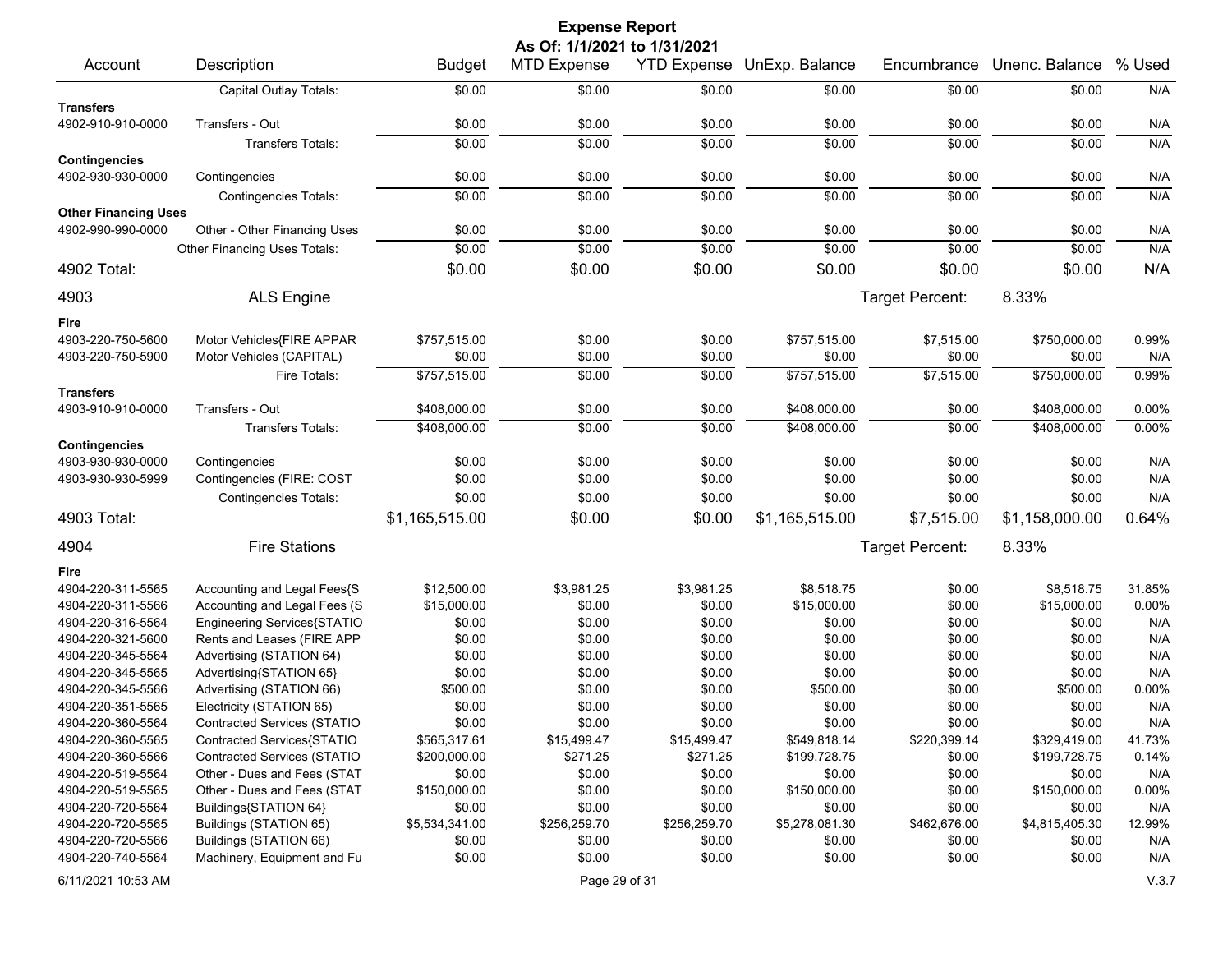## Account Description **Budget MTD Expense YTD Expense UnExp. Balance** Encumbrance Unenc. Balance % Used 4904-220-740-5565 Machinery, Equipment and Fu \$154,200.00 \$0.00 \$0.00 \$154,200.00 \$8,009.58 \$146,190.42 5.19% Fire Totals: \$6,631,858.61 \$276,011.67 \$276,011.67 \$6,355,846.94 \$691,084.72 \$5,664,762.22 14.58% **Transfers** 4904-910-910-0000 Transfers - Out \$0.00 \$0.00 \$0.00 \$0.00 \$0.00 \$0.00 N/A Transfers Totals: \$0.00 \$0.00 \$0.00 \$0.00 \$0.00 \$0.00 N/A **Contingencies** 4904-930-930-5564 Contingencies (STATION 64) \$0.00 \$0.00 \$0.00 \$0.00 \$0.00 \$0.00 N/A 4904-930-930-5565 Contingencies (STATION 65) \$0.00 \$0.00 \$0.00 \$0.00 \$0.00 \$0.00 N/A Contingencies Totals:  $$0.00$   $$0.00$   $$0.00$   $$0.00$   $$0.00$   $$0.00$   $$0.00$   $$0.00$   $$0.00$   $$0.00$  N/A 4904 Total: \$6,631,858.61 \$276,011.67 \$276,011.67 \$6,355,846.94 \$691,084.72 \$5,664,762.22 14.58% 4905 Land Mobile Radios Target Percent: 8.33% **Capital Outlay** 4905-760-740-5320 Machinery, Equipment and Fu \$109,110.00 \$0.00 \$0.00 \$109,110.00 \$98,710.00 \$10,400.00 90.47% Capital Outlay Totals:  $\frac{$109,110.00}{$109,110.00}$   $\frac{$0.00}{$0.00}$   $\frac{$109,110.00}{$109,110.00}$   $\frac{$98,710.00}{$98,710.00}$   $\frac{$10,400.00}{$10,400.00}$   $\frac{90.47\%}{90.00}$ **Transfers** 4905-910-910-0000 Transfers - Out \$0.00 \$0.00 \$0.00 \$0.00 \$0.00 \$0.00 N/A Transfers Totals: \$0.00 \$0.00 \$0.00 \$0.00 \$0.00 \$0.00 N/A **Contingencies** 4905-930-930-0000 Contingencies \$0.00 \$0.00 \$0.00 \$0.00 \$0.00 \$0.00 N/A Contingencies Totals:  $\overline{30.00}$   $\overline{30.00}$   $\overline{30.00}$   $\overline{30.00}$   $\overline{30.00}$   $\overline{30.00}$   $\overline{30.00}$   $\overline{30.00}$   $\overline{30.00}$   $\overline{30.00}$   $\overline{30.00}$   $\overline{30.00}$   $\overline{30.00}$   $\overline{30.00}$   $\overline{30.00}$   $\overline{$ 4905 Total: \$109,110.00 \$0.00 \$0.00 \$109,110.00 \$98,710.00 \$10,400.00 90.47% 9001 LGIF MARCS Target Percent: 8.33% **Administrative** 9001-110-370-0000 Payment to Another Political \$15,800.00 \$0.00 \$0.00 \$15,800.00 \$0.00 \$15,800.00 0.00% 9001-110-599-0000 Other - Other Expenses \$0.00 \$0.00 \$0.00 \$0.00 \$0.00 \$0.00 N/A Administrative Totals:  $$15,800.00$   $$0.00$   $$0.00$   $$15,800.00$   $$15,800.00$   $$15,800.00$   $$15,800.00$   $$0.00\%$ **Debt Service - Note Principal Payment** 9001-820-820-0000 Principal Payments - Notes \$31,600.00 \$0.00 \$0.00 \$0.00 \$31,600.00 \$0.00 \$31,600.00 \$31,600.00 Debt Service - Note Principal Payment Totals: \$31,600.00 \$0.00 \$0.00 \$0.00 \$31,600.00 \$31,600.00 \$31,600.00 \$31,600.00 \$31,600.00 \$31,600.00 \$31,600.00 \$31,600.00 \$31,600.00 \$31,600.00 \$31,600.00 \$31,600.00 \$31,600.00 \$31, 9001 Total: \$47,400.00 \$0.00 \$0.00 \$47,400.00 \$0.00 \$47,400.00 0.00% ertical private-purpose Trust Target Percent: 8.33% **Cemeteries** 9751-410-360-0000 Contracted Services \$0.00 \$0.00 \$0.00 \$0.00 \$0.00 \$0.00 N/A 9751-410-420-0000 Operating Supplies \$0.00 \$0.00 \$0.00 \$0.00 \$0.00 \$0.00 N/A Cemeteries Totals: \$0.00 \$0.00 \$0.00 \$0.00 \$0.00 \$0.00 N/A **Contingencies** 9751-930-930-0000 Contingencies \$0.00 \$0.00 \$0.00 \$0.00 \$0.00 \$0.00 N/A Contingencies Totals:  $\frac{$0.00}{$0.00}$   $\frac{$0.00}{$0.00}$   $\frac{$0.00}{$0.00}$   $\frac{$0.00}{$0.00}$   $\frac{$0.00}{$0.00}$   $\frac{$0.00}{$0.00}$  N/A 9751 Total: \$0.00 \$0.00 \$0.00 \$0.00 \$0.00 \$0.00 N/A **Expense Report As Of: 1/1/2021 to 1/31/2021**